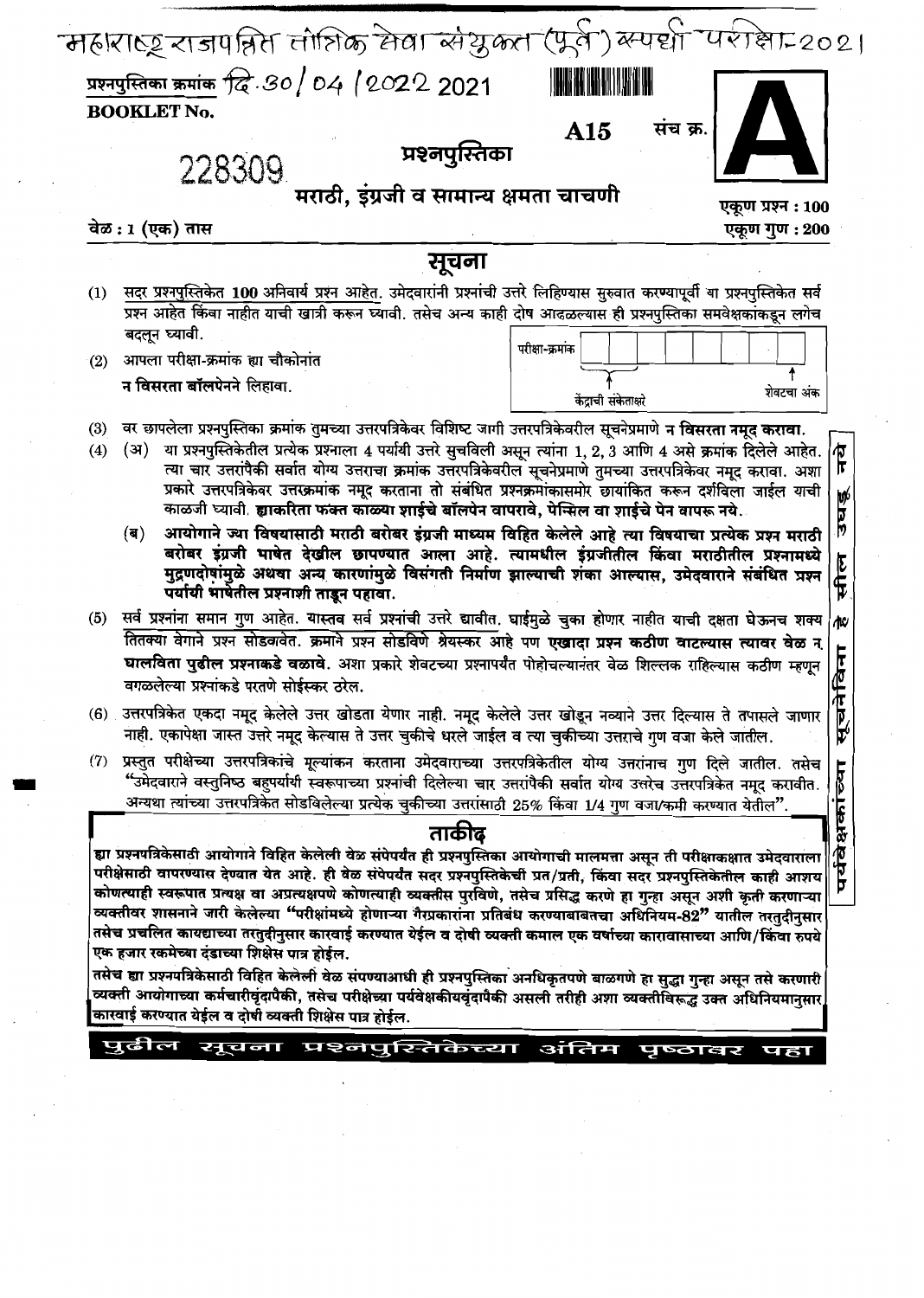# कच्च्या कामासाठी जागा/SPACE FOR ROUGH WORK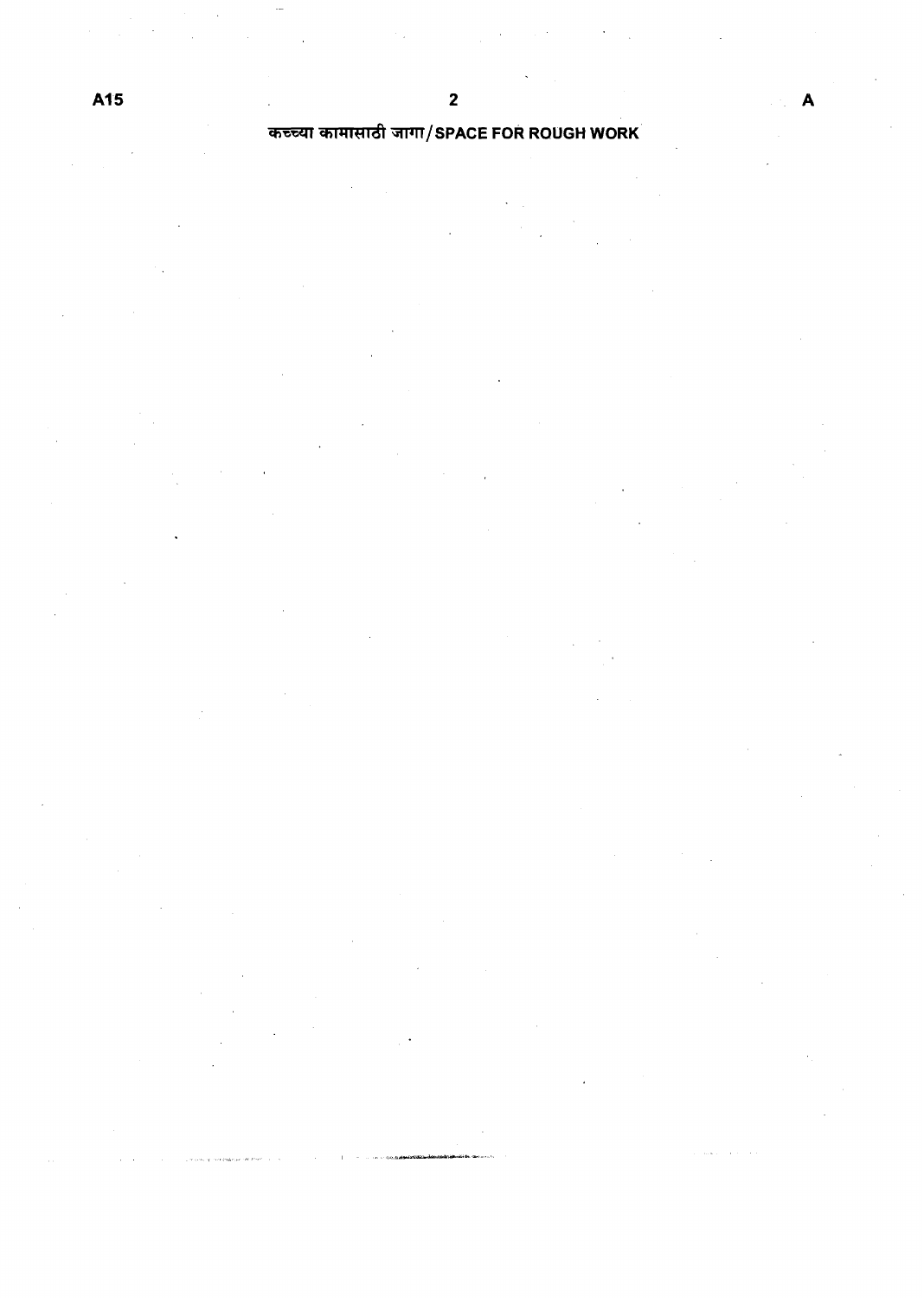| A  |                   |                                 |                                              |              |              | 3 |                                                                                            | A15    |
|----|-------------------|---------------------------------|----------------------------------------------|--------------|--------------|---|--------------------------------------------------------------------------------------------|--------|
| 1. |                   | योग्य जोड्या जुळवा.             |                                              |              |              |   |                                                                                            |        |
|    | अ.                |                                 | उन्हाळ्यात भरपूर पाणी प्यावे.                |              | I.           |   | स्थलवाचक क्रियाविशेषण                                                                      |        |
|    | ब.                |                                 | जसे करावे तसे भरावे.                         |              | II.          |   | कालवाचक क्रियाविशेषण                                                                       |        |
|    |                   |                                 | क. हल्ली महागाई झाली आहे.                    |              | III.         |   | रीतीवाचक क्रियाविशेषण                                                                      |        |
|    | ड.                |                                 | पुढे पटांगण आहे.                             |              | IV.          |   | परिणामवाचक क्रियाविशेषण                                                                    |        |
|    |                   | पर्यायी उत्तरे:                 |                                              |              |              |   |                                                                                            |        |
|    |                   | अ                               | ब                                            | क            | ड            |   |                                                                                            |        |
|    | (1)               | $\mathbf{I}$                    | $\mathbf{I}$                                 | III          | I            |   |                                                                                            |        |
|    | (2)               | $\mathbf{I}$                    | $\mathbf{III}$                               | $\mathbf{I}$ | I            |   |                                                                                            |        |
|    | (3)               | $\mathbf I$                     | $\mathbf{I}$                                 | III          | IV           |   |                                                                                            |        |
|    | (4)               | $\mathbf I$                     | III                                          | IV           | $\mathbf{I}$ |   |                                                                                            |        |
| 3. | (1)<br>(2)<br>(3) | भौगोलीक<br>साहित्यिक<br>सामाजीक |                                              |              |              |   | 'ईक' प्रत्ययान्त शब्द ऱ्हस्व असतात. या नियमाचा आधार घेऊन पुढील शब्दातील शुद्ध 'शब्द' ओळखा. |        |
| 4. | (4)               | प्रासंगीक                       | 'आजन्म' या सामासिक शब्दाचा समास ओळखा.        |              |              |   |                                                                                            |        |
|    |                   |                                 | (1) अलुक तत्पुरुष समास                       |              |              |   |                                                                                            |        |
|    | (2)               |                                 | कर्मधारय समास                                |              |              |   |                                                                                            |        |
|    | (3)               |                                 | अव्ययीभाव समास                               |              |              |   |                                                                                            |        |
|    | (4)               | द्विगू समास                     |                                              |              |              |   |                                                                                            |        |
|    |                   |                                 |                                              |              |              |   |                                                                                            |        |
|    |                   |                                 | कच्च्या कामासाठी जागा / SPACE FOR ROUGH WORK |              |              |   |                                                                                            | P.T.O. |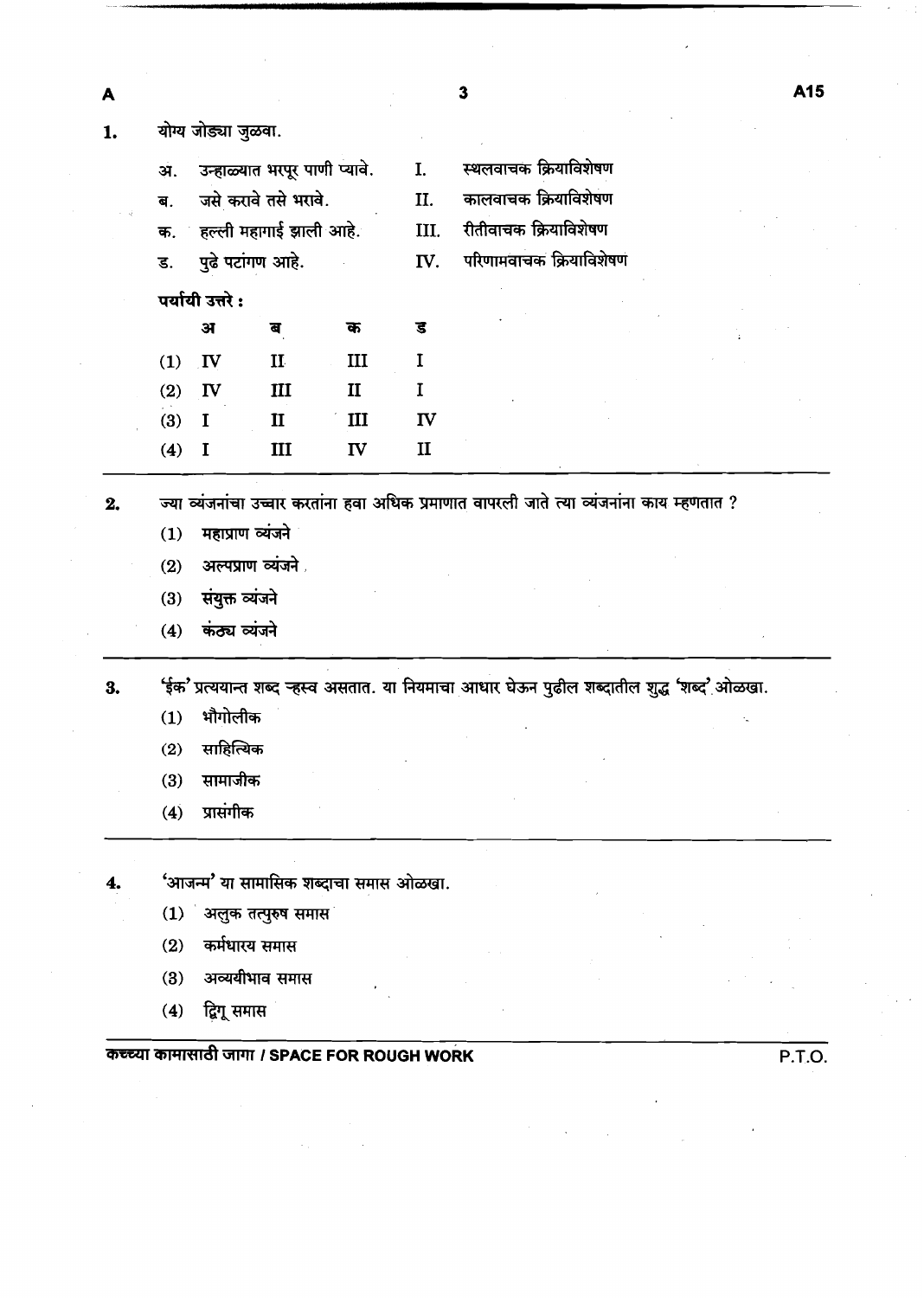## उतारा वाचून त्यावरील प्रश्नांची उत्तरे लिहा.

कोणत्याही वस्तूविषयाचे, स्वभावाचे मूळ स्वरूप समजण्यासाठी, उत्खनन, संशोधन व मनन होणे अपरिहार्य असते. म्हणूनच गर्भित ज्ञानाविषयीची विलक्षण उत्सुकता व आत्मविश्वास पणाला लावून मनुष्याने, सृष्टीत हजारो लाखो शोध घेतले. जिवाचे रान करीत, आकाश पाताळ एक केले. पृथ्वीचे सर्वांगीण अष्टपैलूत्वही त्याने संशोधनातून नखशिखांत निरखले. सूर्यावरील संशोधन तर त्याच्या शोधक बुद्धीची कमाल मर्यादा. तीही मानवाने पार केली. पण, चंद्रावरील मातीधोंड्यांपासून ते म्हैसूरच्या खाणीतील पिवळ्या दगडतुकड्यांचे पृथक्करण हरहन्नरीने यशस्वी करणारा मानव, मनृष्य स्वभावाचेच मर्म व जडणघडण उकलण्यात मात्र अद्यापही असमर्थ ठरला. त्यासाठीचे सारे वैज्ञानिक प्रकल्पही कमीच पडले.

नेमके याच विषयांवर प्रदीर्घ मनन व्हायला हवे अशी श्रीरामकृष्णांची इच्छा आहे. मनुष्याच्या मन:पटलावर क्षणाक्षणाला उमटत असणारे एकूणच बरेवाईट भावतरंग व सुप्त गुप्त असे चौरंगी विचार जसेच्यातसे बंदिस्त करून, हवे तेव्हा बोलते करता येतील का ? कारण हे विचारच त्याचा भविष्यकालीन स्वभाव रेखाटत असतात. स्वभाव परिक्षणासाठी ही पद्धती विज्ञानाच्या चौकटीत अपवादानेच चपखल बसेल. परंतु, मनुष्य स्वभावाचे जळीस्थळी असणारे हे मृगजळ, अनेकदा बुद्धी चक्रावून सोडते त्याचे काय ? म्हणजेच सावध पवित्र्यानेच प्रत्येक त्रयस्थाशी बोलणे, चालणे, वागणे आले ! न ओळखता येणारे कृणी लबाड, अहंमन्य तर कृणी आतल्या गाठी बुद्धीचे लोक समाजात पावलागणिक भेटतात. कुणाच्या बोलण्यातला स्वार्थ राईएवढा, तर कुणाच्या वागण्यात पर्वतप्राय मतलब ! सारेच मृगजळाच्या बुरख्यात लपलेले दांभिक, खोटारडे, भोंदू. याना ओळखायचे कसे हाच आत्ताच्या सामाजिक मननाचा गहन प्रश्न आहे.

श्रीरामकृष्ण म्हणतात, परिपक्व व विनयशील व्यक्तिमत्त्व पहाताच मन उल्हासित होते. आपलेच प्रतिबिंब आपण पहात असल्याचा सकृत आनंदही कधीकधी लाभतो तो असा. व्यक्तित्वाचे हे गुणविशेष एका दिवसात चमत्काराने घडलेले नसतात. त्यामागे आद्य विद्येची साधना, ज्ञान, तपश्चर्या व निगर्वीतेचे पाठबळ असते. कच्चे लोखंड अनेकवेळा भरपूर तापवून त्यावर हातोड्याचे शंभर प्रहार झाल्याविना, पोलादाची उत्तम प्रत तयार होत नाही. या बहगुणी पोलादातूनच सुंदर धारदार तलवारीची तथा असंख्य जीवनावश्यक वस्तूंची निर्मिती होते. असह्य वातावरणातून उभारलेले पोलाद, कसेही चेचा, ठोका, वाकवा, त्याचा अंत होत नाही की गुणधर्म बदलत नाही. मनुष्याच्या सृजनशील स्वभावाशी मिळते जुळते वाटणारे पोलाद बघूनही, सोशिकता व सञ्जड प्रयत्नवादाची मनोमन जाणीव होते.

यशस्वी जीवनही असेच पायाशुद्ध, कणखर प्रयत्नांचे फळ असते. परंतु जे सतत सुखाचाच विचार करतात. ते उच्च पदाच्या आसपासही कधी पोहोचू शकत नाहीत. अनंत यातना व प्रामाणिक कष्टांती लाभलेले सुयशही तितकेच उदात्त असते. कारण, स्वजीवन समृद्ध व आविष्कारी घडविल्याचा विनम्र स्वाभिमान त्यातून प्रतीत होत असतो. साऱ्या सृष्टीत भ्रमण करणारी आत्मशक्तीच तुमचे मन, स्वभाव, विचार व जीवन पोलादी व धैर्यशील बनवत असते. धडपडण्यातील जिद्द, निकोप ध्येयवाद व कर्मनिष्ठ प्रयत्न ही आत्मशक्तीचीच रूपांतरे.

कच्च्या कामासाठी जागा / SPACE FOR ROUGH WORK

Δ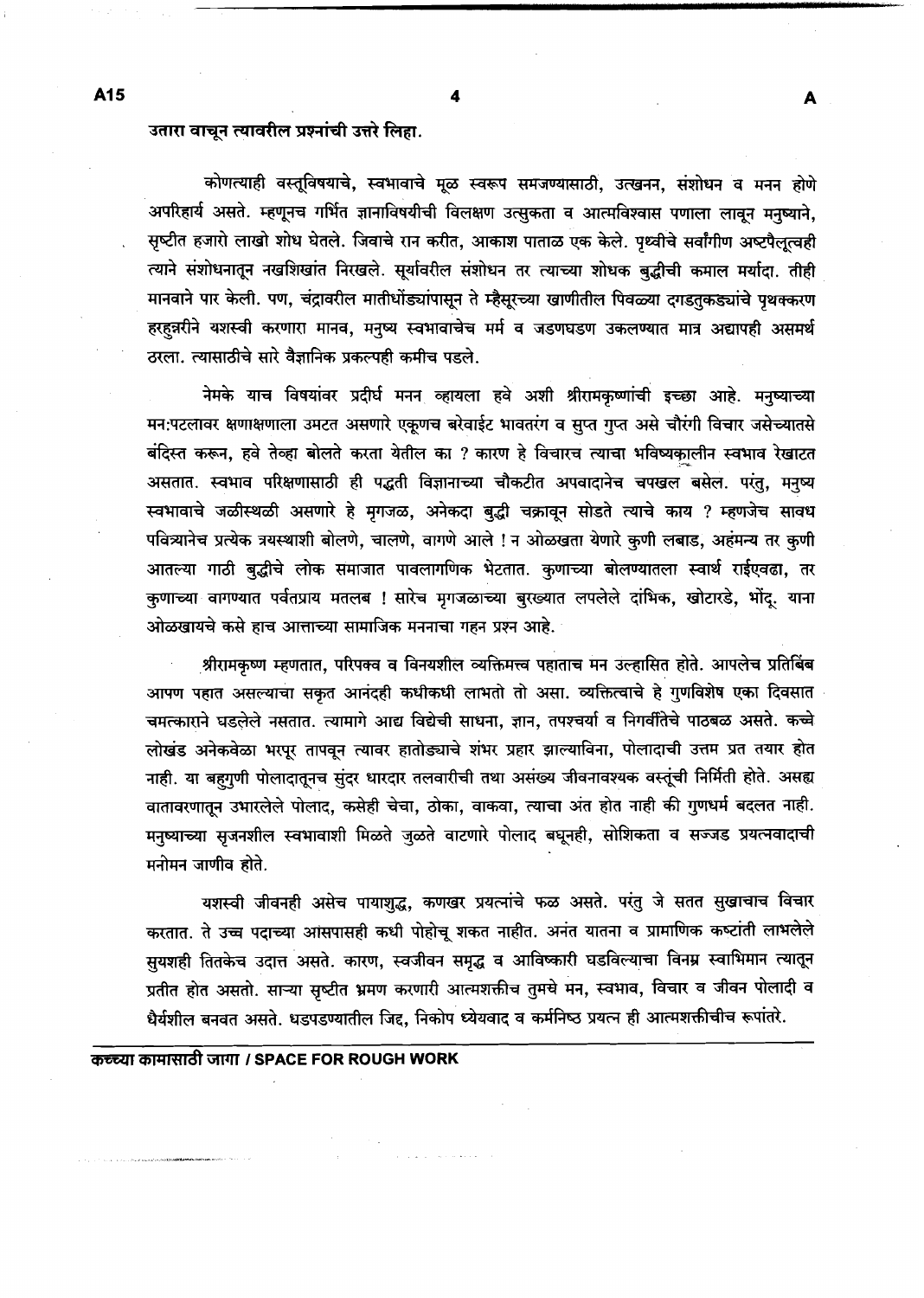- पृथ्वीचे सर्वांगीण अष्टपैलूत्व जाणण्याची इच्छा  $(1)$
- ज्ञानाचे उत्खनन, संशोधन व मनन होणे  $(2)$
- मानवी मनाचे भावतरंग समजून देणारी शक्ती  $(3)$
- स्वभाव परिक्षणाला विज्ञानाची जोड  $(4)$

मानवाच्या शोधक बुद्धिशी संबंधित असलेली कमाल मर्यादा कोणती ? 6.

- म्हैसूरच्या खाणीतील पिवळया दगडतुंकड्यांचे पृथक्करण  $(1)$
- चंद्रावरील मातीधोंड्याचे संशोधन  $(2)$
- सृष्टीतील हजारो घटकांचे संशोधन  $(3)$
- सूर्यावरील संशोधन  $(4)$

A

'वैज्ञानिकदृष्टया झालेले मानवी संशोधन अपूर्ण आहे' असे श्रीरामकृष्णांना का वाटते ? 7.

- कारण मनुष्य स्वभावाचे मर्म व जडणघडण उकलण्यात मनुष्य असमर्थ ठरला आहे म्हणून  $(1)$
- मनुष्य स्वभाव म्हणजे जळीस्थळी असणारे मृगजळ आहे म्हणून  $(2)$
- सामाजिक मननाचा प्रश्न आहे म्हणून  $(3)$
- विज्ञानाने खूप प्रगती केली म्हणून  $(4)$

मानवी स्वभावरूपी मृगजळाच्या बुरख्यात लपलेला सामाजिक गहन प्रश्न कोणता ? 8.

- मनुष्य मन:पटलावर उमटत जाणारे बरेवाईट भावतरंग.  $(1)$
- सावध पवित्र्याने त्रयस्थाशी बोलणे वागणे.  $(2)$
- माणसाची लबाड अहंमन्यवृत्ती.  $(3)$
- समाजातील दांभिक, खोटारडे, भोंदू स्वभावाची माणसे ओळखायची कशी ?  $(4)$

9. आपले मन-स्वभाव-विचार परिपक्व करणारी श्रीरामकृष्णांना अभिप्रेत असलेली शक्ती कोणती ?

- मृगजळ असलेले आंतरमन  $(1)$
- $(2)$ सज्जड प्रयत्नवाद
- साऱ्या सृष्टीत भ्रमण करणारी आत्मशक्ती  $(3)$
- अहंमन्यवृत्ती  $(4)$

कच्च्या कामासाठी जागा / SPACE FOR ROUGH WORK

P.T.O.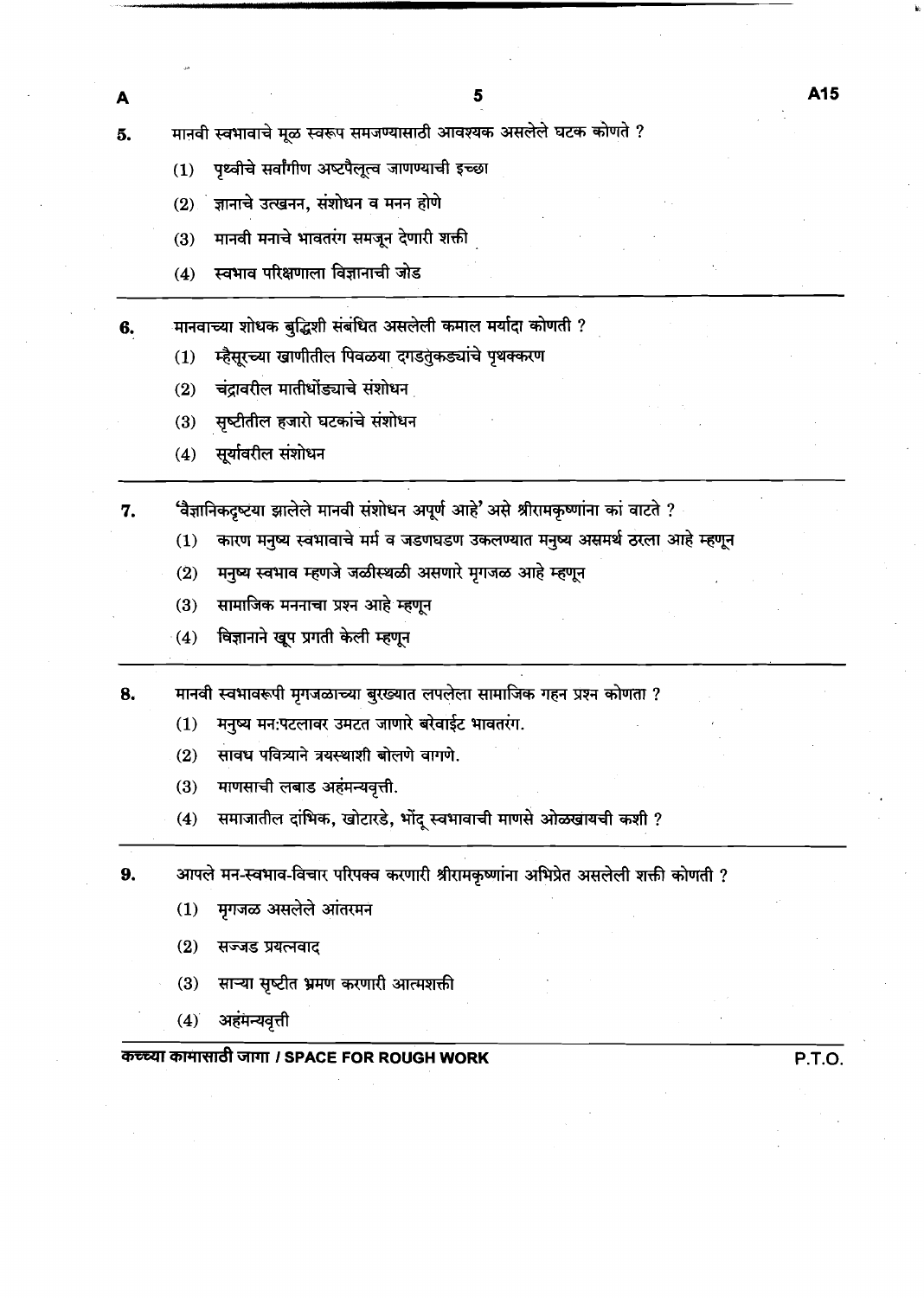| A15 |                                                                                              | 6   | A                                                                                                          |
|-----|----------------------------------------------------------------------------------------------|-----|------------------------------------------------------------------------------------------------------------|
| 10. | 'हतबल' या शब्दाचे विभक्ती प्रत्ययाच्या साहाय्याने होणारे पंचमी बहुव्रीही समासाचे रूप कोणते ? |     |                                                                                                            |
|     | ्हतबल झालेला आहे तो<br>(1)                                                                   | (2) | हातातून बल गेलेला                                                                                          |
|     | हातात आहे बल ज्याच्या तो<br>(3)                                                              | (4) | गेले आहे बल ज्यातून तो                                                                                     |
| 11. | 'मला परीक्षेत पहिला वर्ग मिळावा.' या वाक्याचा प्रकार ओळखा.                                   |     |                                                                                                            |
|     | (2) संकेतार्थी<br>होकारार्थी<br>(1)                                                          | (3) | आज्ञार्थी<br>विध्यर्थी<br>(4)                                                                              |
| 12. | जाते ?                                                                                       |     | वर, खाली, पुढे ही क्रियाविशेषण अव्यये जेव्हा स्वतंत्र न येता शब्दाला जोडून येतात तेव्हा त्यांना काय म्हटले |
|     | उभयान्वयी अव्यय<br>(1)                                                                       | (2) | केवल प्रयोगी अव्यय                                                                                         |
|     | शब्दयोगी अव्यय<br>(3)                                                                        | (4) | क्रियाविशेषण अव्यय                                                                                         |
| 13. | 'उद्यापासून बस व रेल्वेसेवा सुरू होईल.' या वाक्याचा रचनेनुसार प्रकार ओळखा.                   |     |                                                                                                            |
|     | $(1)$ संकेतार्थी                                                                             | (2) | केवल वाक्य                                                                                                 |
|     | मिश्र वाक्य<br>(3)                                                                           | (4) | संयुक्त वाक्य                                                                                              |
| 14. | श्रीमंत व्हावे असे कोणाला वाटत नाही ?<br>या वाक्याचे विधानार्थी वाक्यात रूपांतर करा.         |     |                                                                                                            |
|     | गरीब व्हावे असे मला वाटते.<br>अ.                                                             |     |                                                                                                            |
|     |                                                                                              |     |                                                                                                            |
|     | श्रीमंत व्हावे असे मला अजिबात वाटत नाही.<br>ब.                                               |     |                                                                                                            |
|     | श्रीमंत व्हावे असे सर्वांना वाटते.<br>क.<br>ड. गरीब व्हावे असे अनेकांना वाटते.               |     |                                                                                                            |
|     | पर्यायी उत्तरे :                                                                             |     |                                                                                                            |
|     | $(1)$ अबरोबर                                                                                 | (2) | अ व ड बरोबर                                                                                                |
|     | $(3)$ क बरोबर                                                                                | (4) | ड बरोबर                                                                                                    |
| 15. | खालीलपैकी 'कानडी' शब्दांचा गट ओळखा.                                                          |     |                                                                                                            |
|     | अर्ज, हुकूम<br>अ.                                                                            |     |                                                                                                            |
|     |                                                                                              |     |                                                                                                            |
|     | भाकरी, तूप<br>ब.                                                                             |     |                                                                                                            |
|     | पगार, तंबाखू<br>क.                                                                           |     |                                                                                                            |
|     | दलाल, घी<br>ड.                                                                               |     |                                                                                                            |
|     | पर्यायी उत्तरे:                                                                              |     |                                                                                                            |
|     | $(1)$ फक्त अब ड बरोबर                                                                        | (2) | फक्त अ व ब बरोबर                                                                                           |

 $\label{eq:2.1} \frac{1}{\sqrt{2}}\sum_{i=1}^n\frac{1}{\sqrt{2}}\sum_{i=1}^n\frac{1}{\sqrt{2}}\sum_{i=1}^n\frac{1}{\sqrt{2}}\sum_{i=1}^n\frac{1}{\sqrt{2}}\sum_{i=1}^n\frac{1}{\sqrt{2}}\sum_{i=1}^n\frac{1}{\sqrt{2}}\sum_{i=1}^n\frac{1}{\sqrt{2}}\sum_{i=1}^n\frac{1}{\sqrt{2}}\sum_{i=1}^n\frac{1}{\sqrt{2}}\sum_{i=1}^n\frac{1}{\sqrt{2}}\sum_{i=1}^n\frac$ 

 $\mathcal{L}_{\text{max}}$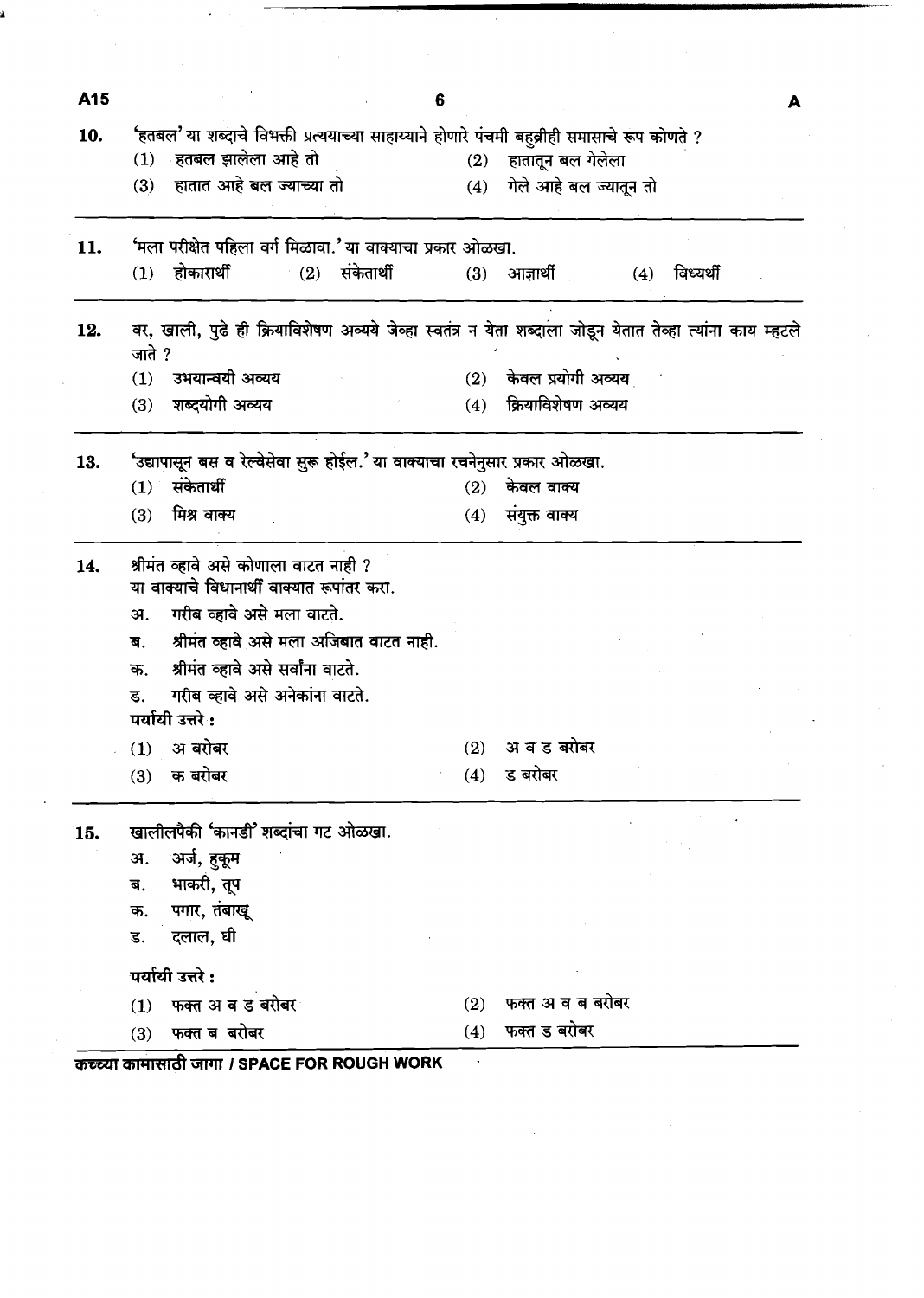A 16. Choose the correctly spelt word/s. a. PROMENADE b. PROMINANCE c. PROMISCUOUS **Answer Options** : **(1)** Only c (2) Only a and c (3) Only a and b (4) All of the above 17. Match the following : a. The feeling that you have previously experienced I. De jure something b. The crime of killing one's brother or sister II. Regicide c. According to the law 111. Fratricide d. The crime of killing a king or queen *IV*. Déjà vu **Answer Options** : **a b c d**  (1) I  $II$  IV  $III$ **(2)** I11 I I1 **IV**  $\mathbf{I}$  $(3)$  $III$  $\mathbf I$  $(4)$ IV  $III$  $II$  $\mathbf I$ 18. She four awards. Choose the correct alternative to complete the sentence meaningfully. (1) carried away (2) carried off (3) carried on (4) carried out 19. Identify complex sentence/s. a. I know that Mohan is a bank manager. b. What you told me is true. c. I helped him because he was very weak. **Answer Options** : (1) Only c (2) Only a and c (3) Only b and c **(4)** a, b and c *mjarr* **I SPACE FOR ROUGH WORK P.T.O.** 

 $\overline{7}$ 

A15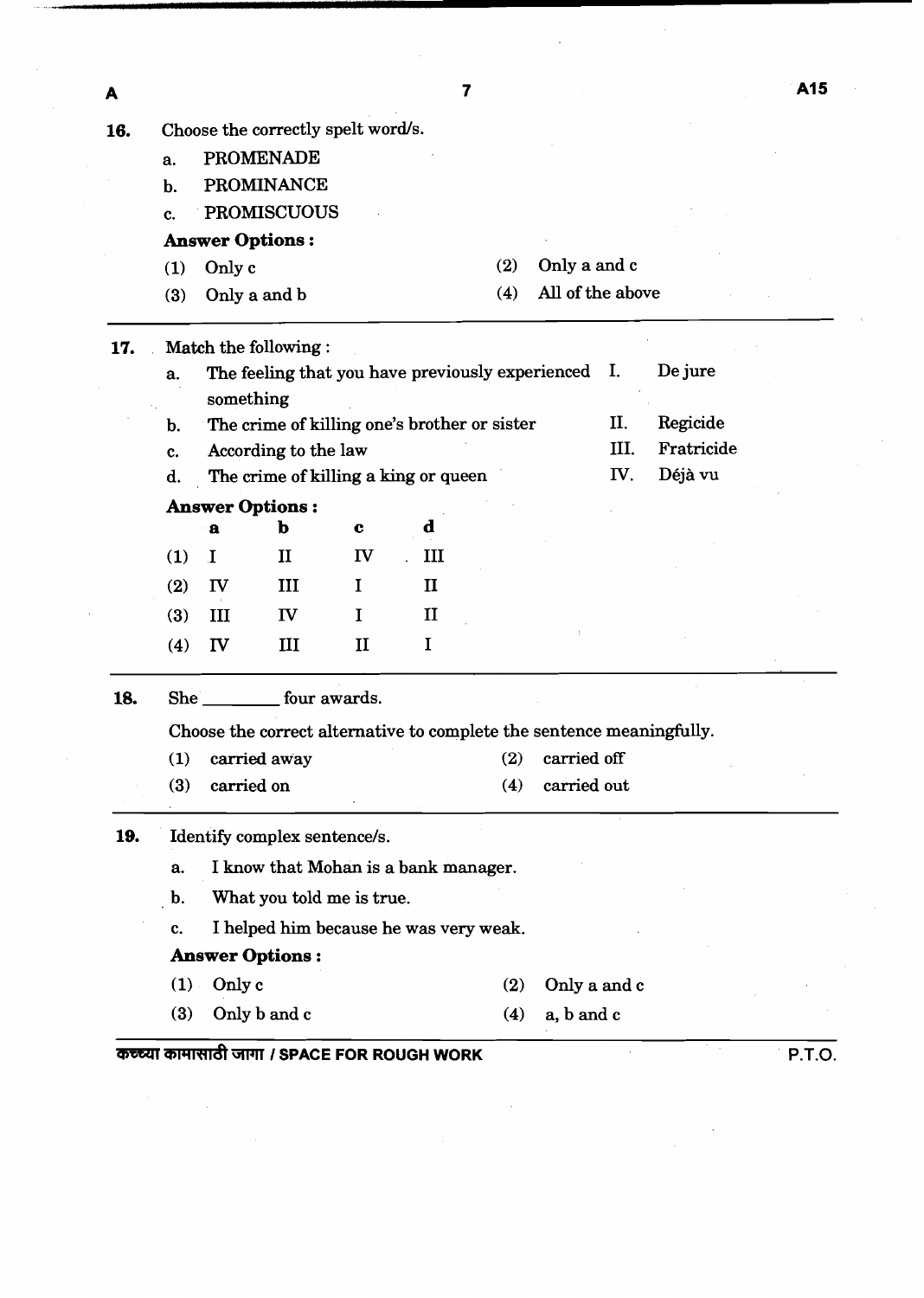**20.** In which of the following is an article used correctly ?

a. I was tired of the life.

b. The both anxious parents sat up the half night.

c. The Kapoors are our neighbours.

## **Answer Options** :

A15

- **(1)** Onlyc **(2)** Only a
- **(3)** Only b and c **(4)** a, b and c

## **Read the passage carefully and answer the questions no. 21 to 25 given below.**

Diet plays a vital role in the maintenance of good health and in the prevention and cure of disease.

The human body builds up and maintains healthy cells, tissues, glands and organs only with the help of various nutrients. The body cannot perform any of its functions, be they metabolic, hormonal, mental, physical or chemical, without specific nutrients. The food which provides these nutrients is thus one of the most essential factors in building and maintaining health.

Nutrition, which depends on food, is also of utmost importance in the cure of disease. The primary cause of disease is a weakened organism or lowered resistance in the body, arising from the adoption of a faulty nutritional pattern. There is an elaborate healing mechanism within the body but it can perform its functions only if it is abundantly supplied with all the essential nutritional factors.

Human cells need at least **45** chemical components and elements. Each of these **45** substances, called essential nutrients, must be present in an adequate diet. The nutrients include oxygen and water. The other **43** essential nutrients are classified into five groups : carbohydrates, fats, proteins, minerals and vitamins. All **45** of these nutrients are vitally important and they work together. Therefore, the absence of any may result in disease, eventually death.

Research has shown that almost all varieties of diseases can be produced by an undersupply of various nutrients. These nutritional deficiencies occur on account of various factors, including the intense processing and refining of foods, the time lag between the harvesting and consumption of vegetables and fruits, the chemicals **कच्च्या कामासाठी जागा / SPACE FOR ROUGH WORK**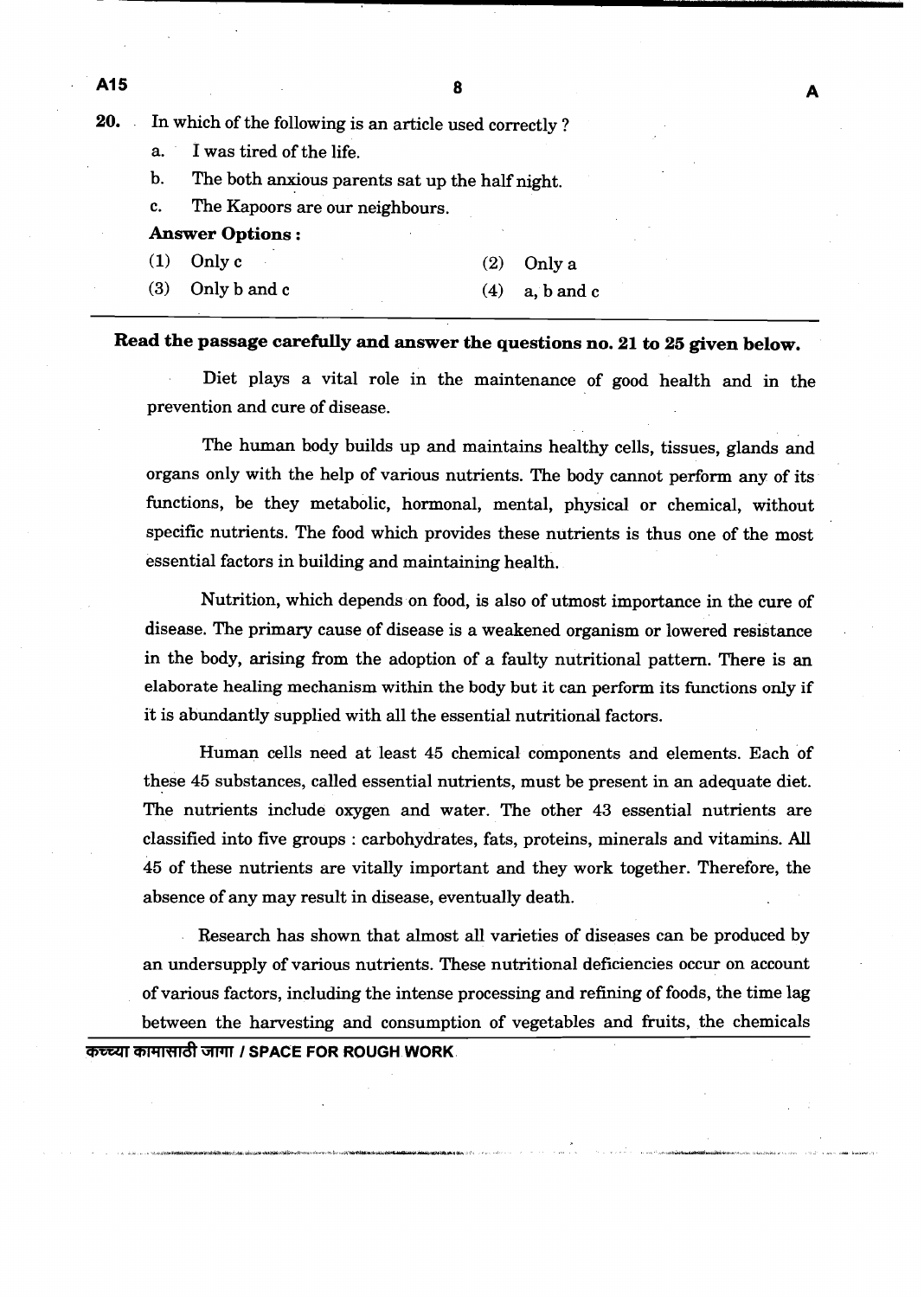$\blacktriangle$ 

used in bleaching, flavouring, colouring and preserving foods and the chemical fertilizers, fungicides, insecticides and sprays used for treating the soil. Therefore, as a first principle of nutrition one should insist on whole meal flour and whole meal bread and avoid the white stuff.

Research has also shown that diseases produced by combinations of deficiencies can be corrected when all the nutrients are supplied, provided the damage is not irreparable. A well balanced and correct diet should be made up of foods which in combination would supply all the essential nutrients.

It has been found that a diet which contains liberal quantities of (i) seeds, nuts, and grain, (ii) vegetables, and (iii) fruits would provide adequate amounts of all the essential nutrients. These foods have, therefore, been aptly called basic food groups and the diet containing these food groups as optimum diet for vigour and vitality.

| 21. |                         | The passage focuses on:                                                                                                                      |     |                                                                            |
|-----|-------------------------|----------------------------------------------------------------------------------------------------------------------------------------------|-----|----------------------------------------------------------------------------|
|     | a.                      | Nutrition for vigour and vitality.                                                                                                           |     |                                                                            |
|     | b.                      | Importance of nutrients in curing diseases.                                                                                                  |     |                                                                            |
|     | c.                      | Types of nutrients.                                                                                                                          |     |                                                                            |
|     | d.                      | Balanced diet.                                                                                                                               |     |                                                                            |
|     |                         | <b>Answer Options:</b>                                                                                                                       |     |                                                                            |
|     | (1)                     | Only a and b                                                                                                                                 | (2) | Only c and d                                                               |
|     | (3)                     | Only a, b and d                                                                                                                              | (4) | All of the above                                                           |
|     | $b$ .<br>c.<br>d.<br>e. | Use of preservatives in food<br>Intake of refined food<br>No use of pesticides and chemical fertilizers<br>Use of wholesome foods and fruits |     | Long interval between harvesting and consumption of vegetables and fruits. |
|     |                         | Choose the correct alternative :                                                                                                             |     |                                                                            |
|     |                         | <b>Answer Options:</b>                                                                                                                       |     |                                                                            |
|     | (1)                     | a, b, c, d, e                                                                                                                                | (2) | a, b, d, e                                                                 |
|     | (3)                     | a, b, e                                                                                                                                      | (4) | a, b, c, e                                                                 |

**cnlYlnldl WT I SPACE FOR ROUGH WORK P.T.O.**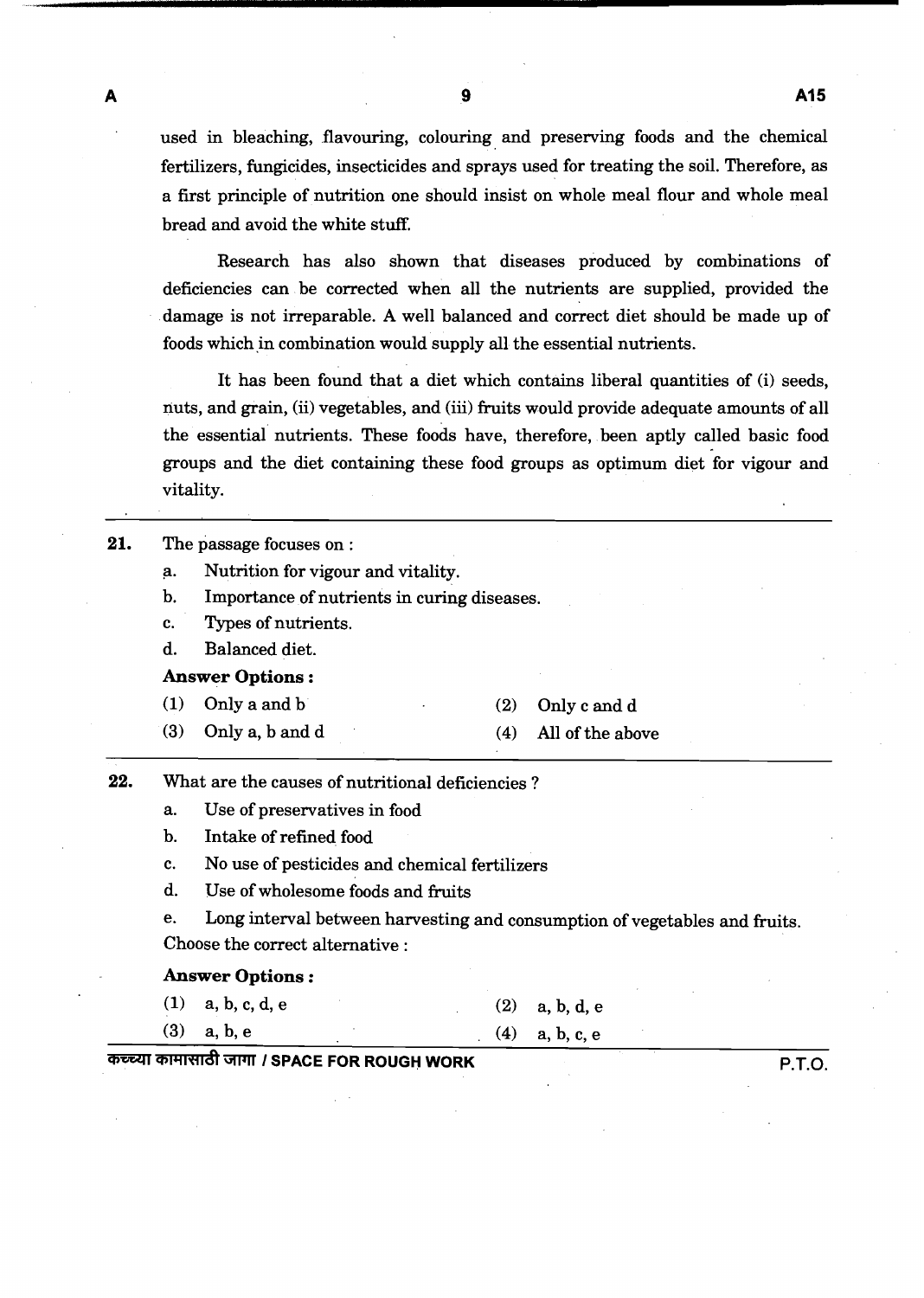- **23.** The phrase "well balanced diet" refers to :
	- a. Intake of a variety of foods.
	- b. Consumption of whole meal bread and the white stuff.
	- c. Proper consumption of vegetables and fruits.
	- d. Intake of the foods which supply all the essential nutrients.

Choose the correct alternative to complete the sentence.

## **Answer Options** :

- **(1)** Only a and b
- **(2)** Only b and d
- (3) Only a
- **(4)** Only d

24. Find out the word in the passage which means

"Not supplied in required quantity"

- **(1)** Deficiency '
- (2) Nutrition
- (3) Liberal quantity .
- **(4)** Undersupply

**25.** a. Absence of any of the essential nutrients may lead to death.

- b. Oxygen and water are vital elements in human cells.
- c. Diseases caused by nutritional deficiencies are irreparable.
- d. Diet is one of the essential factors in building and maintaining good health.

Choose the correct alternative/s.

## **Answer Options** :

- **(1)** Only a, b and d
- **(2)** Only a, c and d
- **(3)** Only b, c and d
- **(4)** Only b and c

## कच्च्या कामासाठी जागा / SPACE FOR ROUGH WORK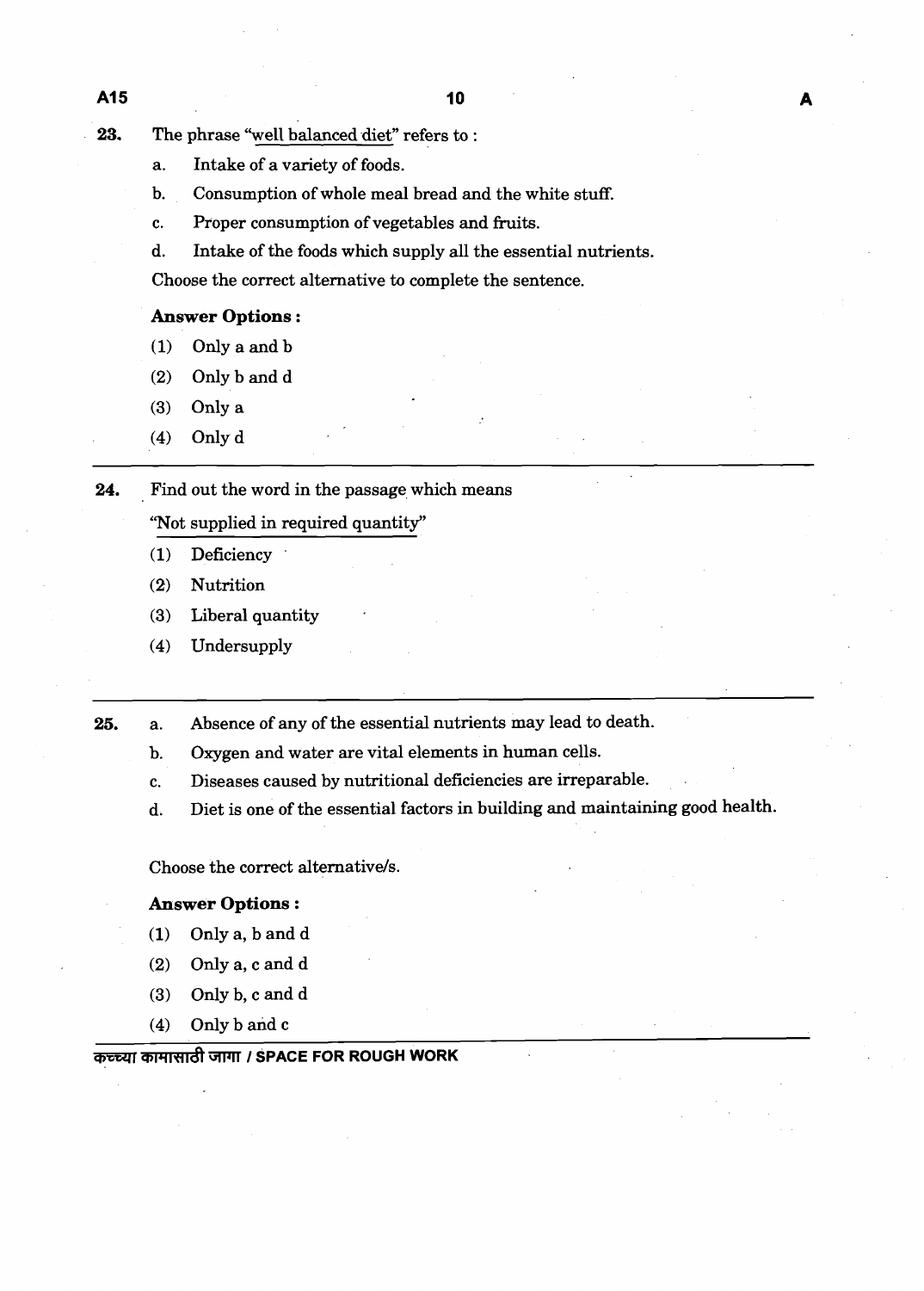$11$ 

A

26. I am extremely happy.

Select the correct alternative to tag question to the above sentence.

- $(1)$   $\qquad \qquad \text{am I?}$
- **(2)** isn't I ?
- (3) \_\_\_\_\_\_\_\_\_ aren't I?
- (4)  $\frac{\cdot}{\cdot}$  isn't it ?

27. Before Akshay came to Bollywood, he in hotels for five years.

Select the correct alternative to complete the sentence meaningfully.

- (1) was working
- (2) has been working
- **(3)** had worked

--

(4) had been working

**28.** Choose the alternative closest in meaning to the word in capitals.

The negotiations have reached an IMPASSE.

- (1) Point at which further development is blocked.
- (2) Point at which highest profit is guaranteed.
- (3) Point of no profit no loss.
- (4) Point at which a meeting concludes.

**29.** Identify the part of speech of the word underlined in the following sentence : The state which a metal<br>Identify the part of speed<br>Don't go near the edge.

- (1) Adverb
- **(3)** Preposition
- (2) Adjective (4) Conjunction
- **30.** Which of the following is not a synonym of the word GARRULOUS ?
	- a. Loquacious
	- b. Talkative
	- c. Gauge
	- **Answer** Options :
	- (1) Only a and b
	- (3) Only  $c \cdot$
- **(2)** Only b and c
- (4) All of the above

#### **0**  M WWdI **I SPACE FOR ROUGH WORK P.T.O.**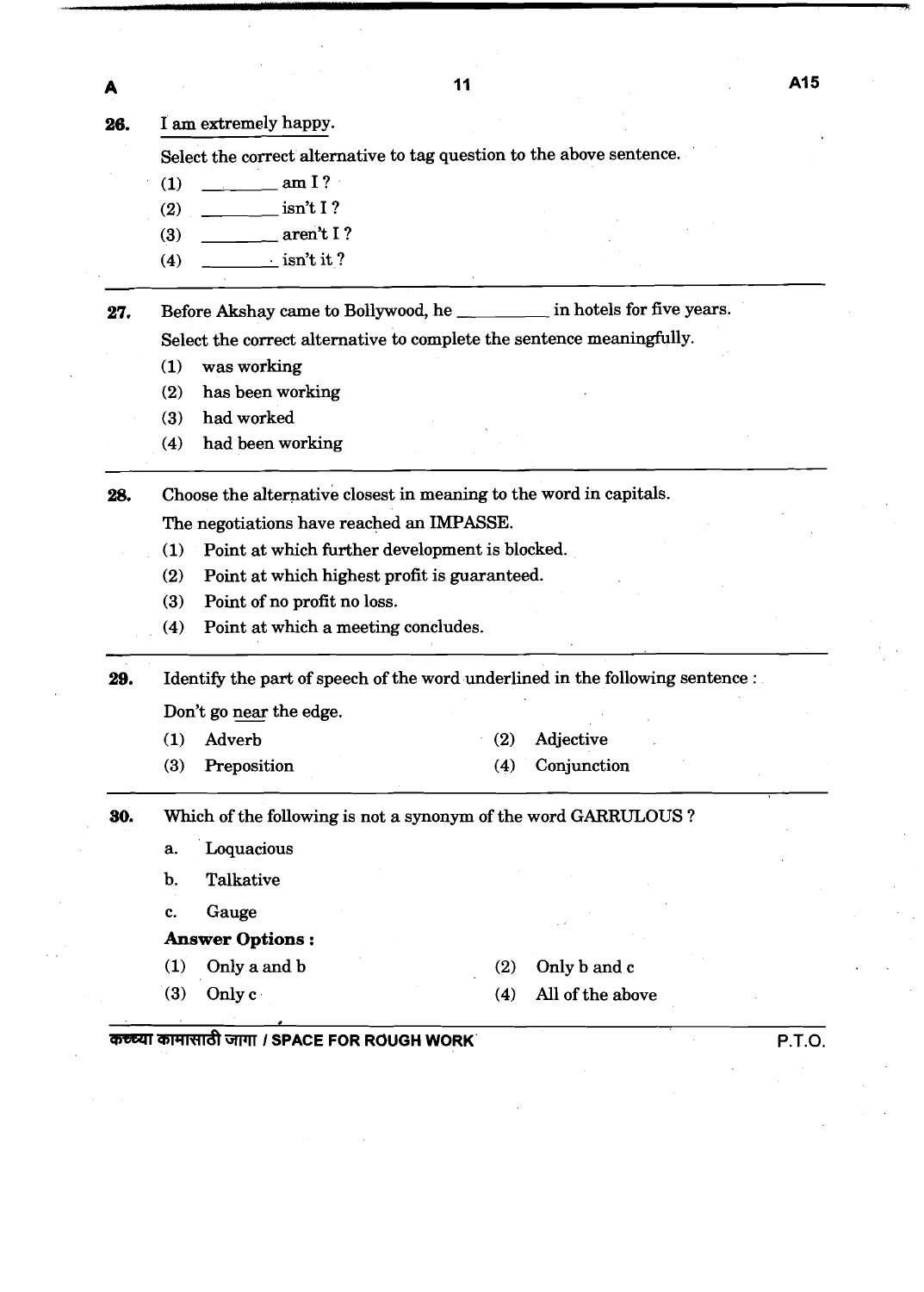A<sub>15</sub>  $12$ A भारतीय संविधानाच्या वैशिष्ट्यां पैकी, संघराज्याच्या तत्त्वाशी पुढीलपैकी कोणती वैशिष्ट्ये सुसंगत नाहीत ? 31. सर्व घटक राज्यांसाठी एक संविधान अ. एकल नागरिकत्व ब. क. केंद्राला अधिक कायदे निर्मितीचे अधिकार केंद्राद्वारे राज्यपालांची नेमणुक ड. घटकराज्याचे कायदे निर्मितीचे अधिकार केंद्र उल्लंघन/अतिक्रमण करू शकत नाही. इ. पर्यायी उत्तरे :  $(1)$ अ, ब, क, ड, इ  $(2)$ अ, ब, क, ड अ, क, ड  $(3)$  $(4)$ ब. क. इ Which of the following features of the Indian Constitution are inconsistent with the Federal principle ? a. One Constitution for the States b. Single citizenship c. More legislative power to the Centre d. Appointment of Governor by the Centre e. States field of legislation cannot be invaded by the Centre **Answer Options** : **(1)** a, **b,** c, d, e **(2)** a, b, c, d **(3)** a, c, d **(4)** b, c, e खालील विधाने विचारात घ्या : 32. 'मूलभूत कर्तव्ये' हे भारतीय संविधानाचे वैशिष्ट्य आहे. 31. ती संविधानात 44 व्या संविधान दुरुस्ती कायद्याद्वारे अंतर्भूत करण्यात आली. ब. पर्यायी उत्तरे: फक्त अ बरोबर आहे  $(2)$ अ बरोबर आहे, ब चूक आहे  $(1)$ अ आणि ब दोन्ही चूक आहेत अ आणि ब दोन्ही बरोबर आहेत  $(3)$  $(4)$ Consider the following statements : a. 'Fundamental Duties' is a salient feature of the Indian Constitution. b. These were added by the **44th** Constitutional Amendment Act in the Constitution. **(1)** Only a is correct **(2)** a is correct, b is wrong (3) Both a and b are correct **(4)** Both a and b are wrong  $\overline{\mathbf{H}}$ **Answer Options** : **(1)** Only a is correct **(2)** a is correct, b is wrong **i** : कच्च्या कामासाठी जागा *।* SPACE FOR ROUGH WORK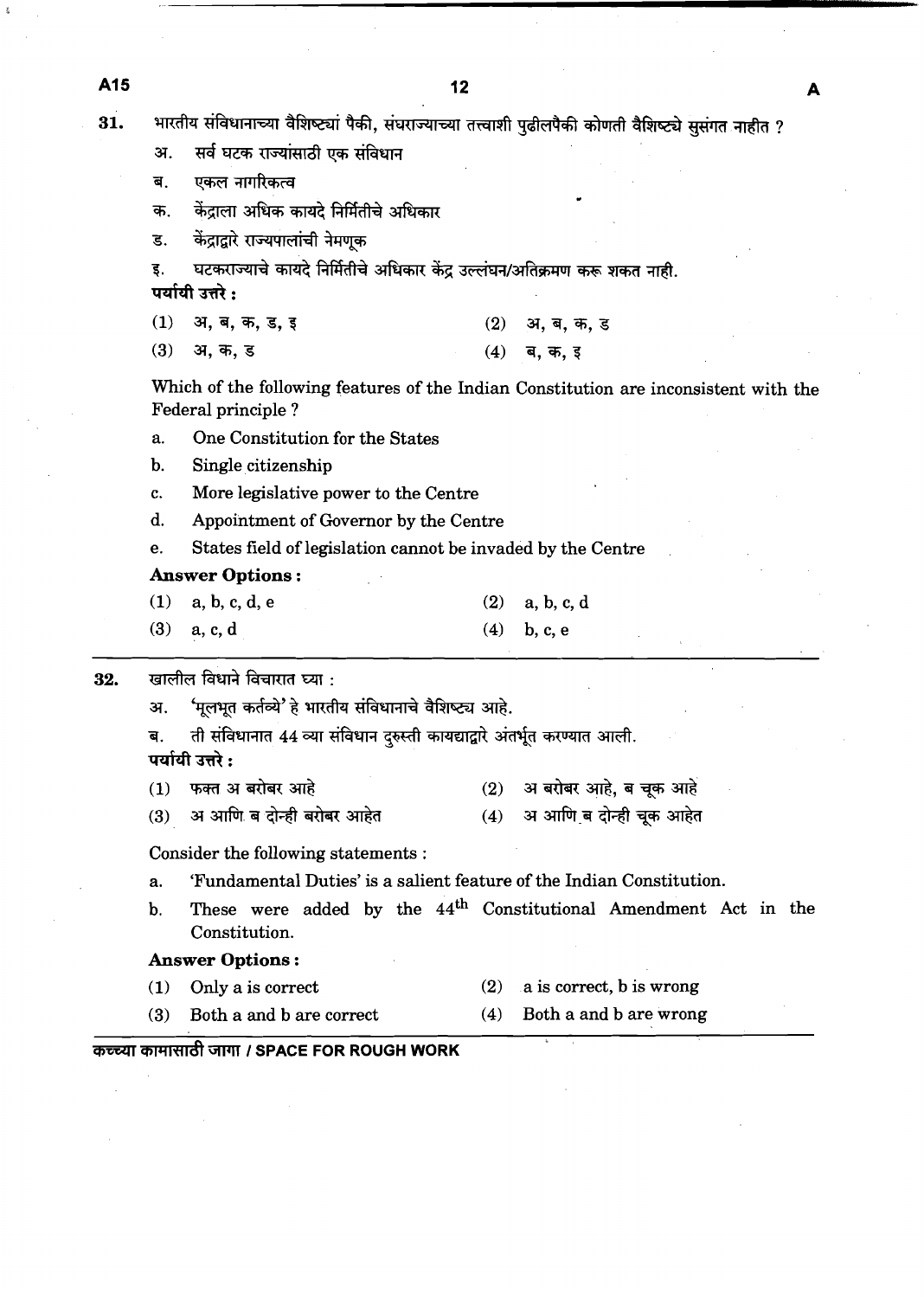संविधानाच्या कोणत्या कलमानुसार वित्त आयोगाची स्थापना केली जाते ? 33.

- $(1)$ **कलमं 324**
- कलम 280  $(2)$
- $(3)$ कलम 224
- $(4)$ कलम 380

Which Article of the Constitution provides for the Finance Commission ?

- **(1)** Article **324**
- **(2)** Article **280**
- **(3)** Article **224**
- **(4)** Article **380**
- लोकलेखा समितीच्या बाबतीत खालीलपैकी कोणते विधान/विधाने सत्य नाहीत ? 34.
	- ह्या समितीची स्थापना 1921 मध्ये झाली. अ.
	- भारताच्या नियंत्रक आणि महालेखा परिक्षकांच्या वार्षिक अहवालांचे परिक्षण करणे, हे या समितीचे प्रमुख ब. कार्य आहे.
	- या समितीत 15 लोकसभा सदस्य आणि 7 राज्यसभा सदस्य आहेत. क.

ड. लोकलेखा समितीच्या कार्यालयाचा कालावधी हा एक वर्षाचा आहे.

पर्यायी उत्तरे:

- फक्त अ  $(1)$
- $(2)$ फक्त ब
- $(3)$ फक्त क व ड
- वरील सर्व विधाने सत्य आहेत  $(4)$

What among the following is not true about the Public Accounts Committee ?

- a. The Committee was set up in **1921.**
- b. Its main function is to examine the annual reports of Comptroller and Auditor General of India (CAG).
- **c.** It consists of **15** Lok Sabha members and 7 Rajya Sabha members.
- d. The term of the office of the Public Accounts Committee is one year.

#### **Answer Options** :

- **(1)** Only a
- **(2)** Only b
- **(3)** Only c and d
- **(4)** All are true .

## **svull t SPACE FOR ROUGH WORK P.T.O.**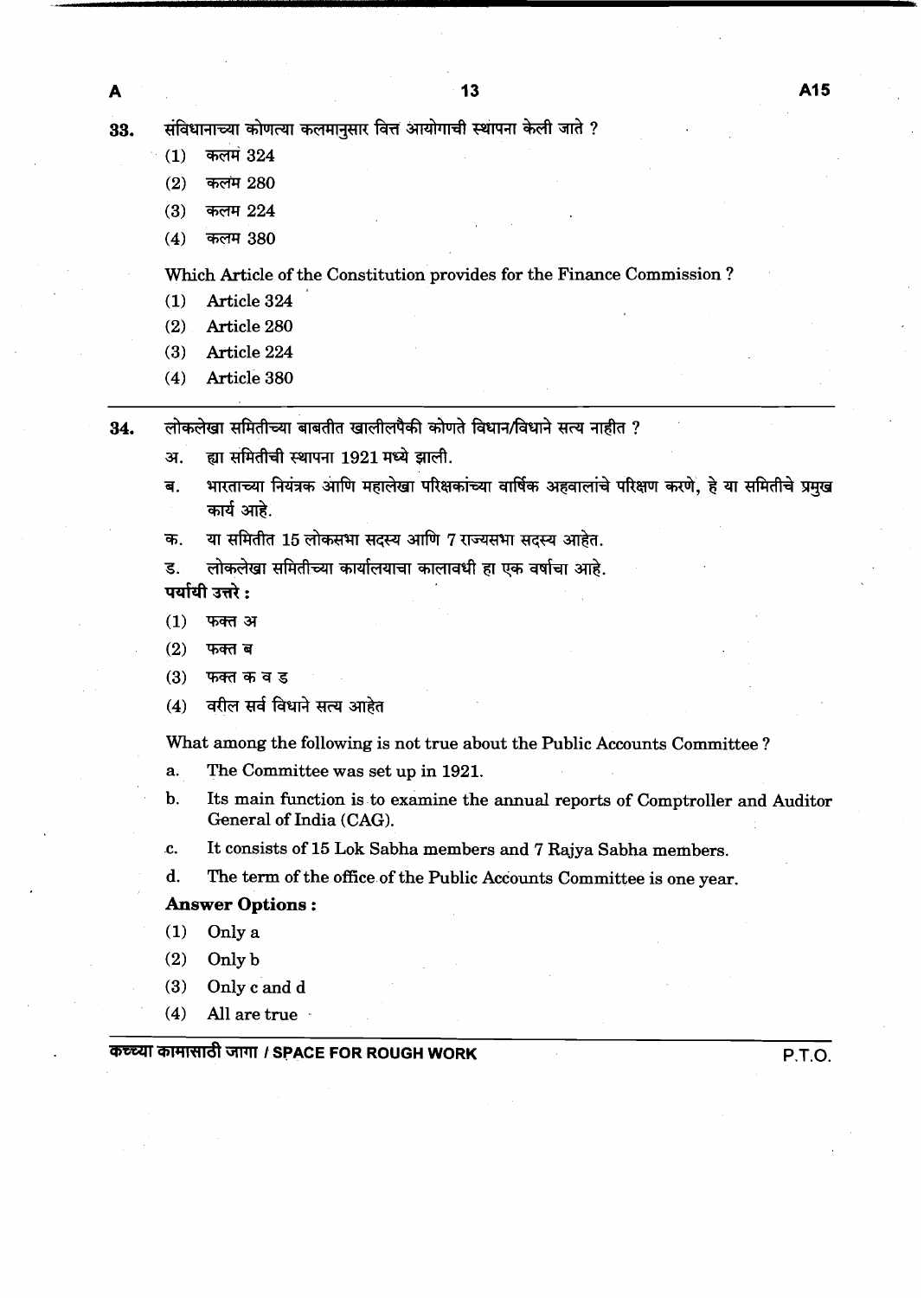लोकसभा अधिवेशनांसंबंधी पुढीलपैकी योग्य विधाने कोणती आहेत ? 35.

- लोकसभेचे वर्षातुन किमान दोन वेळा अधिवेशन भरवावे. अ.
- दोन पाठोपाठच्या अधिवेशनांमधील कालावधी 6 महिन्यांपेक्षा कमी असावा. ਕ.
- लोकसभेचे अधिवेशन राष्ट्रपती बोलावतात. क.
- लोकसभेच्या अधिवेशनाची वेळ आणि जागा लोकसभेचे सभापती ठरवतात.  $\overline{\mathbf{S}}$ .
- पर्यायी उत्तरे :
- $(1)$ अ. ब. क आणि ड फक्त अ, ब आणि क  $(2)$
- फक्त अ. क आणि ड  $(3)$ (4) फक्त अ आणि ब

Which of the following statements are correct about Lok Sabha sessions ?

- a. Lok Sabha shall meet at least twice in a year.
- b. Interval between two consecutive sessions shall be less than six months.
- c. The President summons the Lok Sabha to meet.
- d. Speaker of Lok Sabha will decide time and place of Lok Sabha session.

## **Answer Options** :

- **(1)** a, b, c and d **(2)** Only a, b and c
- **(3)** Only a, c and d **(4)** Only a and b
- खालील विधाने विचारात घ्या आणि योग्य पर्याय निवडा. 36.
	- संविधानदरुस्ती विधेयक फक्त संसदेमध्ये मांडले जाऊ शकते. अ.
	- संसदेने संमत केल्यावर आणि गरज असेल तिथे राज्य विधीमंडळानी मान्यता दिल्यावर संविधानदुरुस्ती ब. विधेयकास राष्ट्रपतीने संमती दिलीच पाहिजे.
	- संविधानदुरुस्ती प्रक्रिया कलम 365 मध्ये दिलेली आहे. क.

## पर्यायी उत्तरे:

- $(2)$  फक्त अ आणि ब फक्त अ आणि क  $(1)$
- फक्त ब आणि क  $(3)$
- $(4)$  वरील सर्व
- Consider the following statements and choose the correct option.
- a. A Constitutional Amendment Bill can be introduced in the Parliament only.
- **b.** The President must give assent to the Constitutional Amendment Bill after it is duly passed by the Parliament and ratified by State Legislatures, where necessary.
- c. Constitutional Amendment process is laid down in Article **365.**

#### **Answer Options** :

- **(1)** Only a and c (2) Only a and b
- **(3)** Only b and c **(4)** All of the above

## **कच्च्या कामासाठी जागा / SPACE FOR ROUGH WORK**

A15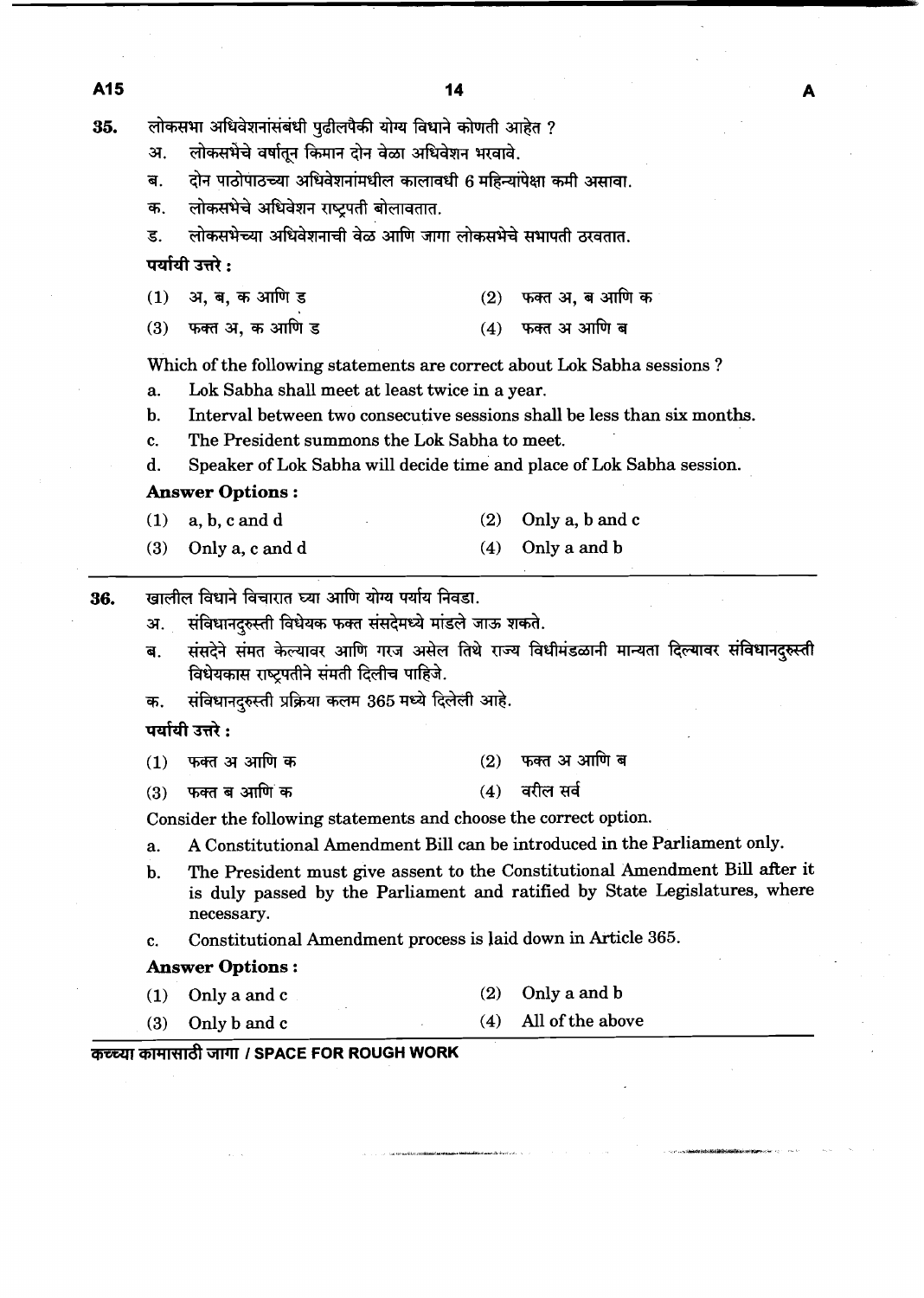राष्ट्रीय मानवाधिकार आयोगाच्या अध्यक्षाची नियुक्ती काही व्यक्तिंच्या समितीच्या शिफारशीवरून राष्ट्रपती द्वारा केली जाते. खालीलपैकी कोण या समितीचा सदस्य असत नाही ?

- अ. पंतप्रधान
- गृहमंत्री ब.
- लोकसभेतील विरोधीपक्ष नेता क.
- राज्यसभेचा अध्यक्ष **ड**.

पर्यायी उत्तरे :

- फक्त अ  $(1)$
- $(3)$ फक्त क

फक्त ब आणि ड  $(2)$ 

फक्त ड

The Chairman of National Human Rights Commission is appointed by the President on the recommendation of a Committee of certain persons. Who among the following islare not member of that Committee ?

 $(4)$ 

- a. The Prime Minister
- b. The Home Minister
- c. The Leader of the Opposition Party in the Lok Sabha
- d. The Chairman of Rajya Sabha

## **Answer Options** :

- (1) Only a (2) Onlyb andd
- **(3)** Only c (4) Only d
- फक्त राज्यसभेचा विशेष अधिकार पुढीलपैकी कोणता आहे ? 38.
	- राष्टपतींचा महाभियोग  $(1)$
	- $(2)$ अखिल भारतीय सेवांची निर्मिती
	- उपराष्ट्रपतींच्या निवडणूकांमधील अधिकार  $(3)$
	- वित्त विधेयक सादर करण्यासंबंधीचे अधिकार  $(4)$

Which of the following is an exclusive power of Rajya Sabha ?

- ( 1) Impeachment of President
- (2) setting up of All India Services
- (3) Electoral power for Vice President's Election
- **(4)** Power related to introduce the Finance bill

# कच्च्या कामासाठी जागा / SPACE FOR ROUGH WORK P.T.O.

A

37.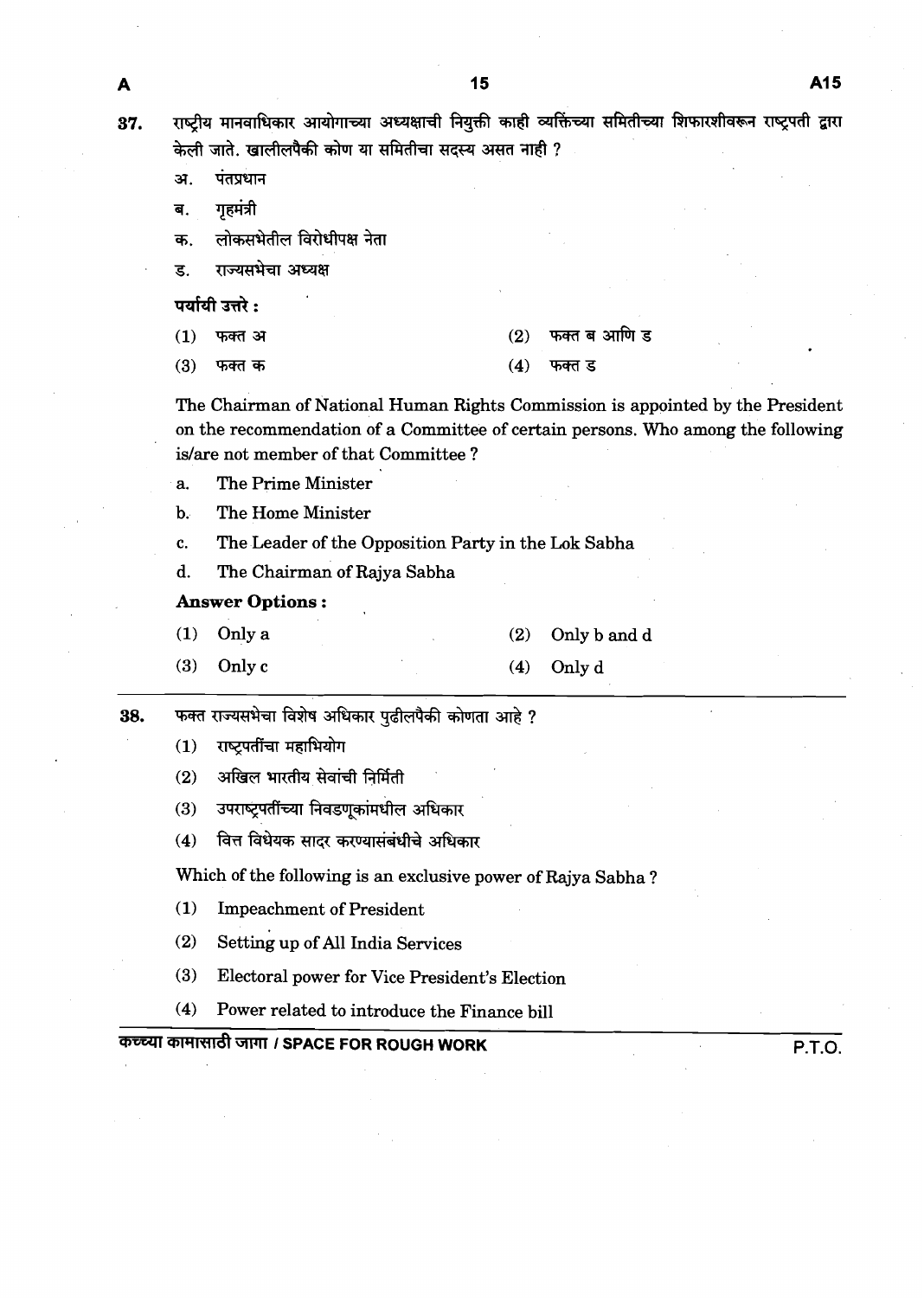"माता-पित्याने किंवा पालकाने 6 ते 14 वयोगटातील आपले अपत्य किंवा पाल्याला शिक्षणाची संधी उपलब्ध 39. करून देणे" हे मूलभूत कर्तव्य कोणत्या संविधानदुरुस्ती कायद्याने संविधानात अंतर्भूत करण्यात आले ?

- 85 वा संविधानदरुस्ती कायदा, 2002  $(1)$
- 82 वा संविधानदुरुस्ती कायदा, 2000  $(2)$
- $86$  वा संविधानदुरुस्ती कायदा,  $2002$  $(3)$
- 81 वा संविधानदरुस्ती कायदा, 2000  $(4)$

'To provide opportunities for education by Mother-Father or Guardian to their child or ward between the age of 6 and **14** years." By which Constitutional Amendment Act was this Fundamental Duty added in the Constitution ?

- **(1)** Constitutional Amendment Act, **2002**
- **(2) ~2"~** Constitutional Amendment Act, **2000**
- **(3)** Constitutional Amendment Act, **2002**
- **(4) 8lSt** Constitutional Amendment Act, **2000**
- खालील समित्या त्यांच्या स्थापना सालानुसार चढत्या क्रमाने लावा : 40.
	- अशोक मेहता समिती अ.
	- बलवंत राय मेहता समिती .<br>ब
	- जी.व्ही.के. राव समिती क.
	- के. संथनम समिती ड.

पर्यायी उत्तरे :

- ब, क, ड, अ  $(1)$
- $(2)$ ब, अ, ड, क
- $(3)$ ब, अ, क, ड
- ब, ड, अ, क  $(4)$

Arrange the following Committees according to their establishment year in ascending order :

a. Ashok Mehta Committee

- b. Balwant Rai Mehta Committee
- c. G.V.K Rao Committee
- d. K. Santhanam Committee

## **Answer** Options :

- **(1)** b, c, d, a
- **(2)** b, a, **d,** c
- **(3)** b, a, c, d
- **(4)** b, d, a, c

**कच्च्या कामासाठी जागा / SPACE FOR ROUGH WORK** 

A<sub>15</sub>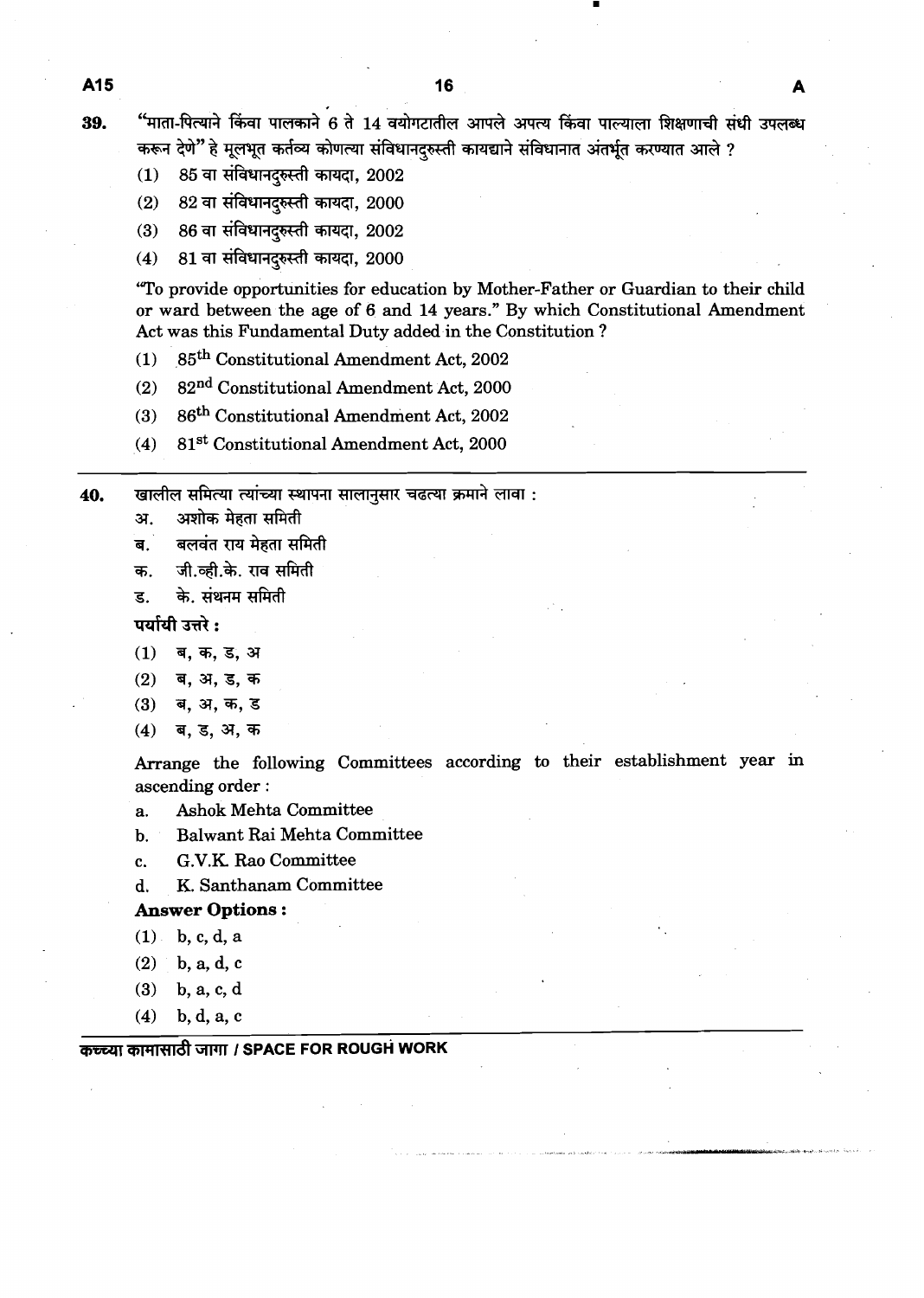|     | A15<br>17                                                                                                                                                                                                                                                  |  |
|-----|------------------------------------------------------------------------------------------------------------------------------------------------------------------------------------------------------------------------------------------------------------|--|
| l1. | एकाच धातूपासून बनवलेल्या दोन तारा A आणि B यांची लांबी 6 : 1 या प्रमाणात आहे. दोन्ही तारा एकसर<br>पद्धतीने जोडलेली आहेत. दोन तारांमधील विभवांतर अनुक्रमे 3 V व 2 V आहे. जर $\rm R_A$ आणि $\rm R_B$ अनुक्रमे $\rm A$                                         |  |
|     | व B तारांच्या त्रिज्या असतील. तर $\frac{R_B}{R_A} =$ _______.                                                                                                                                                                                              |  |
|     | (2) $\frac{1}{2}$ (3) $\frac{1}{3}$ (4) $\frac{1}{6}$<br>(1) $\frac{1}{4}$                                                                                                                                                                                 |  |
|     | Two wires A and B are made of same material and having their lengths in the ratio<br>6: 1 are connected in series. The P.D. across the wires are 3 V and 2 V respectively.<br>Find $\frac{R_B}{R_A}$ , where $R_A$ and $R_B$ are the radii of the 2 wires. |  |
|     | (4) $\frac{1}{6}$<br>(2) $\frac{1}{2}$ (3) $\frac{1}{3}$<br>$\frac{1}{4}$<br>(1)                                                                                                                                                                           |  |
| 42. | ध्वनीतरंग ही यांत्रिकी अनुतरंग असून खालीलपैकी कोणत्या माध्यमातून त्या प्रवास करतात ?                                                                                                                                                                       |  |
|     | (1)<br>वायू                                                                                                                                                                                                                                                |  |
|     | (2)<br>द्रव                                                                                                                                                                                                                                                |  |
|     | (3)<br>घन                                                                                                                                                                                                                                                  |  |
|     | वरीलपैकी सर्व माध्यामातून<br>(4)                                                                                                                                                                                                                           |  |
|     | Sound waves are longitudinal mechanical waves that can travel through which of<br>the following mediums?                                                                                                                                                   |  |
|     | (1)<br>Gases                                                                                                                                                                                                                                               |  |
|     | (2)<br>Liquids                                                                                                                                                                                                                                             |  |
|     | Solids<br>(3)                                                                                                                                                                                                                                              |  |
|     | In all of above mediums<br>(4)                                                                                                                                                                                                                             |  |
| 43. | दोन भिंगाचे नाभीय अंतर हे 2 मीटर व 1 मीटर आहे, तर त्या भिंगाची परिणामी शक्ती किती असेल ?                                                                                                                                                                   |  |
|     | 3 डायॉप्टर<br>$1.5$ डायॉप्टर<br>(1)<br>(2)                                                                                                                                                                                                                 |  |
|     | 1 डायॉप्टर<br>0.5 डायॉप्टर<br>(3)<br>(4)                                                                                                                                                                                                                   |  |
|     | The focal lengths of two lenses are 2 m and 1 m, then the total power of a<br>combination of these lenses is                                                                                                                                               |  |

| (1) 3D    |  | $(2)$ 1.5 D |
|-----------|--|-------------|
| $(3)$ 1 D |  | $(4)$ 0.5 D |

**V=Wl 1 SPACE FOR ROUGH WORK P.T.O.** 

П

 $\overline{\mathbf{4}}$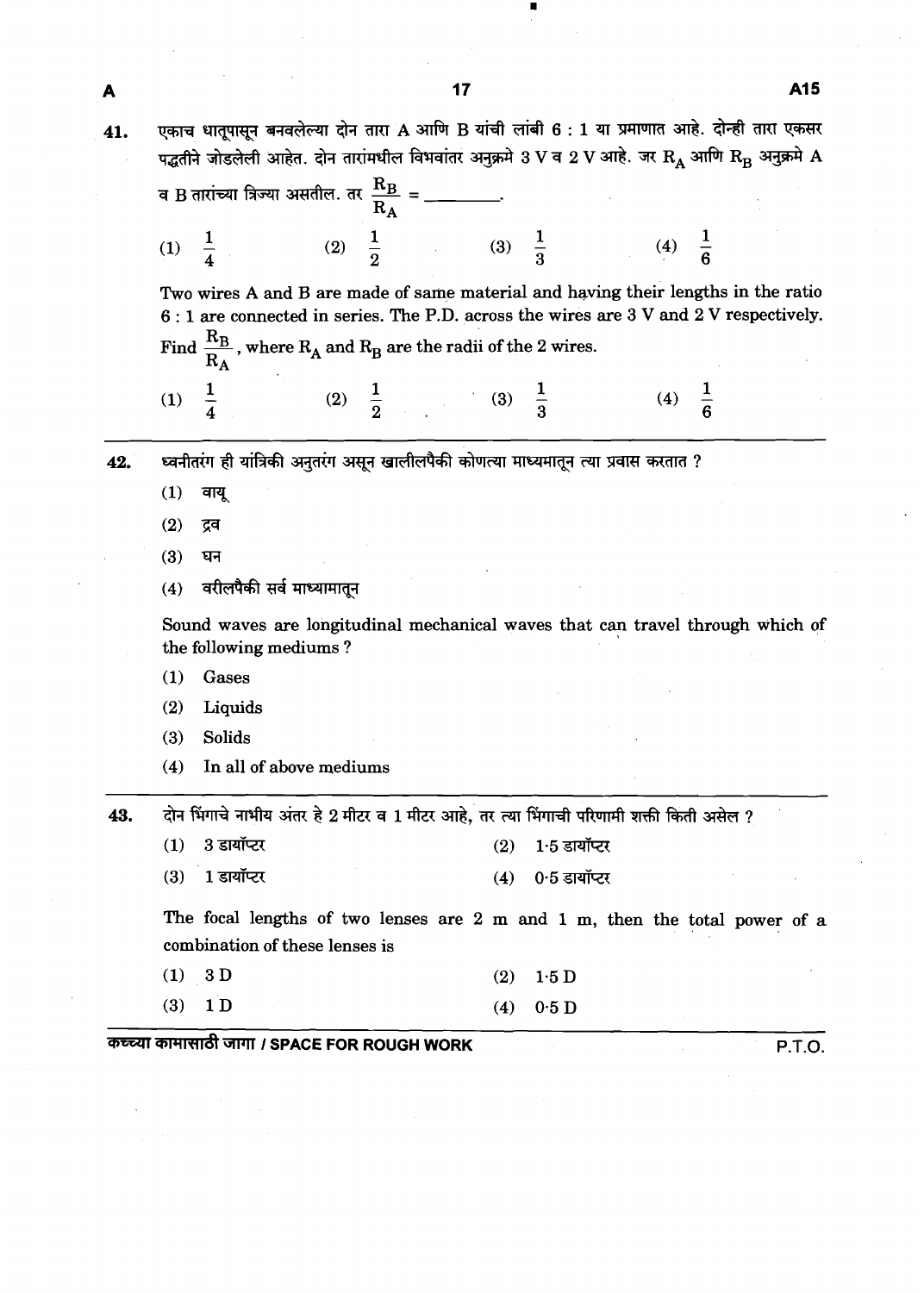|     |                                                                                                           | ıσ      |                    | A |
|-----|-----------------------------------------------------------------------------------------------------------|---------|--------------------|---|
| 44. | पाण्याची चिरस्थायी दुष्फेनता दुर करण्यासाठी ________ हा/हे अभिकारक वापरतात.<br>फक्त धुण्याचा सोडा<br>(1)  |         |                    |   |
|     | (2) फक्त सोडियम हेक्झामेटाफॉस्फेट                                                                         |         |                    |   |
|     | (1) आणि (2) दोन्ही<br>(3)                                                                                 |         |                    |   |
|     | वरीलपैकी कोणतेही नाही<br>(4)                                                                              |         |                    |   |
|     | The chemical reagent used to remove permanent hardness of water is/are                                    |         |                    |   |
|     | (1)<br>only washing soda                                                                                  |         |                    |   |
|     | (2)<br>only sodium hexametaphosphate                                                                      |         |                    |   |
|     | Both $(1)$ and $(2)$<br>(3)                                                                               |         |                    |   |
|     | None of the above<br>(4)                                                                                  |         |                    |   |
| 45. | $NF_3$ च्या रेणुमध्ये परिणामी द्विध्रुव आधूर्ण हा _________ आणि ________ अणुच्या/अणुंच्या दिशेला<br>असतो. |         |                    |   |
|     | (1) कमी, नायट्रोजन                                                                                        |         | (2) जास्त, फ्लुरिन |   |
|     | जास्त, नायट्रोजन<br>(3)                                                                                   |         | $(4)$ कमी, फ्लुरिन |   |
|     | The resultant dipole moment in $NF_3$ molecule is _______ and in the direction of                         |         |                    |   |
|     | atom/s.                                                                                                   |         |                    |   |
|     | low, nitrogen<br>(1)                                                                                      | (2)     | high, fluorine     |   |
|     | (3)<br>high, nitrogen                                                                                     | $(4)$ . | low, fluorine      |   |
| 46. | खालीलपैकी कोणता क्वांटम अंकांच्या संच अशक्य आहे ?                                                         |         |                    |   |
|     | (1) $n = 1, l = 0, m = 0, s = +\frac{1}{2}$                                                               |         |                    |   |
|     | (2) $n = 4$ , $l = 0$ , $m = 3$ , $s = -\frac{1}{2}$                                                      |         |                    |   |
|     | (3) $n = 1, l = 1, m = 0, s = -\frac{1}{2}$                                                               |         |                    |   |
|     | $n = 3, l = 2, m = 2, s = +\frac{1}{2}$<br>(4)                                                            |         |                    |   |
|     | Which of the following set of quantum numbers is not possible?                                            |         |                    |   |
|     | $n = 1, l = 0, m = 0, s = +\frac{1}{2}$<br>$\left(1\right)$                                               |         |                    |   |
|     | $n = 4, l = 0, m = 3, s = -\frac{1}{2}$<br>(2)                                                            |         |                    |   |
|     | $n = 1, l = 1, m = 0, s = -\frac{1}{2}$<br>(3)                                                            |         |                    |   |
|     | (4) $n = 3, l = 2, m = 2, s = +\frac{1}{2}$                                                               |         |                    |   |

**TFliTd WT I SPACE FOR ROUGH WORK** 

**A15** 

 $\blacksquare$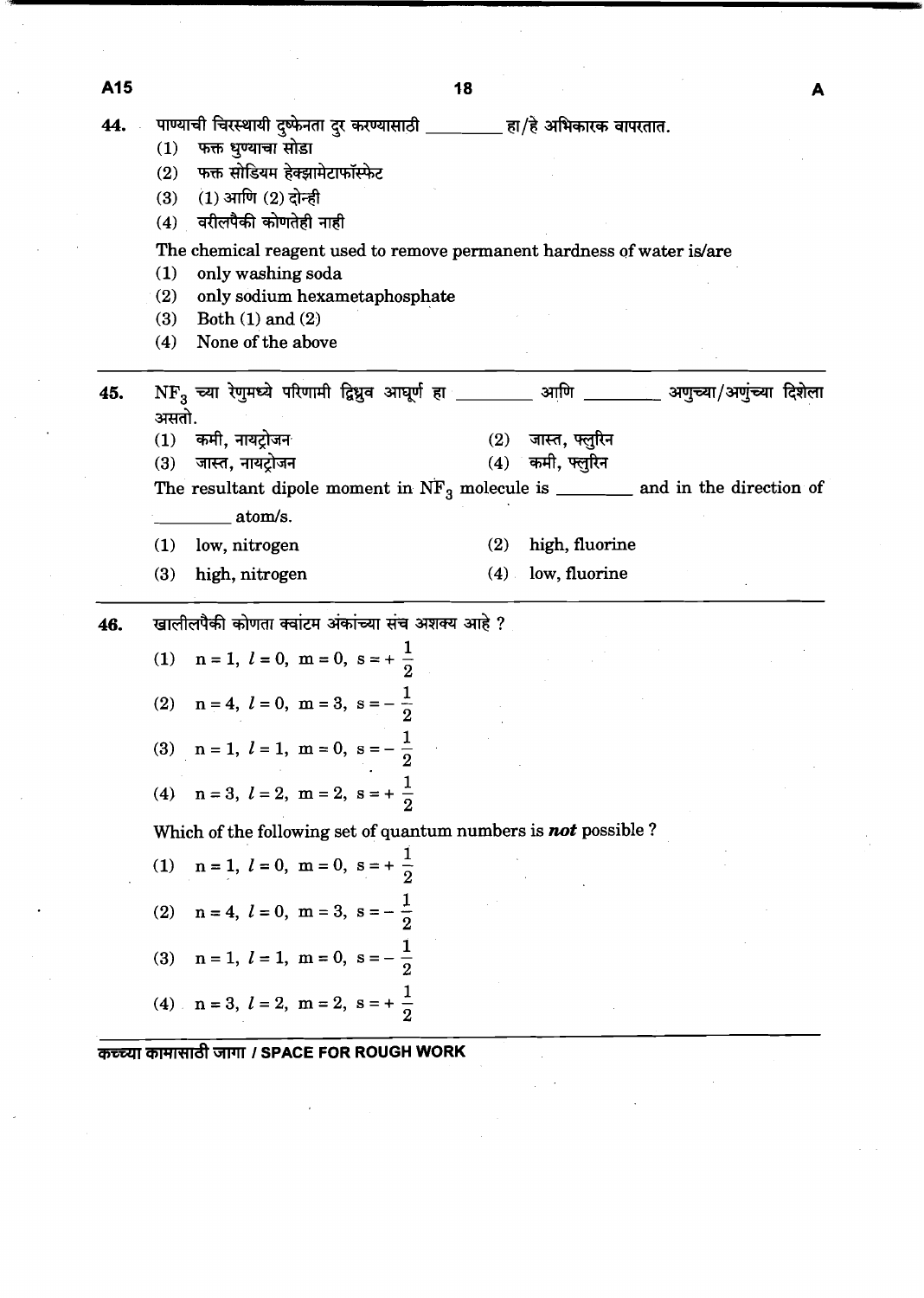1**7.** खालीलपैकी कोणत्या अक्षवृत्तावर भूस्थिर उपग्रह अवकाशात स्थापित करण्यात यता ? (2) \* **<sup>J</sup>** <sub>शलीलपैकी कोणत्या अक्षवृत्ता<br>1) विषुववृत्त<br>2) कर्कवृत्त<br>3) अंटार्क्टीक वृत्त<br>4) ध्रुव</sub>

- $(1)$  विषुववृत्त
- 
- 
- (4) *g7*

Over which of the following latitudes is the Geostationary satellite set ?

- (1) The Equator
- (2) The Tropic of Cancer
- (3) The Antarctic Circle
- (4) The Poles

हवाई छायाचित्रांचे परीक्षण करतांना जवळजवळच्या हवाई छायाचित्राच्या जोडीला **म्हणतात.** 48.

हवाई छायाचित्र  $(1)$ 

- स्टीरीओस्कोप  $(2)$
- स्टीरीओग्राम पोत  $(4)$  $(3)$

In interpreting the aerial photograph, the pair of adjacent aerial photographs is called

- (1) Aerial photograph (2) Stereoscope
- (3) Texture (4) Stereogram
- 49. खालीलपैकी कोणते विधान बरोबर आहे ?
	- $(1)$  जाळी सांख्यिकीय प्रतिमानात मूलभूत रचनाखंड हे स्वतंत्र जाळे असते.
	- <u>(2) सदिश सांख्यिकीय प्रतिमानात मूलभूत रचनाखंड हे स्वतंत्र जाळे असते.</u>
	- (3) सदिश सांख्यिकीय प्रतिमानात निश्चित सीमा दर्शविता येतात.
	- (4) जाळी सांख्यिकीय प्रतिमानात स्थानांची स्थिती स्पष्ट दर्शविता येते.

State which of the following statements is true ?

- (1) In the raster data model, the basic building block is the individual cell.
- **(2)** In the vector data model, the basic building block is the individual cell.
- (3) In the vector data model, well-defined boundaries are represented.
- (4) In the vector data model, locations are well represented.

## WlWd **I SPACE FOR ROUGH WORK P.T.O.**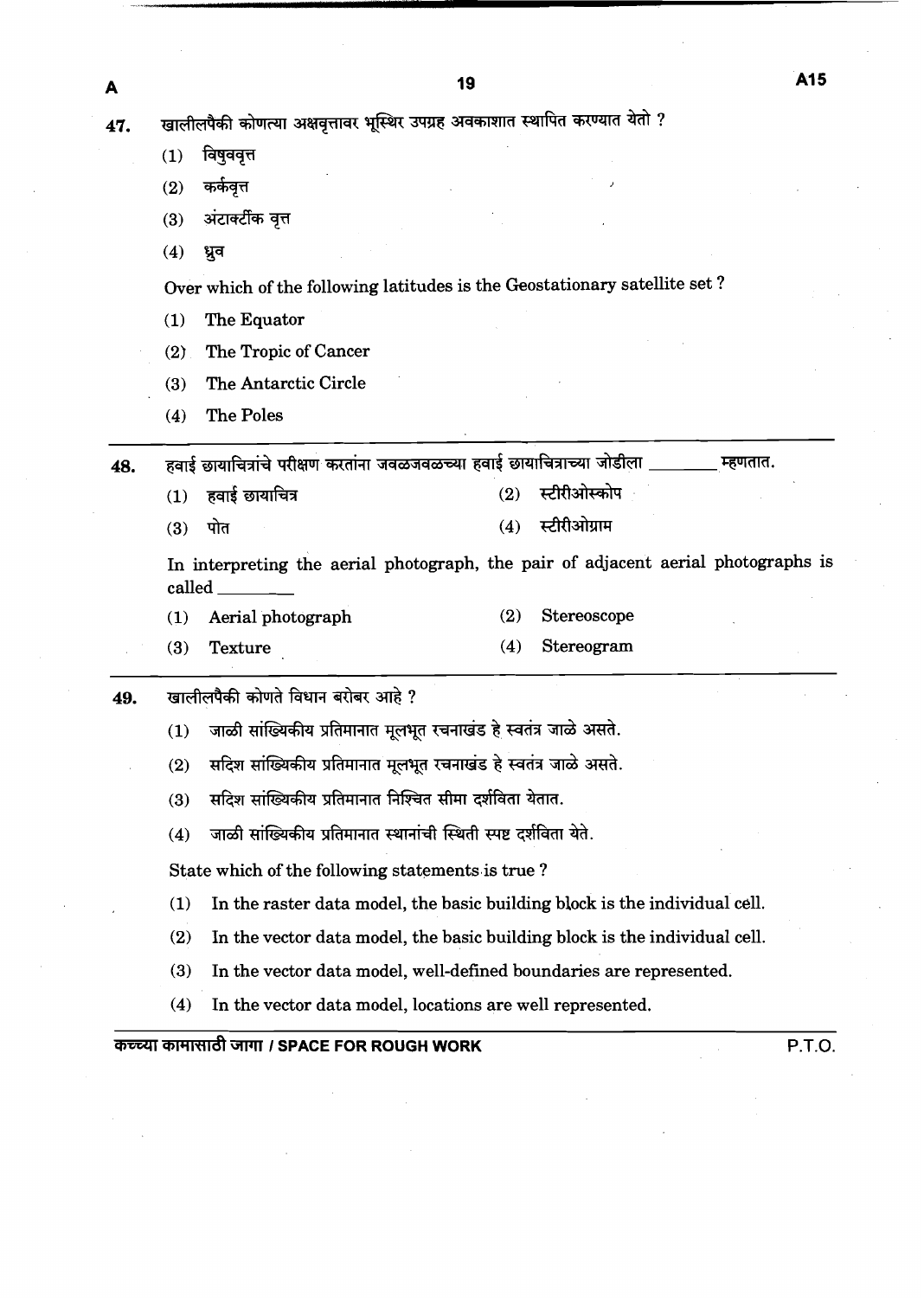50. इंटरनेट संदर्भात वापरल्या जाणाऱ्या 'HTML' ह्या संबोधनाचे पूर्ण रूप काय आहे ?

- हायपर टूल मार्कअप लँग्वेज (Hyper Tool Markup Language)  $(1)$
- हायब्रीड टेक्स्ट मेकींग लँग्वेज (Hybrid Text Making Language)  $(2)$
- हायपर टेक्स्ट मार्कअप लॅंग्वेज (Hyper Text Markup Language)  $(3)$
- हायब्रीड टेस्ट मेकिंग लँग्वेज (Hybrid Test Making Language)  $(4)$
- What is the long form of the term 'HTML', used in relation to Internet?
- Hyper Tool Markup Language  $(1)$
- $(2)$ Hybrid Text Making Language
- $(3)$ **Hyper Text Markup Language**
- $(4)$ **Hybrid Test Making Language**
- इलेक्टॉनिक कॉमर्सचा उदय कशाप्रकारे परिभाषित केला जाऊ शकतो ? 51.
	- इंटरनेटवर व्यवसायाचा व्यवहार  $(1)$
	- इंटरनेटवर इलेक्टॉनिक शिक्षण  $(2)$
	- व्यवहारासाठी इलेक्टिकल पद्धती  $(3)$
	- इंटरनेटवर संवाद साधण्यासाठी  $(4)$

The emergence of electronic commerce can be defined as

- The transaction of business on the Internet  $(1)$
- $(2)$ Electronic education on the Internet
- $(3)$ Electrical methodologies for transaction
- Communication on the Internet  $(4)$
- 52. ASCII याचा फूल फॉर्म काय आहे?
	- ऑल स्टंडर्ड कॅरक्टर्स फॉर इन्फॉर्मेशन आयडेन्टिटी  $(1)$
	- अमेरिकन स्टंडर्ड कोड फॉर इन्फॉर्मेशन इंटरचेंज  $(2)$
	- ऑल सिंपल कोड्स फॉर इन्फोटेनमेंट इंटरेस्ट्स  $(3)$
	- अमेरिकन स्टंडर्ड कॅरक्टर्स फॉर इन्फॉर्मेशन इंटरचेंज  $(4)$

What is the full form of ASCII?

- All Standard Characters for Information Identity  $(1)$
- American Standard Code for Information Interchange  $(2)$
- All Simple Codes for Infotainment Interests  $(3)$
- American Standard Characters for Information Interchange  $(4)$

सायबर बुलींग म्हणजे काय ? 53.

> स्पॅमिंग  $(1)$

 $(3)$ 

- इंटरनेट द्वारे धमकावणे  $(3)$
- What is cyber bullying?
- Spamming  $(1)$
- स्केअरवेअर  $(2)$
- ॲडवेअर  $(4)$
- $(2)$ Scareware
- $(4)$ Adware

कच्च्या कामासाठी जागा / SPACE FOR ROUGH WORK

Threatening through Internet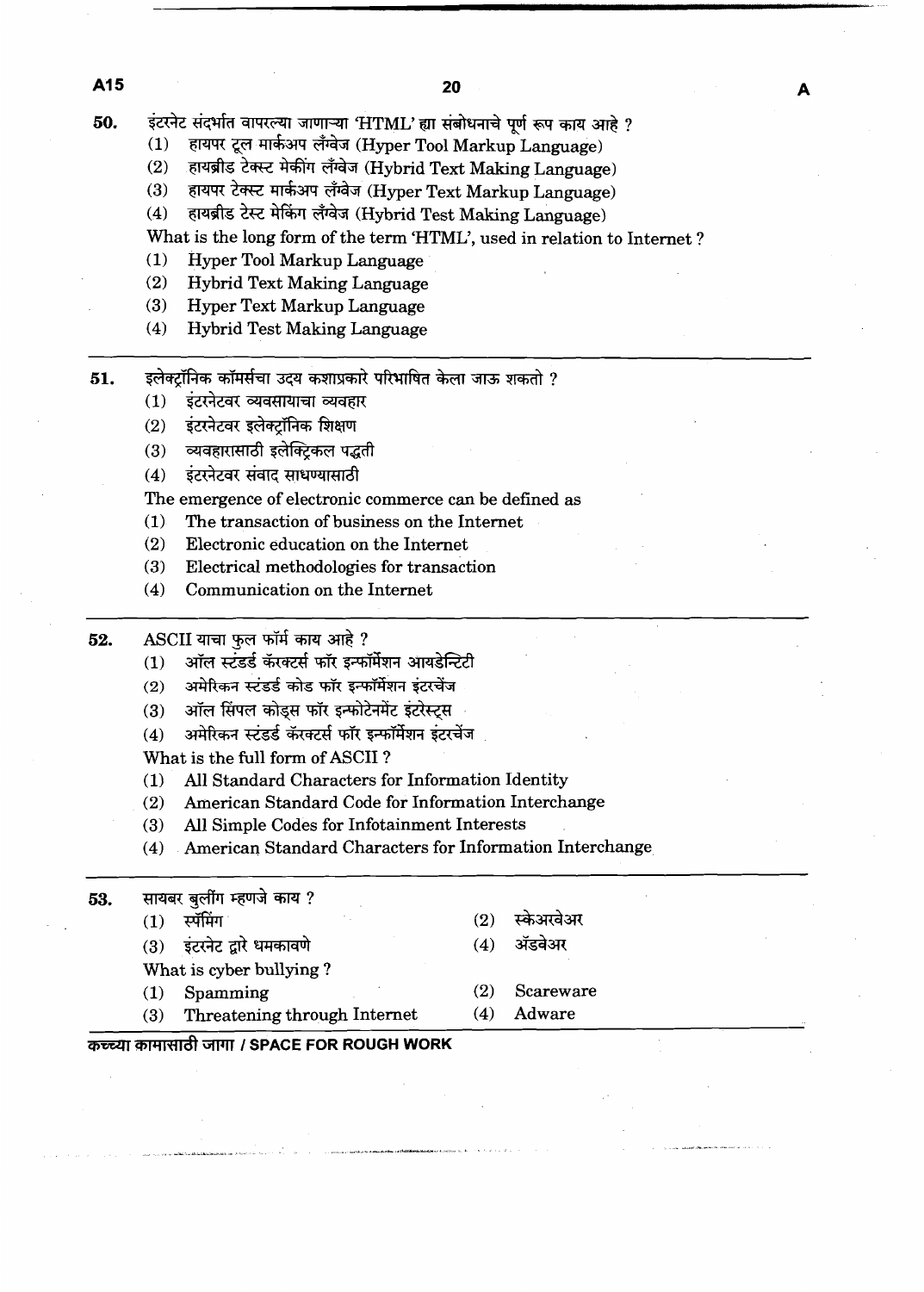पश्चिम हिमालयीन प्रदेशात फळबागा विकसित झाल्या आहेत कारण 54.

- पश्चिम हिमालयातील मुदा फळबागांच्या वाढीसाठी उत्तम आहेत  $(1)$
- पश्चिम हिमालयात हिवाळयात पडणारा पाऊस फळ बागांच्या वाढीसाठी अनुकूल असतो  $(2)$
- (3) पश्चिम हिमालयात सर्वसाधारण पावसाचे प्रमाण कमी असते<br>(4) पर्वतीय हवामान फळबागांना उपकारक असते
- 

In the Western Himalayas, fruit gardens are developed due to \_

- (1) Soil in the Western Himalayan region being good for the growth of fruit gardens
- **(2)** the Westerh Himalayan region receiving rainfall in winter, which is favourable for the growth of fruit gardens
- **(3)** the amount of rainfall being generally low in the Western Himalayas
- (4) Mountain climate being favourable for the growth of fruit gardens

'मान्सूनची माघार' हा भारतीय हवामानाचा आविष्कार खालीलपैकी कोणत्या वातावरणीय परिस्थितीचा परिणाम 55. आहे ?

- भारताच्या वायव्य भागाकडून आग्नेय भागाकडे उच्च वायुभाराच्या पट्टयाचा होणारा विस्तार.  $(1)$
- नैऋत्य मान्सून वारे हिमालय पर्वत रांगेला अडविले गेल्यावर तेथून त्यांची होणारी माघार.  $(2)$
- सूर्याचे भासमान भ्रमण.  $(3)$
- भारतीय उपखंडात निर्माण होणारे तीव्र वायभाराचे उतारमान.  $(4)$

Which of the following atmospheric conditions is responsible for the occurrence of the Indian climatic phenomena 'Retreating Monsoon' ?

- **(1)** Expansion of high pressure belt from north-west to south-east direction in India.
- **(2)** The south-west monsoon winds reach the foothills of the Himalayas, blocked by the Himalayan ranges, and then retreat from the Himalayas.
- **(3)** Apparent movement of the Sun.
- **(4)** Occurrence of steep pressure gradient in the Indian sub-continent.

**8vc+ll** etilYl'nlal WTl **I SPACE FOR ROUGH WORK P.T.O.**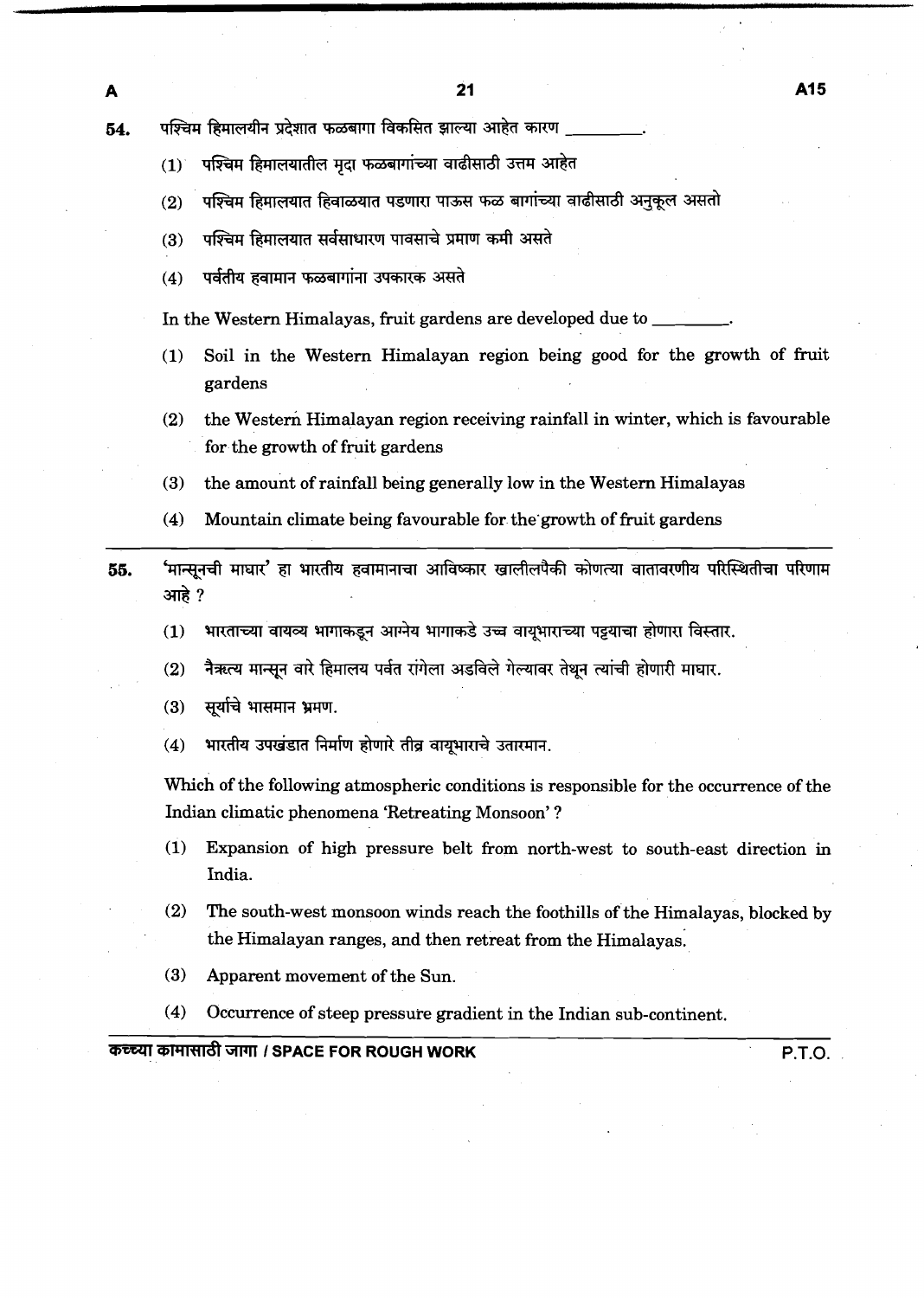- खालील पर्वतश्रेणींचा दक्षिणेकडून उत्तरेकडे असा अचक क्रम ओळखा. 56.
	- शिवालिक पर्वत, बृहद हिमालय, झास्कर पर्वत, पीरपांजाल पर्वत, लडाख पर्वत, काराकोरम पर्वत  $(1)$
	- $(2)$ शिवालिक पर्वत, पीरपांजाल पर्वत, बृहद हिमालय, झास्कर पर्वत, लडाख पर्वत, काराकोरम पर्वत
	- शिवालिक पर्वत, झास्कर पर्वत, पीरपांजाल पर्वत, लडाख पर्वत, बहद हिमालय, काराकोरम पर्वत  $(3)$
	- शिवालिक पर्वत, पीरपांजाल पर्वत, झास्कर पर्वत, लडाख पर्वत, काराकोरम पर्वत, बृहद हिमालय  $(4)$

Arrange in correct order the following mountain ranges from the South to North.

- (1) Shivalik range, Greater Himalayas, Zaskar range, Pirpanjal range, Ladakh range, Karakoram range
- (2) Shivalik range, Pirpanjal range, Greater Himalayas, Zaskar range, Ladakh range, Karakoram range
- (3) Shivalik range, Zaskar range, Pirpanjal range, Ladakh range, Greater Himalayas, Karakoram range
- (4) Shivalik range, Pirpanjal range, Zaskar range, Ladakh range, Karakoram range, Greater Himalayas -
- 57. भारतातील सर्वात मोठा दिवस व सर्वात लहान दिवस यातील फरक :
	- अ. दक्षिण भागातील कन्याकुमारी जवळ सुमारे 45 मिनिटांचा.
	- ब. उत्तर भारतातील लेह लडाख जवळ 4 तासांचा आहे.
	- अशा प्रकारे वेळेत फरक असण्याचे कारण काय आहे ?
	- (1) कन्याकुमारी विषुववृत्ता जवळ तर लेह विषुववृत्तापासून दर स्थित आहे.
	- (2) कन्याकमारीचे स्थान उष्ण कटिबंधात तर लेहचे स्थान समशितोष्ण कटिबंधात आहे.
	- (3) **vrmmn\$86'm&kimr~a~~m?fiEft&~~**  rn~mhd. (4) d ph d=4l **Wdi\$ 66O** 30' 7l d7 h ~~ **@VTTITI** 3Th
	- रात्रीमानाचा कालावधी विषुववृत्ताकडून ध्रुवाकडे वाढत जातो.

The periodical difference between the shortest day and the longest day in India is given below :

- a. In south near Kanyakumari it is about 45 minutes.
- b. In north near Leh in Ladakh it is about 4 hours.

Why does this time difference take place ?

- (1) Kanyakumari is situated near the equator and Leh is far away from the equator.
- (2) Location of Kanyakumari is in the tropical hemisphere while Leh is located in the temperate hemisphere.
- (3) The periodical difference between the day time and night time is minimum in South India while it goes on increasing towards North India.
- (4) The axis of the Earth is inclined to the plane of the ecliptic at an angle of **66"** 30' giving rise to increasing length of day and night from the equator to the poles.

## **कच्च्या कामासाठी जागा / SPACE FOR ROUGH WORK**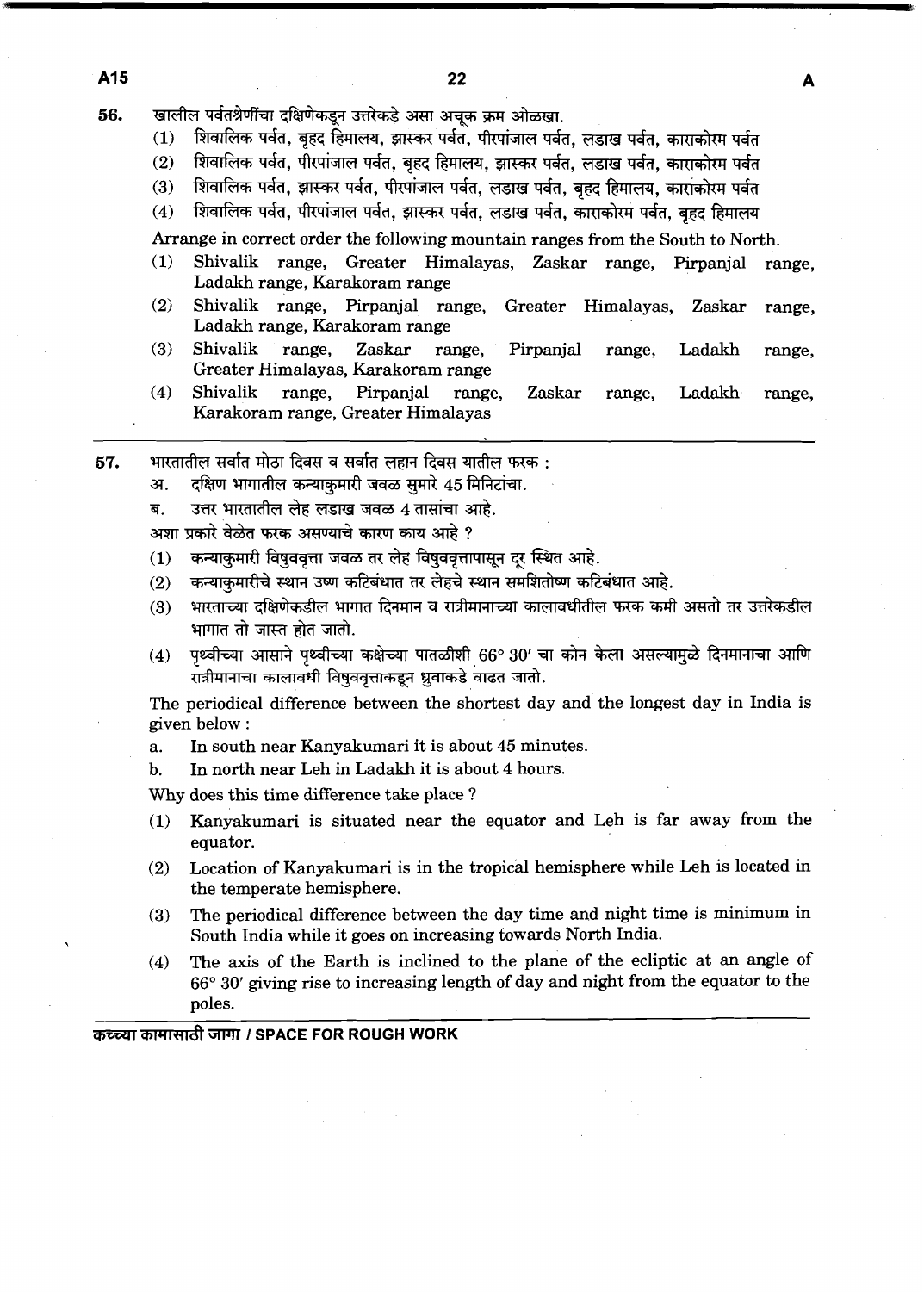सहयादीच्या 1200 मी. पेक्षा जास्त उंच भागातील 400 सें.मी. किंवा त्यापेक्षा जास्त पर्जन्य असलेल्या विभागात खालीलपैकी कोणत्या प्रकारचे वन आढळते ?

उष्ण कटिबंधीय सदाहरित वने  $(1)$ 

- उष्ण कटिबंधीय अर्ध-सदाहरित वने  $(2)$
- उपोष्ण कटिबंधीय सदाहरित वने  $(3)$
- उष्ण कटिबंधीय आर्द पानझडी वने  $(4)$

Which of the following types of forests is found in areas above **1200** m altitude and receiving **400** cm and more amount of rainfall in the Sahyadris ?

- **(1)** Tropical evergreen forest
- **(2)** Tropical semi-evergreen forest
- **(3)** Sub-tropical evergreen forest
- **(4)** Tropical humid deciduous forest

खाली दोन विधाने दिली आहेत त्यापैकी (अ) प्रतिपादन विधान असून (ब) हे त्याचे कारण आहे. 59.

- (अ) महाराष्ट्रात भूगर्भजलाचा उपसा प्रचंड प्रमाणात होत असल्याने भूजलाचे साठे नष्ट होत आहेत.
- 

- (ब) महाराष्ट्रात भूजलसंवर्धन करणे गरजेचे आहे.<br>पर्यायी उत्तरे :<br>(1) (अ) आणि (ब) दोन्ही बरोबर आहेत आणि (ब) हे (अ) खरे स्पष्टीकरण आहे<br>(२) (२) २एणि (न) वे योजी उपोवा अप्रेन एंड (त) वे (२) ये उसे सम्पीयमा उप
- (2) (अ) आणि (ब) हे दोन्ही बरोबर आहेत परंतु (ब) हे (अ) चे खरे स्पष्टीकरण नाही (1) (अ) आणि (ब) दोन्ही बरोबर आहेत आणि (ब) हे (अ) खरे<br>(2) (अ) आणि (ब) हे दोन्ही बरोबर आहेत परंतु (ब) हे (अ) चे<br>(3) (अ) हे बरोबर आहे पण (ब) हे चूक आहे<br>(4) (अ) हे चूक अपने पण (व) हे चुके आहे
- 
- (4) (अ) हे चूक आहे पण (ब) हे बरोबर आहे

Given below are two statements, one labelled as Assertion **(A)** and the other labelled as Reason **(B).** 

**(A)** Groundwater resource has been depleted intensively in'Maharashtra.

**(B)** There is a need for groundwater conservation in Maharashtra.

## **Answer Options** :

- **(1)** Both **(A)** and **(B)** are true and **(B)** is the correct explanation of **(A)**
- **(2)** Both **(A)** and **(B)** are true but **(B)** is not the correct explanation of **(A)** .
- **(3) (A)** is true but **(B)** is false
- **(4) (A)** is false but **(B)** is true

GTPlT **1 SPACE FOR ROUGH WORK P.T.O.** 

A 58.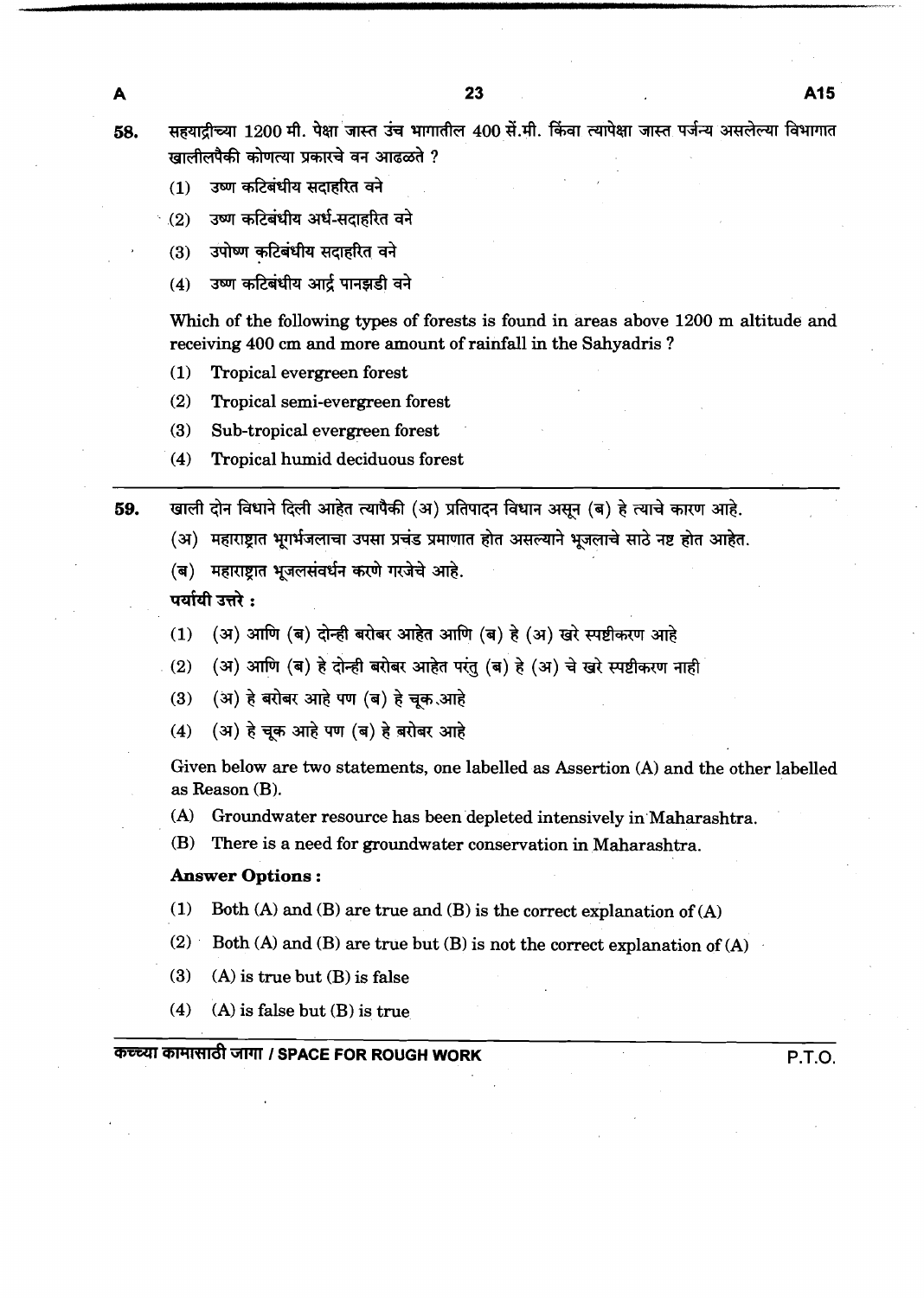महाराष्ट्रातील सर्वात जास्त लिंग-गुणोत्तर कोंकणातील सिंधुदर्ग व रत्नागिरी जिल्हयात असण्याचे कारण 60.

- कोंकणातील या जिल्हयात स्त्री-भ्रूण हत्येचे असलेले कमी प्रमाण  $(1)$
- कोंकणातील या जिल्ह्यातून मुंबईच्या औद्योगिक प्रदेशाकडे पुरुष कामगारांचे होणारे बाह्य स्थलांतर  $(2)$
- विवाहा प्रसंगी वधूपक्षाला दिला जाणारा हंडा  $(3)$
- या जिल्हयात आरोग्य व वैद्यकीय सुविधां मध्ये झालेल्या सुधारणांमुळे मूलींच्या संख्येत होणारी वाढ  $(4)$

Why is the sex-ratio in the districts of Sindhudurg and Ratnagiri in Konkan maximum in Maharashtra ?

- **(1)** Low rate of female foeticide in these districts of the Konkan
- **(2)** Out-migration of male working population from these districts of Konkan to the industrial region of Mumbai
- **(3)** Dowry is given to bride on the occasion of marriage
- **(4)** The number of female children is increasing due to improvement in health and medical facilities in these districts

एक महिला म्हणते. "जर माझ्या वयाच्या अंकांची उलटपालट केली तर ते माझ्या वडिलांचे वय दर्शविते. अर्थात 61. माझे वडील माझ्यापेक्षा वयस्कर आहे आणि आमच्या वयातील फरक हा आमच्या वयांच्या बेरजेच्या तीन-अकरांश आहे." तर महिलेचे वय किती ?

- $45$  वर्ष  $(1)$  $(2)$ 36 वर्ष
- $(3)$ 37 वर्ष  $(4)$ 46 वर्ष

A woman says, "If you reverse my own age, the figures represent my father's age. He is of course older to me and the difference between our ages is three-eleventh of their sum." The women's age is

| $(1)$ 45 years |  | $(2)$ 36 years |
|----------------|--|----------------|
| $(3)$ 37 years |  | $(4)$ 46 years |

25 जणांच्या समूहातील प्रत्येकाने एकमेकास हस्तांदोलन केल्यास एकूण हस्तांदोलनाची संख्या किती असेल ? 62.

| $(1)$ 125 |  | $(2)$ 625 |
|-----------|--|-----------|
|           |  | ___       |

300  $(3)$ 250  $(4)$ 

There are **25** people in a group. If all shake hands with one another, how many handshakes are possible ?

 $(2)$ 625  $(1)$ 125

**(3) 250 (4) 300** 

**कच्च्या कामासाठी जागा / SPACE FOR ROUGH WORK**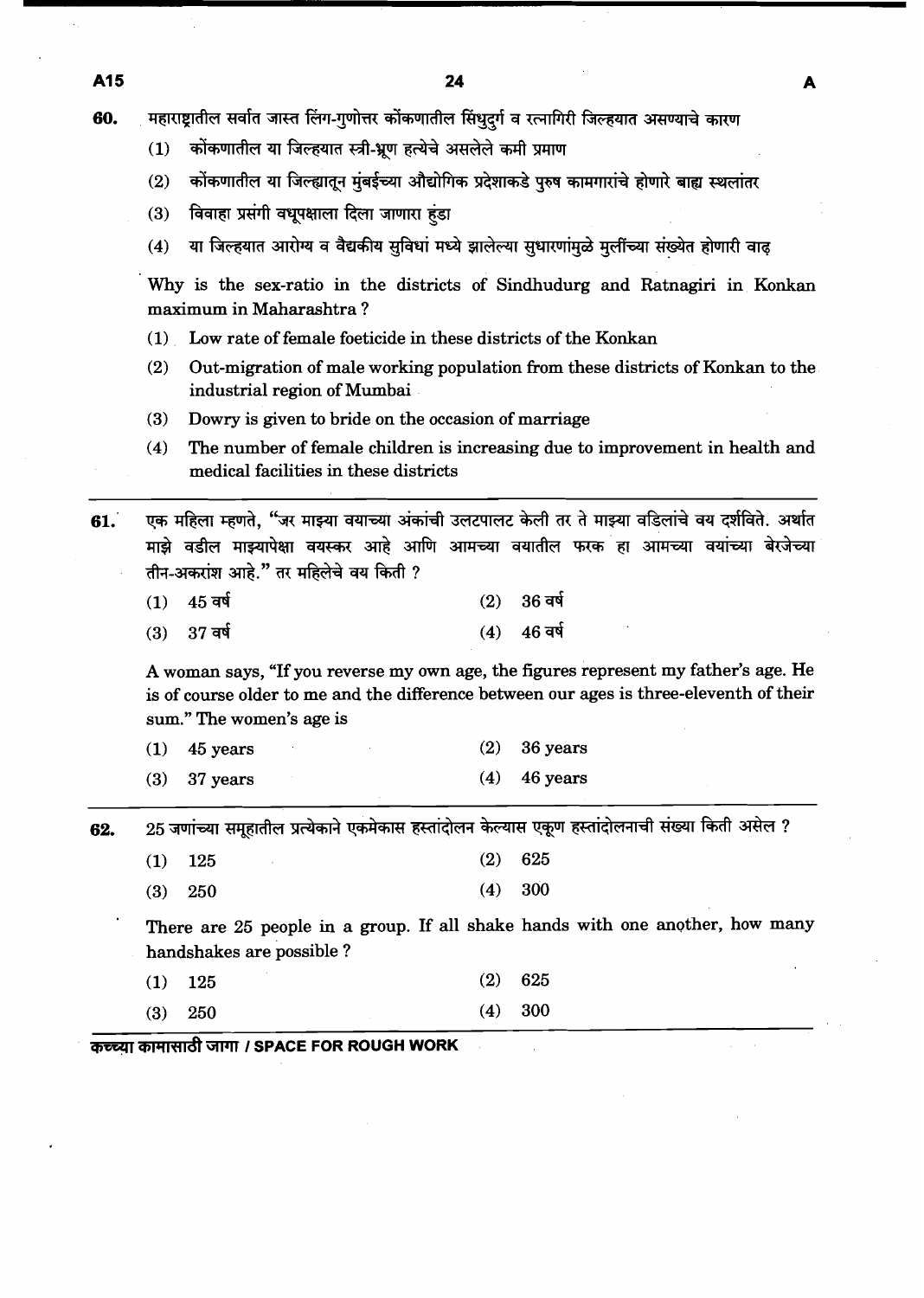| A   | 25                                                                                                                                                                                                                                                                                                                                                                                                                                                                                                                                                                                                                                                                                                                                                                                                                                                                                                                                                                                                                                                                                                                                                                                                                                                                                                                                                                                                |                                 |                        | A15    |
|-----|---------------------------------------------------------------------------------------------------------------------------------------------------------------------------------------------------------------------------------------------------------------------------------------------------------------------------------------------------------------------------------------------------------------------------------------------------------------------------------------------------------------------------------------------------------------------------------------------------------------------------------------------------------------------------------------------------------------------------------------------------------------------------------------------------------------------------------------------------------------------------------------------------------------------------------------------------------------------------------------------------------------------------------------------------------------------------------------------------------------------------------------------------------------------------------------------------------------------------------------------------------------------------------------------------------------------------------------------------------------------------------------------------|---------------------------------|------------------------|--------|
| 63. | खालील माहिती अभ्यासा आणि विचारलेल्या प्रश्नांची उत्तरे द्या :<br>P, Q, R, S, T, U आणि V हे वेगवेगळ्या तीन वाहनाने प्रवास करतात. प्रत्येक वाहनाने किमान दोन प्रवासी<br>प्रवास करतात. कार, रिक्षा आणि लॉरी हे वाहने असून प्रत्येक वाहनात दोन्ही लिंगी प्रवासी आहेत. त्यात दोन<br>व्यापारी, दोन वैद्य आणि तीन वकील आहेत. 'R' ही स्त्री वैद्य असून ती आपल्या दोन बहिणी P आणि U यांच्या<br>समवेत प्रवास करीत नाही. Q हे पुरुष व्यापारी असून ते फक्त V वकील समवेत कार ने प्रवास करतात. S हे पुरुष<br>वैद्य आहे. दोन सारख्या व्यवसायांची व्यक्ती एकाच वाहनाने प्रवास करीत नाही. P हे व्यापारी नाही आणि ते<br>रिक्षाने प्रवास करतात.<br>$\mathbf R$ हे कोणत्या वाहनाने प्रवास करतात ?<br>$(2)$ रिक्षा<br>(1)<br>कार<br>(3)<br>Study the following information carefully and answer the questions given below :<br>P, Q, R, S, T, U and V are travelling in three different vehicles. There are at least<br>two passengers in each vehicle. Car, Rickshaw, Lorry and each vehicle has<br>passengers of both the sexes. There are two Merchants, two Doctors and three<br>Lawyers among them. R is a lady doctor and she does not travel with the pair of<br>sisters, P and U. Q, a male merchant, travels with only V, a Lawyer in vehicle car. S<br>is a male doctor. Two persons belonging to same profession do not travel in the same<br>vehicle. P is not a merchant and travels in vehicle Rickshaw. | लॉरी                            | $(4)$ रिक्षा अथवा लॉरी |        |
|     | In which vehicle does R travel?                                                                                                                                                                                                                                                                                                                                                                                                                                                                                                                                                                                                                                                                                                                                                                                                                                                                                                                                                                                                                                                                                                                                                                                                                                                                                                                                                                   |                                 |                        |        |
|     | $(1)$ Car<br>(2) Rickshaw                                                                                                                                                                                                                                                                                                                                                                                                                                                                                                                                                                                                                                                                                                                                                                                                                                                                                                                                                                                                                                                                                                                                                                                                                                                                                                                                                                         | $(3)$ Lorry                     | (4) Rickshaw or Lorry  |        |
| 64. | 3:37 वाजता घड्याळाची आरशातील प्रतिमा कोणती वेळ दर्शविते ?<br>$(1)$ 8:23<br>$(2)$ 8:13<br>What will be the mirror image of a clock at 3:37 ?<br>$(1)$ 8:23<br>$(2)$ 8:13                                                                                                                                                                                                                                                                                                                                                                                                                                                                                                                                                                                                                                                                                                                                                                                                                                                                                                                                                                                                                                                                                                                                                                                                                           | $(3)$ 9:13<br>(4)<br>$(3)$ 9:13 | 9:23<br>$(4)$ 9:23     |        |
| 65. | खालील आकृत्यांचे निरीक्षण करा :                                                                                                                                                                                                                                                                                                                                                                                                                                                                                                                                                                                                                                                                                                                                                                                                                                                                                                                                                                                                                                                                                                                                                                                                                                                                                                                                                                   |                                 |                        |        |
|     | (A)<br>(B)<br>(C)<br>सर्व आकृत्यांचे क्षेत्रफळ भिन्न आहे.<br>सर्व आकृत्यांचे क्षेत्रफळ समान आहे.<br>(2)                                                                                                                                                                                                                                                                                                                                                                                                                                                                                                                                                                                                                                                                                                                                                                                                                                                                                                                                                                                                                                                                                                                                                                                                                                                                                           |                                 |                        |        |
|     | सर्व आकृत्यांची परिमीती समान आहे.<br>(3)<br>आकृती (A) व (B) ची परिमीती समान आहे.<br>(4)<br>Observe the following diagrams:                                                                                                                                                                                                                                                                                                                                                                                                                                                                                                                                                                                                                                                                                                                                                                                                                                                                                                                                                                                                                                                                                                                                                                                                                                                                        |                                 |                        |        |
|     | 6<br>8<br>(A)<br>(C)<br>(B)                                                                                                                                                                                                                                                                                                                                                                                                                                                                                                                                                                                                                                                                                                                                                                                                                                                                                                                                                                                                                                                                                                                                                                                                                                                                                                                                                                       |                                 |                        |        |
|     | The area of all diagrams are different.<br>(1)<br>(2)<br>The area of all diagrams are same.<br>(3)<br>The perimeter of all diagrams are same.<br>Diagram (A) and (B) have the same perimeter.<br>(4)                                                                                                                                                                                                                                                                                                                                                                                                                                                                                                                                                                                                                                                                                                                                                                                                                                                                                                                                                                                                                                                                                                                                                                                              |                                 |                        |        |
|     | कच्च्या कामासाठी जागा / SPACE FOR ROUGH WORK                                                                                                                                                                                                                                                                                                                                                                                                                                                                                                                                                                                                                                                                                                                                                                                                                                                                                                                                                                                                                                                                                                                                                                                                                                                                                                                                                      |                                 |                        | P.T.O. |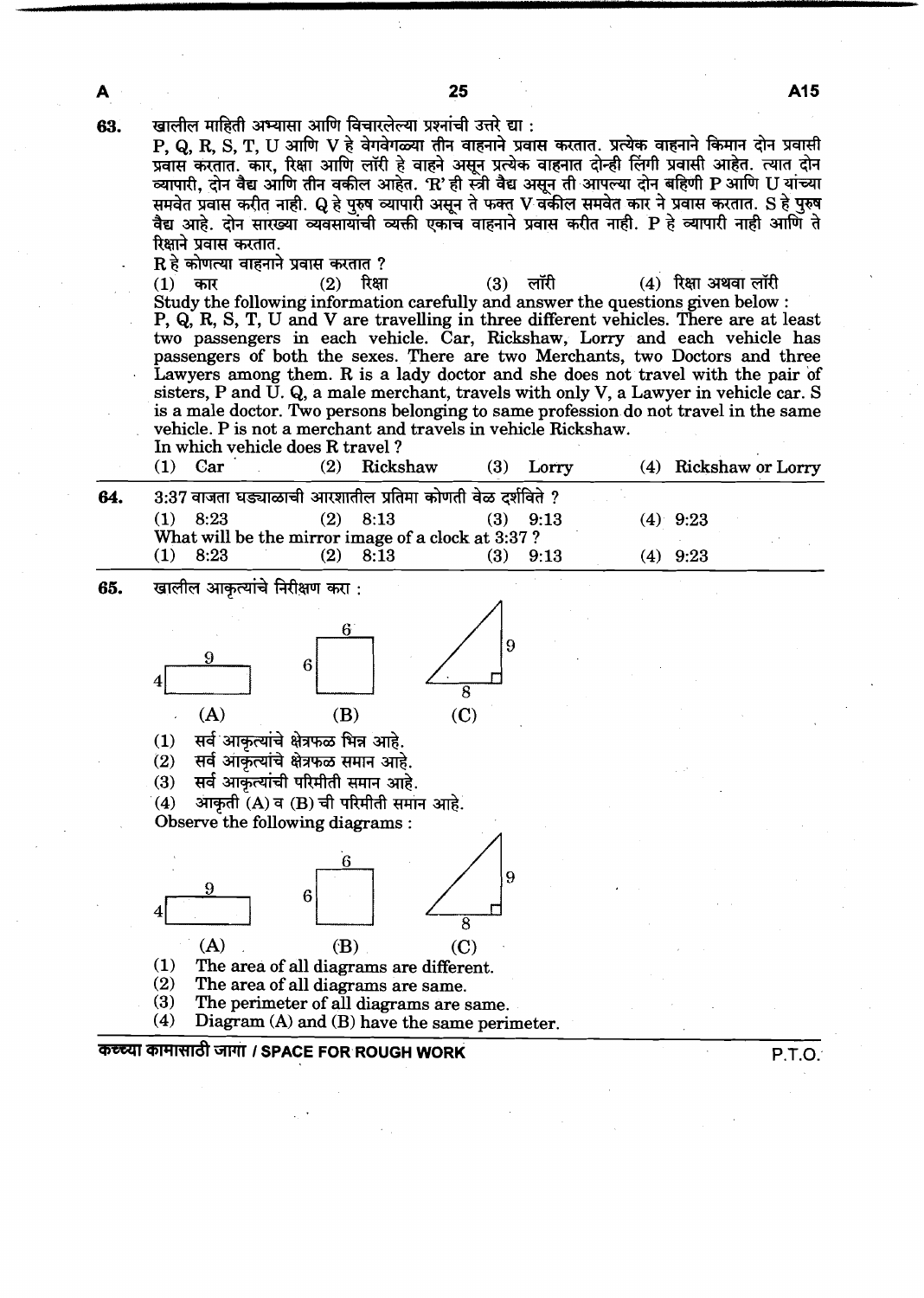अनिल, संजय, सुनिल, दीपक, महेश, प्रशांत आणि सुरेश ही मुले एका रांगेत बसली आहेत. सुनिल, दीपक व 66. अनिलच्या मध्ये, महेश हा प्रशांत व सुरेशच्या मध्ये आणि संजय हा दीपक व प्रशांत यांच्यामध्ये आहे. अनिल व सुरेश दोन्ही टोकाला आहे. तर दीपक कोठे बसला आहे ?

सुनिल व संजय यांच्यामध्ये  $(1)$ 

A15

- अनिल व संजय यांच्यामध्ये  $(2)$ सुनिल व प्रशांत यांच्यामध्ये
- $(3)$ संजय व महेश यांच्यामध्ये

Anil, Sanjay, Sunil, Deepak, Mahesh, Prashant and Suresh are seated in a row. Sunil is seated between Deepak and Anil, Mahesh is seated between Prashant and Suresh and Sanjay is seated between Deepak and Prashant. Anil and Suresh are seated at both ends of the row, then where is Deepak seated ?

 $(4)$ 

- **(1)** In the middle of Sunil and Sanjay **(2)** In the middle of Anil and Sanjay
- **(3)** In the middle of Sanjay and Mahesh **(4)** In the middle of Sunil and Prashant

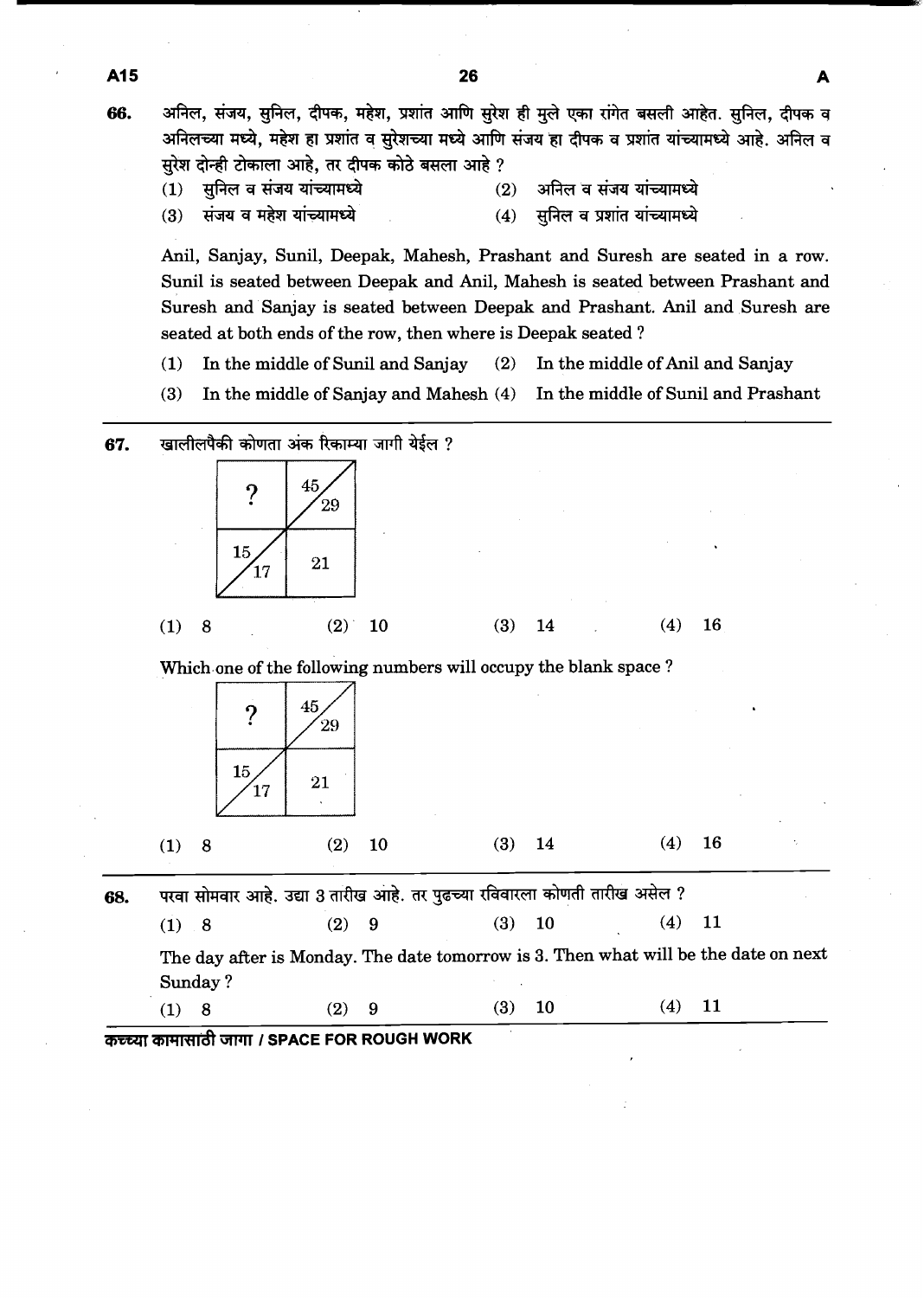विधाने : 69.

 $\boldsymbol{\mathsf{A}}$ 

सर्व कुलूपे किल्ल्या आहेत. सर्व किल्ल्या दरवाजे आहेत. काही दरवाजे खिडक्या आहेत. काही खिडक्या फर्श आहेत.

## निष्कर्ष :

Statements:

All locks are keys. All keys are doors.

- काही किल्ल्या ह्या खिडक्या आहेत.  $\overline{1}$ .
- काही फर्श हे दरवाजे नाहीत. II.
- III. कोणतेही कुलूप हे खिडक्या नाहीत.
- कोणताही निष्कर्ष बरोबर नाही  $(1)$
- निष्कर्ष I व II बरोबर आहेत  $(3)$
- फक्त निष्कर्ष I बरोबर आहे  $(2)$

सर्व निष्कर्ष बरोबर आहेत  $(4)$ 

|     |                                                                                       | Some doors are windows.<br>Some windows are floors.                                                |            |                                                                                                                                                                                                    |            |                                                             |            |                          |        |  |  |  |
|-----|---------------------------------------------------------------------------------------|----------------------------------------------------------------------------------------------------|------------|----------------------------------------------------------------------------------------------------------------------------------------------------------------------------------------------------|------------|-------------------------------------------------------------|------------|--------------------------|--------|--|--|--|
|     | L.<br>H.<br>Ш.                                                                        | Conclusions:<br>Some keys are windows.<br>Some floors are not doors.<br>Any locks are not windows. |            |                                                                                                                                                                                                    |            |                                                             |            |                          |        |  |  |  |
|     | (1)<br>None of the conclusions are correct<br>(3)<br>Conclusions I and II are correct |                                                                                                    |            |                                                                                                                                                                                                    | (2)<br>(4) | Only conclusion I is correct<br>All conclusions are correct |            |                          |        |  |  |  |
| 70. | (1)                                                                                   | $(1)$ रविवार<br>month?<br>Sunday                                                                   | (2)        | 30 दिवसांच्या एका महिन्यात पाच शनिवार आहेत. त्या महिन्याचा प्रथम दिवस कोणता असेल ?<br>$(2)$ सोमवार<br>There are five Saturdays in a month of 30 days. What will be the first day of that<br>Monday | (3)<br>(3) | बुधवार<br>Wednesday                                         | (4)        | $(4)$ शुक्रवार<br>Friday |        |  |  |  |
| 71. | (1)<br>(1)                                                                            | 3, 7, 16, 32, 56, 93, 142<br>7<br>following options :<br>3, 7, 16, 32, 56, 93, 142<br>7            | (2)<br>(2) | खाली दिलेल्या संख्या श्रेणीमध्ये एक संख्या चुकीची आहे. खाली दिलेल्या पर्यायामधून ती संख्या ओळखा :<br>16<br>In the following number series a number is wrong. Select that number from the<br>16     | (3)<br>(3) | 56<br>56                                                    | (4)<br>(4) | 32<br>32                 |        |  |  |  |
|     |                                                                                       |                                                                                                    |            | कच्च्या कामासाठी जागा / SPACE FOR ROUGH WORK                                                                                                                                                       |            |                                                             |            |                          | P.T.O. |  |  |  |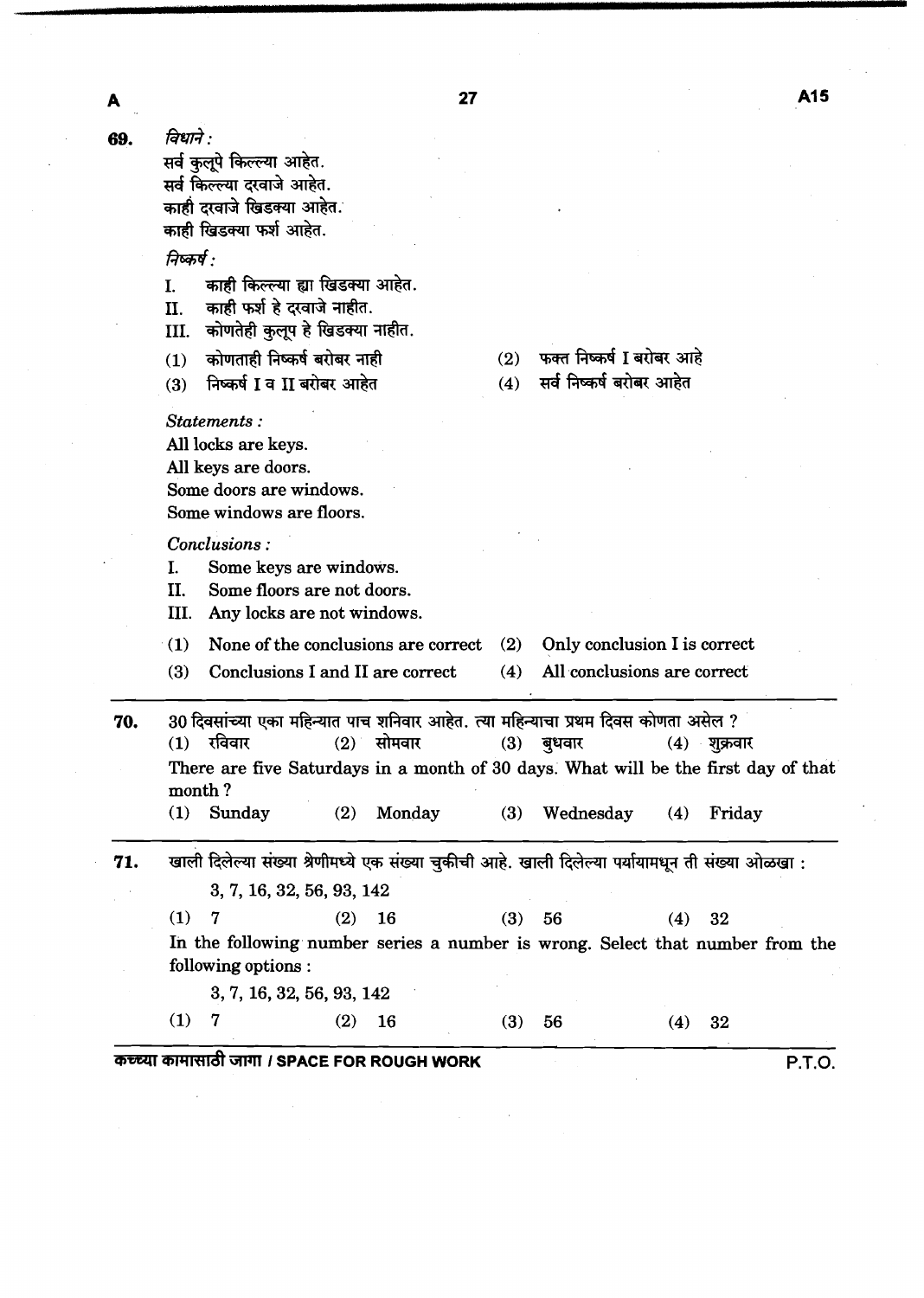A15

72. गाळलेली जागा भरा. XY 12 10 **IP FJ**  $\overline{?}$ 9 8 **AC**  $\tilde{?}$ NV 11 **(1)** DF, 8 **(2)** SU, **4 (3)** BG, **7 (4)** GK, **2**  Insert the missing character. XY 12 10 IP **FJ** 9 8  $\overline{?}$  $AC$  $\overline{\mathbf{?}}$ 11 **NV (1)** DF,8 **(2)** SU, **4 (3)** BG, **7 (4)** GK, **2**  73. जर 'P x Q' म्हणजे P ही Q ची बहिण, 'P + Q' म्हणजे P ही Q ची आई, 'P - Q' म्हणजे P हे Q चे वडिल,  $P \div Q$ ' म्हणजे P हे Q चा भाऊ, 'P = Q' म्हणजे P ही Q ची कन्या, 'P > Q' म्हणजे P हे Q चे पती, तर खालीलपैकी कोणते सूत्र 'B हे R चे पणजोबा' म्हणून प्रस्तुत करते ?  $(1)$  $B - N + K \times R$  $(2)$  $B > P = R$  $B-S+L-R$  $(3)$  $R \div S = T + B$  $(4)$ If  $P \times Q'$  means P is sister of Q,  $P + Q'$  means P is mother of Q,  $P - Q'$  means P is father of Q, 'P  $\div$  Q' means P is brother of Q, 'P = Q' means P is daughter of Q, 'P > Q' means P is husband of Q, then which of the following represents 'B is the great-grandfather of R' ? **(1)** B-N+KxR **(2) B>P=R**  (3)  $R \div S = T + B$  (4)  $B - S + L - R$ वर्तुळाकार रेल्वेपटरीवरून दोन मेट्रो ट्रेन परस्परांच्या विरुद्ध दिशेने ताशी 264 किमी समान वेगाने दीड तास धावत 74. आहेत. जर केंद्रबिंदू पासूनचे पटरीचे अंतर 23 किमी असेल; तर त्या मेट्रो ट्रेन परस्परांना किती वेळेस पास करतील ? **(1) 4 (2) 5 (3) 6 (4) 7**  Two metro trains are running for one and a half hours in opposite directions at a same speed of **264** kmph on a circular railway-track. If the distance of the track from the center-point is **23** km, then how many times will those metro trains pass each other ? **(1) 4 (2) 5 (3) 6 (4) 7 कच्च्या कामासाठी जागा / SPACE FOR ROUGH WORK** 

28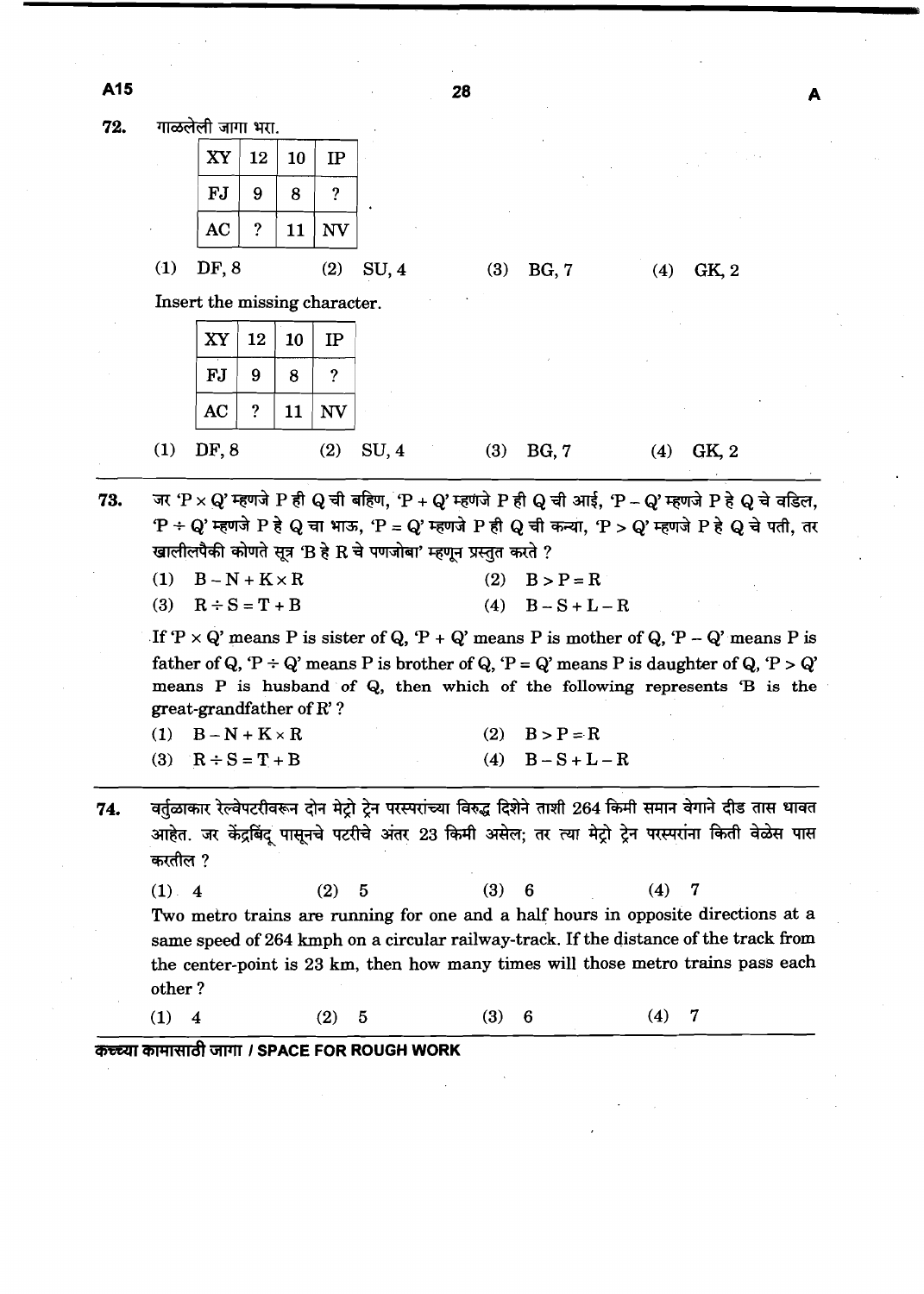| A   |          |                                                                           |              |                     | 29  |            |                                                                                                                                                                                     |                 | A15 |
|-----|----------|---------------------------------------------------------------------------|--------------|---------------------|-----|------------|-------------------------------------------------------------------------------------------------------------------------------------------------------------------------------------|-----------------|-----|
| 75. | लागतील ? |                                                                           |              |                     |     |            | एकटा A एक घर 15 दिवसात बांधू शकतो. तेच घर B एकटा 10 दिवसात बांधू शकतो. जर A आणि B हे एक<br>दिवसाआड काम करीत असतील आणि जर A पहिल्या दिवशी काम करतात; तर ते घर बांधण्यासाठी किती दिवस |                 |     |
|     | (1)      | 12                                                                        |              | (2) $13\frac{1}{2}$ |     |            | (3) 14 (4) $10\frac{4}{3}$                                                                                                                                                          |                 |     |
|     |          | be built?                                                                 |              |                     |     |            | A can build a house alone in 15 days but B alone can build it in 10 days. A and B<br>work on alternate days. If A works on the first day, in how many days will the house           |                 |     |
|     | (1)      | 12                                                                        |              | (2) $13\frac{1}{2}$ | (3) | 14         | (4)                                                                                                                                                                                 | $10\frac{4}{3}$ |     |
| 76. |          | अक्षरसमूह मालिकेतील विसंगत समूह ओळखा.                                     |              |                     |     |            |                                                                                                                                                                                     |                 |     |
|     |          | XZB, DGJ, SWA, MRX, AGM                                                   |              |                     |     |            |                                                                                                                                                                                     |                 |     |
|     | (1)      | <b>DGJ</b>                                                                | (2)          | <b>SWA</b>          | (3) | <b>AGM</b> | (4)                                                                                                                                                                                 | <b>MRX</b>      |     |
|     |          | Find the odd-man-out in the letter group series.                          |              |                     |     |            |                                                                                                                                                                                     |                 |     |
|     |          | XZB, DGJ, SWA, MRX, AGM                                                   |              |                     |     |            |                                                                                                                                                                                     |                 |     |
|     | (1)      | <b>DGJ</b>                                                                | (2)          | <b>SWA</b>          | (3) | <b>AGM</b> | (4)                                                                                                                                                                                 | <b>MRX</b>      |     |
| 77. |          | दिलेल्या संख्या संरचनेत प्रश्नार्थक चिन्हाच्या ठिकाणी योग्य पर्याय निवडा. |              |                     |     |            |                                                                                                                                                                                     |                 |     |
|     |          | $6\phantom{1}6$<br>72                                                     | $\mathbf{P}$ |                     |     |            |                                                                                                                                                                                     |                 |     |
|     | (1)      | 67                                                                        | (2)          | 65                  | (3) | 86         | (4)                                                                                                                                                                                 | 37              |     |
|     |          | structure.                                                                |              |                     |     |            | Select the correct option in place of the question mark; in the given number                                                                                                        |                 |     |
|     |          | 6<br>72<br>2<br>9                                                         | 2<br>5       |                     |     |            |                                                                                                                                                                                     |                 |     |
|     |          |                                                                           |              |                     |     |            |                                                                                                                                                                                     |                 |     |

29

 $\hat{\mathcal{A}}$ 

 $\hat{\mathcal{A}}$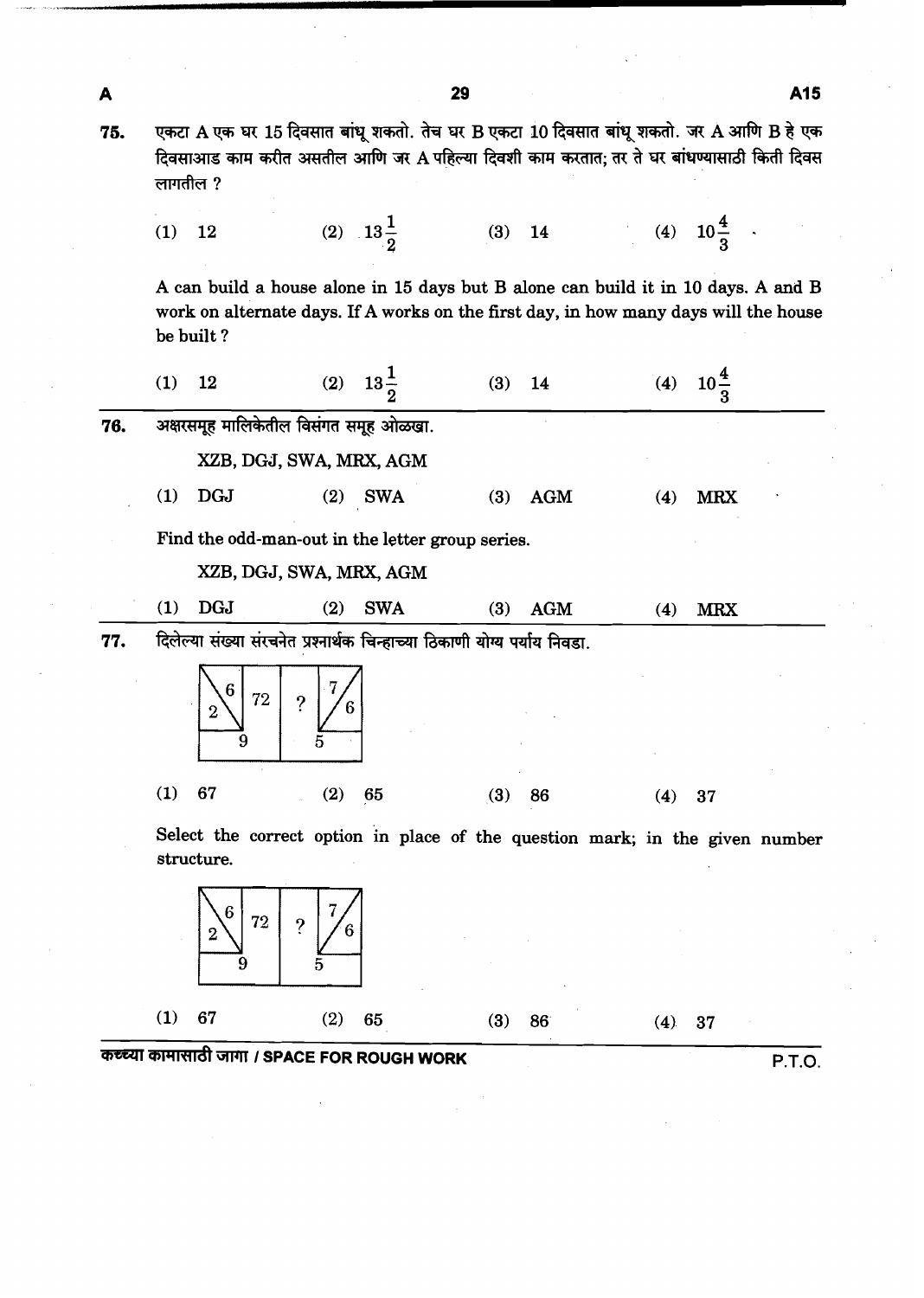| गौरव हा वयाने सौरवपेक्षा मोठा आहे परंतु सौरभपेक्षा लहान आहे. सौरव हा वयाने |
|----------------------------------------------------------------------------|
| प्रणवपेक्षा मोठा आहे.                                                      |
| तर खाली दिलेल्या विधानांपैकी कोणते विधान/विधाने अचूक आहे/आहेत ?            |
| विधाने :                                                                   |
| अ. अर्णव हा सौरवपेक्षा लहान आहे.                                           |
| ब. अर्णव हा सौरभपेक्षा मोठा आहे.                                           |
| क. अर्णव हा प्रणवपेक्षा मोठा आहे.                                          |
| अर्णव हा गौरवपेक्षा मोठा आहे.<br>ड.                                        |
| पर्यायी उत्तरे :                                                           |

| (1)   फक्त अ आणि ड | $(2)$ फक्त ब आणि क |
|--------------------|--------------------|
| (3) फक्त अ         | $(4)$ फक्त क       |

Gaurav is older than Saurav but younger than Saurabh. Saurav is **as** old **as** Arnav but older than Pranav.

Then which of the statement's given below is/are correct? *Statements* :

a. Arnav is younger than Saurav.

b. Arnav is older than Saurabh.

c. Arnav is older than Pranav.

d. Arnav is older than Gaurav.

#### **Answer Options** :

- **(1)** Only a and d **(2)** Only b and c
- **(3)** Only a **(4)** Only c

एका वर्तळाकार टेबला भोवती सहा व्यक्ती बसलेल्या आहेत. आनंद, हीनाच्या समोर असून, ती अरविंदच्या 79. डाव्या बाजूला व संजयच्या उजव्या बाजूला बसलेली आहे. सुमन ही अरविंदच्या उजव्या बाजूस बसलेली आहे. मनोज अरविंदच्या समोर बसलेला आहे. जर हीना व मनोज, अरविंद आणि संजय यांनी आपसात आसनाची अदलाबदल केली, तर मनोजच्या डाव्या बाजूला शेजारी कोण बसलेला असेल ?

 $(1)$ संजय  $(2)$ 

 $(3)$ हीना

 $(4)$ सुमन

Six persons are sitting around a circular table. Anand is facing Heena, who is sitting to the left of Arvind and to the right of Sanjay. Suman is to the right of Arvind. Manoj is facing Arvind. If Heena and Manoj, Arvind and Sanjay mutually exchange their positions, who is now sitting next to the lefi of Manoj ?

- **(1)** Sanjay **(2)** Anind
- **(3)** Heena **(4)** Suman

**The IM THE TEACH POR ROUGH WORK** 

A15

78.

अर्णव एवढाच आहे परंतु तो

अरविंद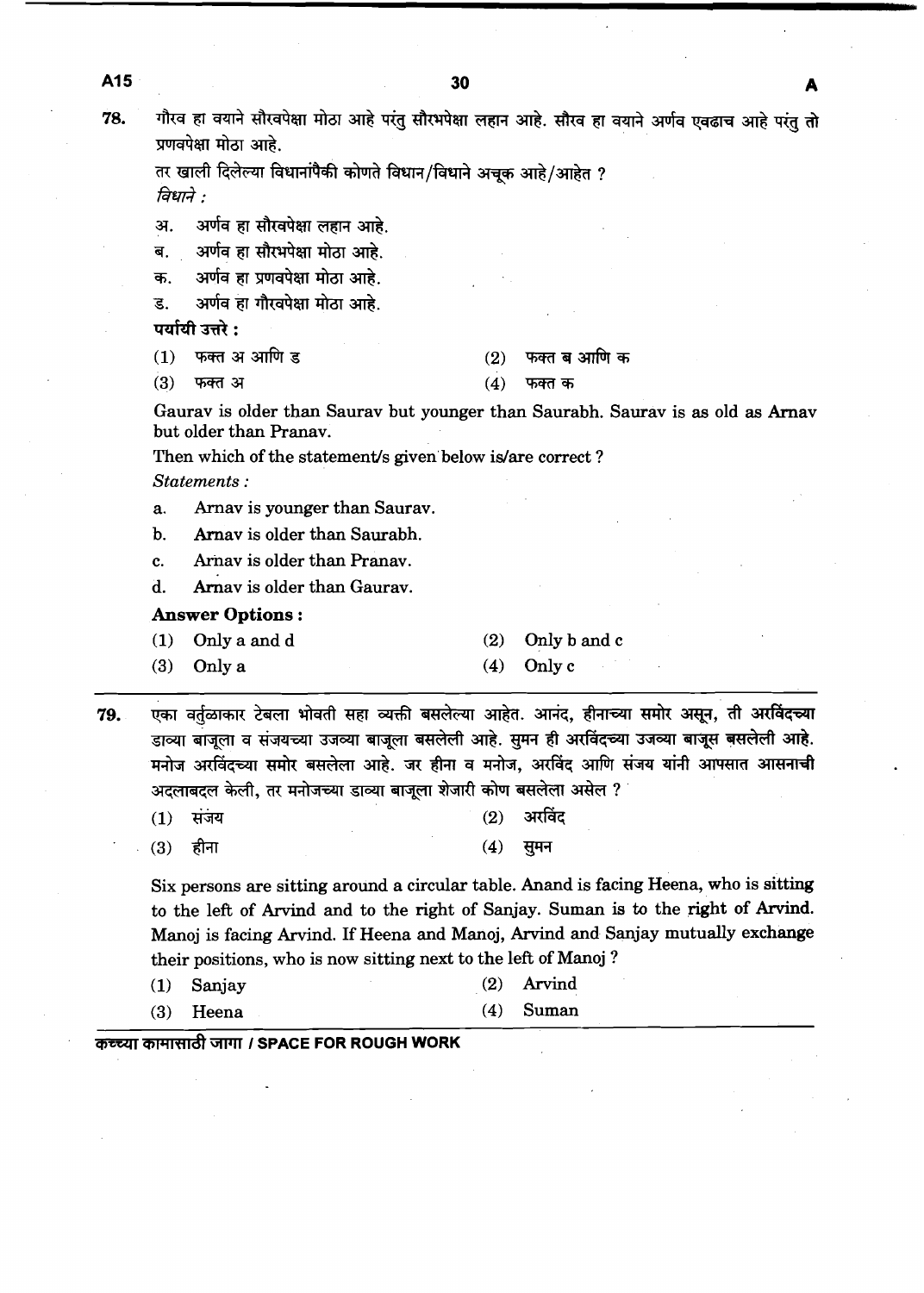A<sub>15</sub>  $31$ A वर्णाक्षरांसाठी दिलेले संकेत संपूर्ण मालिकेसाठी क्रमशः पुनरावृत्त केले असल्यास दिलेल्या शब्दाचे सांकेतिक रूप 80. निवडा. D  $\overline{B}$  $\overline{C}$  $E$  $\mathbf{A}$  $\Lambda$  $\theta$  $\Box$  $#$  $\bigcap$ FAIR WELL  $= ?$ (1)  $\Box$   $\Box$   $\Delta$  O O  $\theta$   $\#$   $\#$  (2)  $\Box$   $\Box$   $\Delta$  O  $\theta$   $\#$   $\Delta$   $\Delta$ (3)  $\Box$   $\Box$   $\Delta$   $\theta$   $\theta$   $\Delta$   $\pm$   $\pm$  (4)  $\Box$   $\Box$   $\Delta$   $\theta$   $\odot$   $\pm$   $\Delta$   $\Delta$ If the codes given for alphabets are repeated serially for a whole sequence of alphabets then select the codes for the given words. **A** B **C** D E  $\Box\quad \ \, \texttt{\#}\quad \ \, \texttt{\textcircled{\#}}\qquad \ \, \texttt{\textcircled{\#}}\qquad \ \, \texttt{\textcircled{\#}}\qquad \ \, \texttt{\textcircled{\#}}\qquad \ \, \texttt{\textcircled{\#}}\qquad \ \, \texttt{\textcircled{\#}}\qquad \ \, \texttt{\textcircled{\#}}\qquad \ \, \texttt{\textcircled{\#}}\qquad \ \, \texttt{\textcircled{\#}}\qquad \ \, \texttt{\textcircled{\#}}\qquad \ \, \texttt{\textcircled{\#}}\qquad \ \, \texttt{\textcircled{\#}}\qquad \$ FAIR WELL  $= ?$ (1)  $\Box$   $\Box$   $\Delta$  O O  $\theta$   $\#$   $\#$  (2)  $\Box$   $\Box$   $\Delta$  O  $\theta$   $\#$   $\Delta$   $\Delta$ (4)  $\Box$   $\Box$   $\Delta$   $\theta$   $\dot{\bigcirc}$  #  $\Delta$   $\Delta$ (3)  $\Box$   $\Box$   $\Delta$   $\theta$   $\theta$   $\Delta$  # # 81. चोरीला गेलेल्या चार चाकीचा शोध घेताना पोलिसांना तीन वेगवेगळया व्यक्तींकडून पुढील माहिती मिळाली :<br>अ. गाडीचा क्रमांक चार अंकी आहे. **ब. • गाडीच्या क्रमांकाच्या बे**खेला 4 ने भाग जातो. क. माडीच्या क्रमांकाच्या एकक स्थानी 4 हा अंक आहे. पर्यायी उत्तरे $:$ **(1) UPU4054 (2)** WBB **3544 (3) DLM 3214 (4) MPY 8324**  While investigating about a stolen car, the police received information from different persons as follows : a. The car number has four digits. b. The sum of digits of the car number is divisible by **4.**  c. The unit place digit of the car number is **4. Answer Options** : **(1)** UPU **4054 (2)** WBB **3544 (3) DLM3214 (4) MPY 8324**  82. एका क्रिकेट स्पर्धेसाठी वेगवेगळ्या 18 संघाने आपले नाव नोंदविले आहे. प्रत्येक संघाने दुसऱ्या प्रत्येक संघाशी सामना खेळावयाचा आहे. तर एकूण सामने किती होतील ? **(1) 179 (2) 163 (3) 173 (4) 153 18** teams have registered their names for the cricket competition. Every team has to play a match with another team. How many total matches will there be ? **(1) 179 (2) 163 (3) 173 (4) 153**  WFFd CWlT **I SPACE FOR ROUGH WORK P.T.O.**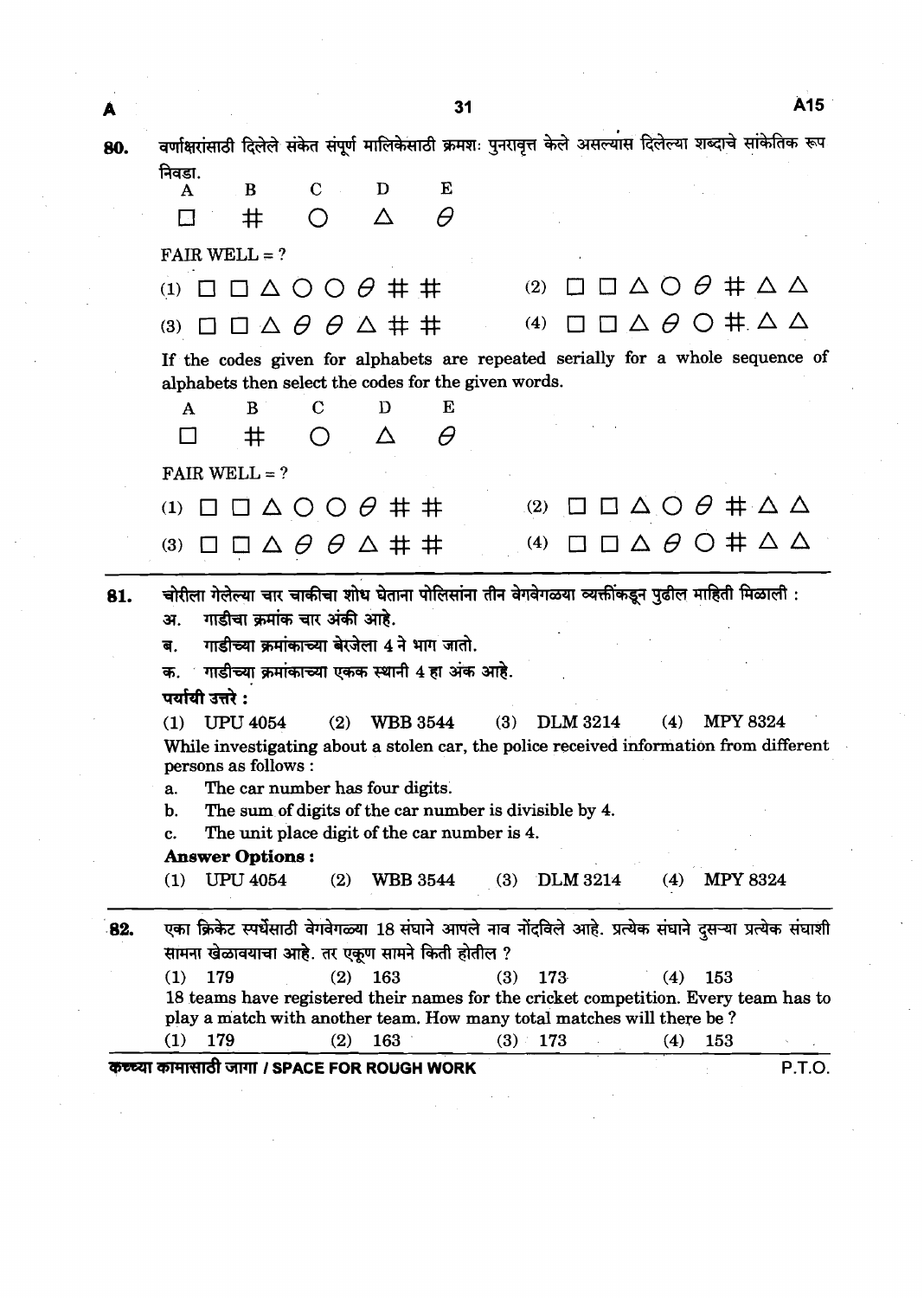| A15 |                                                                                                                                                                                                                                                                         |            |                                                                                                                                                              |           |  | 32 |     |             |  |     |   | A |
|-----|-------------------------------------------------------------------------------------------------------------------------------------------------------------------------------------------------------------------------------------------------------------------------|------------|--------------------------------------------------------------------------------------------------------------------------------------------------------------|-----------|--|----|-----|-------------|--|-----|---|---|
| 83. |                                                                                                                                                                                                                                                                         |            | पुढील अक्षरगट वापरून B अक्षराला डावीकडे लागून असलेल्या अक्षराच्या उजवीकडून तिसऱ्या अक्षराला लागून<br>डावीकडे असलेल्या अक्षराच्या उजवीकडून तिसरे अक्षर निवडा. |           |  |    |     |             |  |     |   |   |
|     |                                                                                                                                                                                                                                                                         |            | <b>ABCDEFGH</b>                                                                                                                                              |           |  |    |     |             |  |     |   |   |
|     | (1)                                                                                                                                                                                                                                                                     | E          | (2)                                                                                                                                                          | ${\bf F}$ |  |    | (3) | G           |  | (4) | H |   |
|     | Select by using the following group of letters, the letter that comes third to the right<br>of the letter that comes immediately to the left of the letter, that comes third to the<br>right of the letter, immediately to the left of the letter B.<br><b>ABCDEFGH</b> |            |                                                                                                                                                              |           |  |    |     |             |  |     |   |   |
|     | (1)                                                                                                                                                                                                                                                                     | E          | (2)                                                                                                                                                          | F         |  |    | (3) | $\mathbf G$ |  | (4) | H |   |
| 84. |                                                                                                                                                                                                                                                                         |            | मालिकेतील गाळलेला अंक शोधा:                                                                                                                                  |           |  |    |     |             |  |     |   |   |
|     |                                                                                                                                                                                                                                                                         |            | 43, 95, 167, ?, 373, 507                                                                                                                                     |           |  |    |     |             |  |     |   |   |
|     | (1)                                                                                                                                                                                                                                                                     | 261        |                                                                                                                                                              |           |  |    | (2) | 259         |  |     |   |   |
|     | (3)                                                                                                                                                                                                                                                                     | 360        |                                                                                                                                                              |           |  |    | (4) | 257         |  |     |   |   |
|     |                                                                                                                                                                                                                                                                         |            | Find the missing number in the series :                                                                                                                      |           |  |    |     |             |  |     |   |   |
|     |                                                                                                                                                                                                                                                                         |            | 43, 95, 167, ?, 373, 507                                                                                                                                     |           |  |    |     |             |  |     |   |   |
|     | (1)                                                                                                                                                                                                                                                                     | 261        |                                                                                                                                                              |           |  |    | (2) | 259         |  |     |   |   |
|     | (3)                                                                                                                                                                                                                                                                     | 360        |                                                                                                                                                              |           |  |    | (4) | 257         |  |     |   |   |
| 85. |                                                                                                                                                                                                                                                                         |            | खाली दिलेल्या इंग्रजी वर्णमालेच्या अक्षर समूहाच्या श्रेणीमध्ये प्रश्नचिह्नाच्या (?) जागी कोणता समूह येईल ?                                                   |           |  |    |     |             |  |     |   |   |
|     |                                                                                                                                                                                                                                                                         |            | BZA, DYC, FXE, ?, JVI                                                                                                                                        |           |  |    |     |             |  |     |   |   |
|     | (1)                                                                                                                                                                                                                                                                     | <b>WHG</b> |                                                                                                                                                              |           |  |    |     |             |  |     |   |   |
|     | (2)                                                                                                                                                                                                                                                                     | <b>HUG</b> |                                                                                                                                                              |           |  |    |     |             |  |     |   |   |
|     | (3)                                                                                                                                                                                                                                                                     | <b>HWG</b> |                                                                                                                                                              |           |  |    |     |             |  |     |   |   |
|     | (4)                                                                                                                                                                                                                                                                     | <b>UHG</b> |                                                                                                                                                              |           |  |    |     |             |  |     |   |   |

In the following English alphabet's letter groups series, which group will come in the place of the question mark (?)

BZA, DYC, FXE, ?, **JVI** 

- (1) WHG
- (2) HUG
- (3) HWG
- $(4)$ **UHG**

कच्च्या कामासाठी जागा / SPACE FOR ROUGH WORK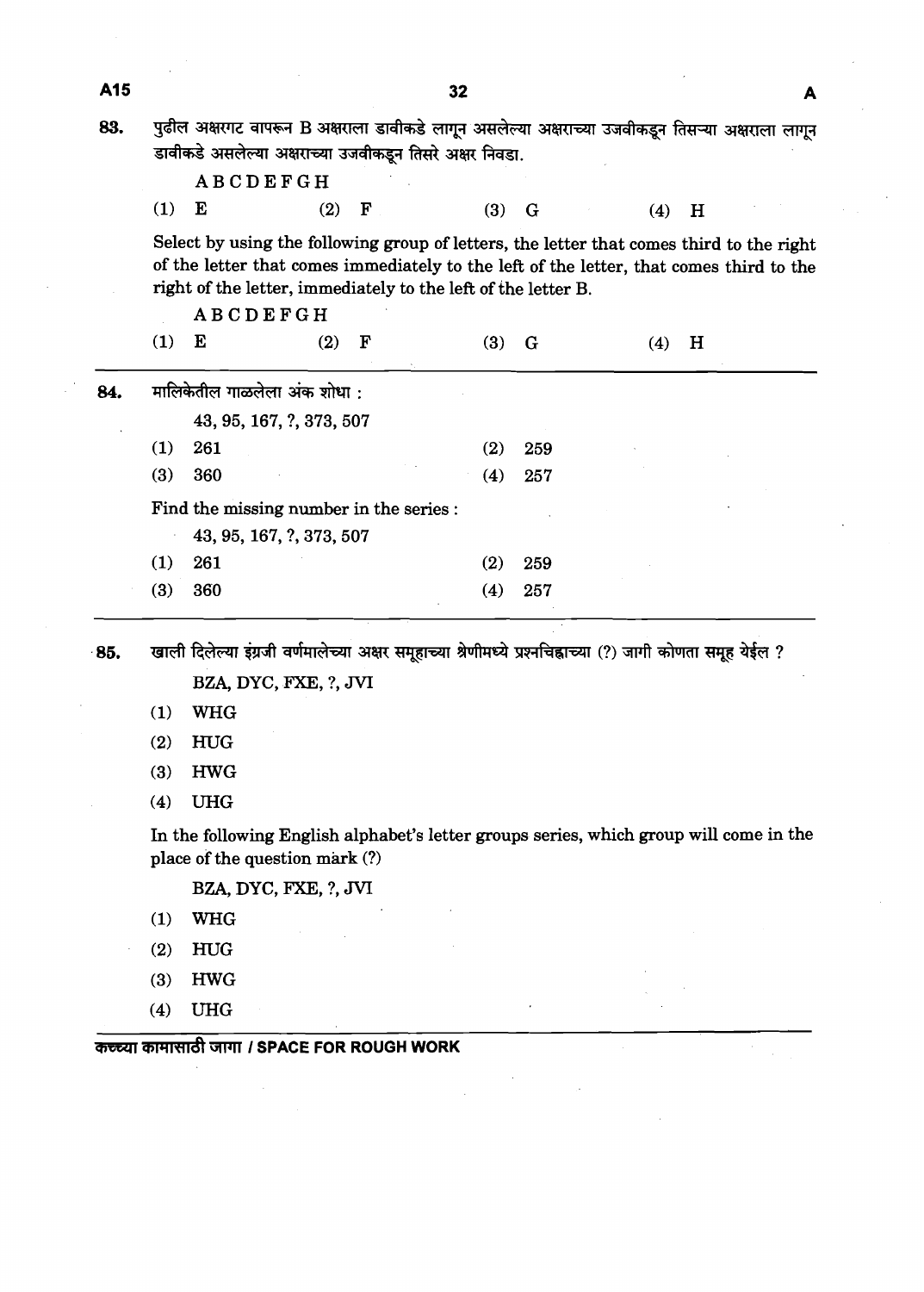| कायदे                                  | ਕਥ        |  |
|----------------------------------------|-----------|--|
| अ.     हवा प्रतिबंध व प्रदुषण नियंत्रण | I. 1974.  |  |
| ब. वन्यजीव रक्षण                       | II. 1980  |  |
| क. जल प्रतिबंध व प्रदुषण नियंत्रण      | III. 1981 |  |
| ड. वनसंवर्धन                           | IV. 1972  |  |
| <del>र्णाती नद</del> ो .               |           |  |

|     | अ            | ৰ                  | क  | ड           |
|-----|--------------|--------------------|----|-------------|
| (1) | $\mathbf{I}$ | H                  | Ш  | L           |
| (2) | П            | T.                 | ΓV | ЛI          |
| (3) | Ш            | $\overline{\bf N}$ | Τ  | $\rm _{II}$ |
| (4) |              | Ш                  | Н  | ${\bf \Pi}$ |

Match the correct pairs of Act and its Year for the environmental protection.

|      | Act.                                           | Year       |
|------|------------------------------------------------|------------|
| a.   | Air (Prevention and Control of Pollution)      | 1974<br>Ъ. |
|      | b. Wild Life Protection                        | II. 1980   |
|      | c. Water (Prevention and Control of Pollution) | III. 1981  |
| d. I | <b>Forest Conservation</b>                     | IV. 1972   |
|      |                                                |            |

**Answer options:** 

|     | a        | b         | $\mathbf{c}$ . | d  |
|-----|----------|-----------|----------------|----|
|     | $(1)$ IV | II        | ш              | 1  |
| (2) | - II     | L         | IV             | Ш  |
| (3) | Ш        | <b>IV</b> | L              | TΤ |
| (4) | -1       | Ш         | Π              | πv |

क्युटो परिषद ही \_\_\_\_\_\_ \_ शी संबंधीत आहे. 87.

> $SO_2$  च्या उत्पादनांवर मर्यादा घालणे  $(1)$

ओझोन क्षयाच्या क्षय थांबविण्यासाठी पर्यायी पदार्थाचा विकास करणे  $(2)$ 

- हरितगृह वायूंचे उत्सर्जन कमी करणे  $(3)$
- ऊर्जेचा वापर कमी करणे  $(4)$

Kyoto Conference is concerned with :

- $(1)$ limiting production of  $SO<sub>2</sub>$
- $(2)$ developing alternatives to ozone depleting substances
- reducing emission of greenhouse gases  $(3)$
- reduction in use of energy  $(4)$

## कच्च्या कामासाठी जागा / SPACE FOR ROUGH WORK

P.T.O.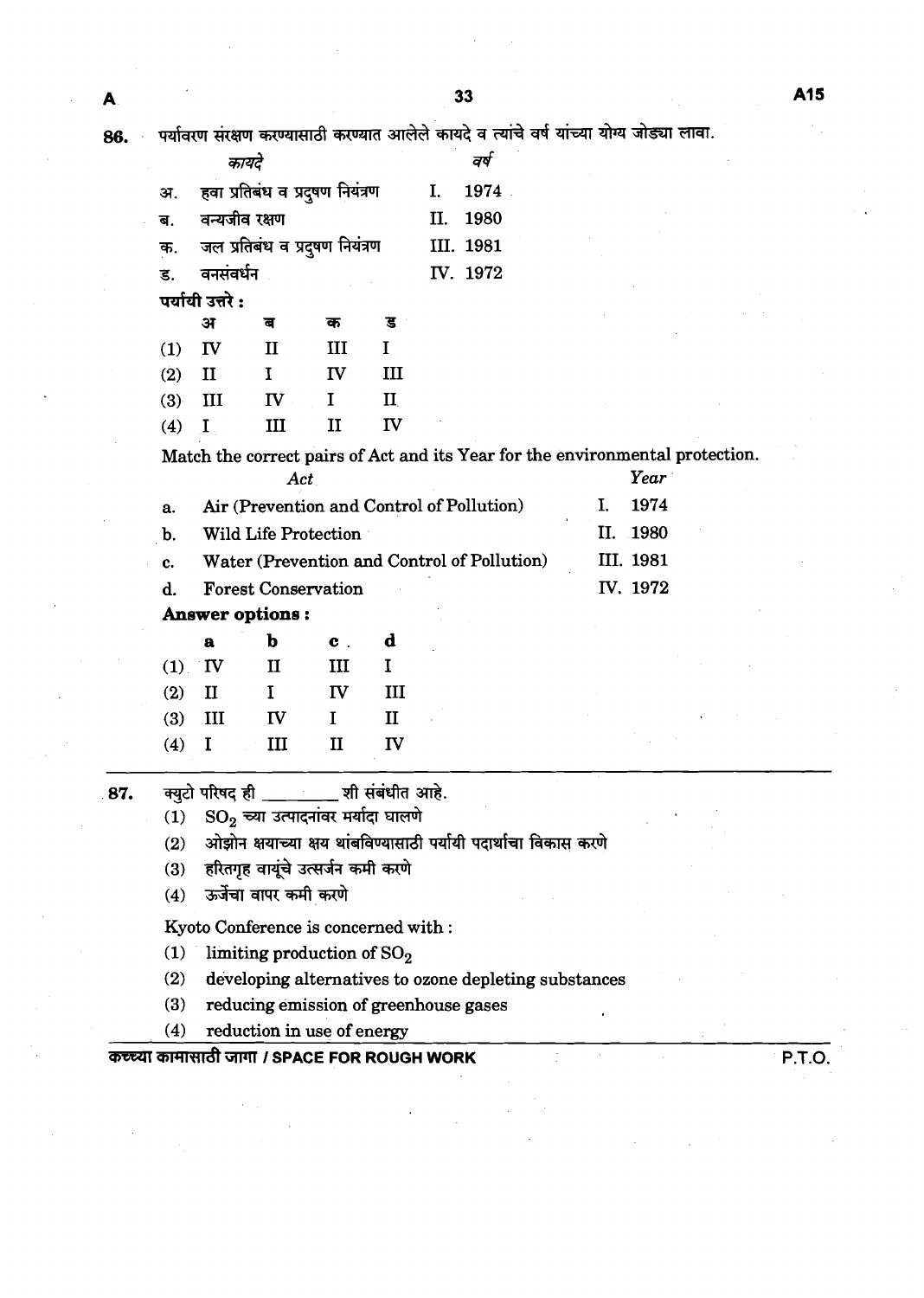| A15 |            |                                        |                                              |                   |               | 34             |                                                                        |
|-----|------------|----------------------------------------|----------------------------------------------|-------------------|---------------|----------------|------------------------------------------------------------------------|
| 88. |            |                                        |                                              |                   |               |                | पर्यावरणात हरितगृह परिणाम _________ वायूच्या वाढत्या प्रमाणामुळे होते. |
|     | (1)        | CO <sub>2</sub>                        |                                              |                   |               |                | $(2)$ CO                                                               |
|     | (3)        |                                        | फ्लुओरोकार्बन (Fluorocarbons)                |                   |               |                | (4) $NO2$                                                              |
|     |            |                                        |                                              |                   |               |                | Greenhouse effect is enhanced in the environment by the ________ gas.  |
|     | (1)        | CO <sub>2</sub>                        |                                              |                   |               | (2)            | $_{\rm CO}$                                                            |
|     | (3)        |                                        | Fluorocarbons                                |                   |               | (4)            | NO <sub>2</sub>                                                        |
| 89. |            |                                        | खालील जोड्या जुळवा :                         |                   |               |                |                                                                        |
|     | अ.         |                                        | चिपको आंदोलन                                 |                   |               | $\mathbf{I}$ . | खत कारखाना                                                             |
|     | ब.         |                                        | केरळ शास्त्र साहित्य परिषद                   |                   |               | II.            | वृक्षतोड                                                               |
|     | क.         |                                        | मिट्टी बचाव आंदोलन                           |                   |               | III.           | जलविद्युत निर्मिती केंद्र                                              |
|     | ड.         |                                        | बॉम्बे बचाव कमिटी                            |                   |               | IV.            | तवा नदी प्रकल्प                                                        |
|     |            | पर्यायी उत्तरे :                       |                                              |                   |               |                |                                                                        |
|     |            | अ                                      | ਰ                                            | क                 | ड             |                |                                                                        |
|     | (1)        | $\mathbf{I}$                           | III                                          | IV                | $\mathbf I$   |                |                                                                        |
|     | (2)        | $\mathbf I$                            | IV                                           | III               | $\mathbf{I}$  |                |                                                                        |
|     | (3)        | $\mathbf{I}$                           | $\bf{I}$                                     | $\mathbf{I}$      | Ш             |                |                                                                        |
|     | (4)        | $\rm III$                              | $\mathbf{I}$                                 | I                 | IV            |                |                                                                        |
|     |            |                                        | Match the following pairs :                  |                   |               |                |                                                                        |
|     | a.         |                                        | Chipko Movement                              |                   |               | I.             | <b>Fertilizer Industry</b>                                             |
|     | b.         |                                        | Kerala Shastra Sahitya Parishad              |                   |               | II.            | Deforestation                                                          |
|     | c.         |                                        | <b>Soil Conservation Movement</b>            |                   |               |                | III. Hydro Electricity Generating Project                              |
|     | d.         |                                        | <b>Bombay Protecting Committee</b>           |                   |               |                | IV. Tawa River Project                                                 |
|     |            |                                        | <b>Answer options:</b>                       |                   |               |                |                                                                        |
|     |            | a                                      | $\mathbf b$                                  | $\mathbf c$       | d             |                |                                                                        |
|     | (1)        | $\mathbf{I}$                           | III                                          | IV                | $\mathbf I$   |                |                                                                        |
|     | (2)<br>(3) | $\mathbf I$<br>$\mathbf{I} \mathbf{V}$ | IV<br>$\mathbf{I}$                           | Ш<br>$\mathbf{I}$ | $\rm II$<br>Ш |                |                                                                        |
|     | (4)        | III                                    | $\mathbf{I}$                                 | I                 | <b>IV</b>     |                |                                                                        |
| 90. |            |                                        | ओझोन थराचा क्षय ________ ऑक्साईड मुळे होतो.  |                   |               |                |                                                                        |
|     | (1)        | कार्बन                                 |                                              |                   |               | (2)            | फॉस्फरस                                                                |
|     | (3)        | नाइट्रोजन                              |                                              |                   |               | (4)            | कोणता नाही                                                             |
|     |            |                                        | Depletion of ozone layer is due to oxide of  |                   |               |                |                                                                        |
|     | (1)        | Carbon                                 |                                              |                   |               | (2)            | Phosphorus                                                             |
|     | (3)        | Nitrogen                               |                                              |                   |               | (4)            | None of the above                                                      |
|     |            |                                        | कच्च्या कामासाठी जागा / SPACE FOR ROUGH WORK |                   |               |                |                                                                        |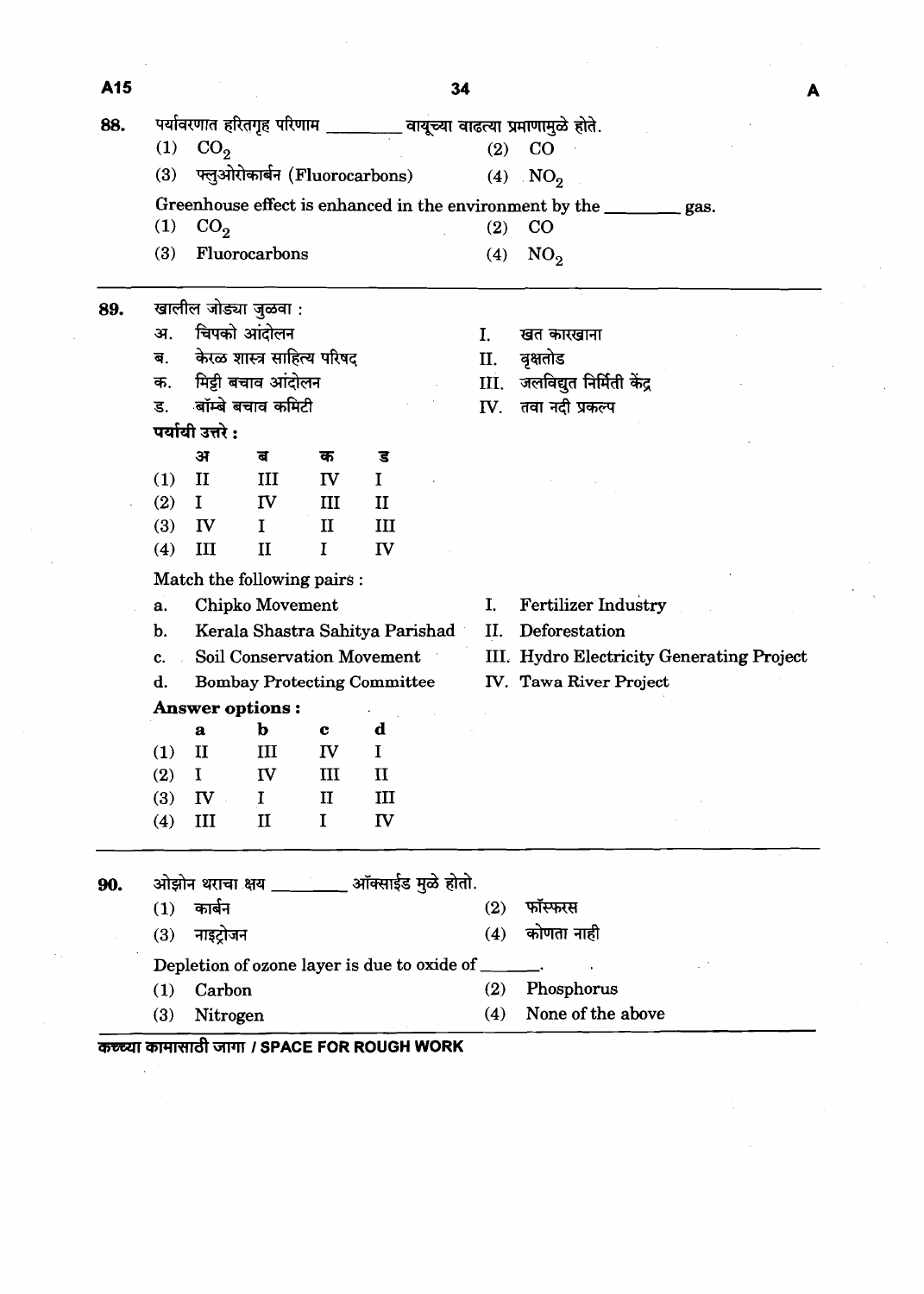- या क्षेत्राशी संबंधित आहे. अबेल पारितोषिक \_ 91.
	- इलेक्टॉनिक  $(1)$
	- गणित  $(2)$

A

- यांत्रिक अभियांत्रिकी (मेकॅनिकल इंजिनियरिंग)  $(3)$
- (4) भौतिक शास्त्र

**Abel Prize is related to the field of** 

- **(1) Electronics**
- **(2) Mathematics**
- **(3) Mechanical Engineering**
- **(4) Physics**

जगातील सर्वात मोठा दुसऱ्या क्रमांकाचा बैठा पुतळा, स्टॅच्यू ऑफ इक्वॅलिटी, यांच्या स्मृतीप्रीत्यर्थ उभारण्यात 92. आला आहे.

- रामकृष्ण परमहंस अ.
- रामदास स्वामी ब.
- आर्यभट्ट क.

संत रामानुजाचार्य ड.

पर्यायी उत्तरे :

- फक्त अ  $(1)$
- $(3)$ फक्त ब

 $(4)$ फक्त ड

फक्त क

**The world's second largest sitting statue, the Statue of Equality has been erected in his memory.** 

 $(2)$ 

- **a. Ramakrishna Paramhansa**
- **b. Ramdas Swami**
- **c. Aryabhatta**
- **d. Saint Ramanujacharya**

## **Answer Options** :

**(1) Only a** 

**(3) Only b** 

- **(2) Only c**
- **(4) Only d**
- (1) Only a (2) Only c<br>
(3) Only b (4) Only d<br> **THE ROUGH WORK** P.T.O.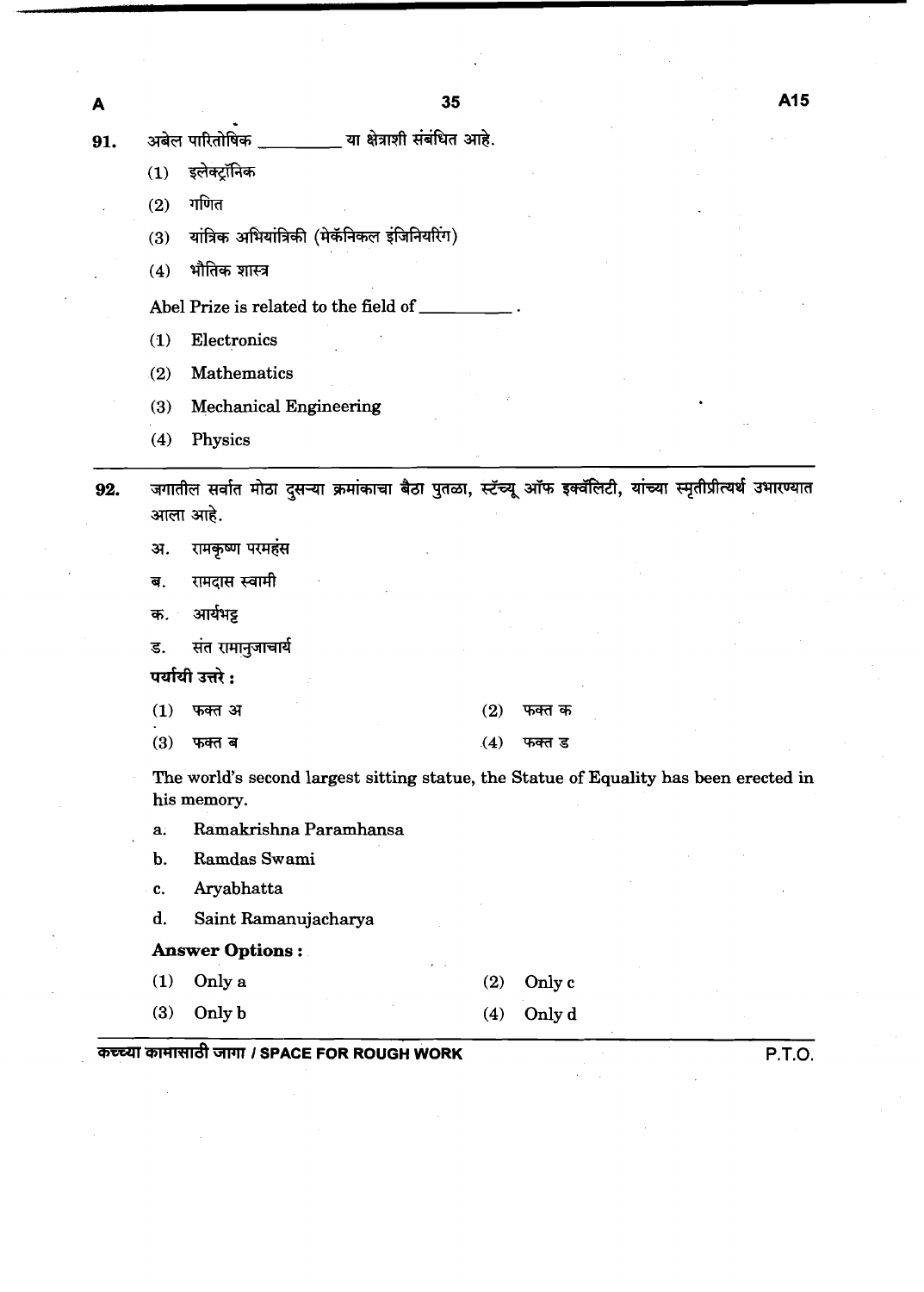"बाय मेनी ए हॅपी ॲक्सिडेंट : रिकलेक्शन्स ऑफ ए लाईफ" ह्या पुस्तकाचे लेखक कोण आहे ? 93.

- प्रियंका चोप्रा जोन्स  $(1)$
- एम. हमीद अन्सारी  $(2)$
- $(3)$ शशी थरुर
- $(4)$ वाय. मृणाल

Who is the author of the book "By Many a Happy Accident: Recollections of a Life" ?

- (1) Priyanka Chopra Jonas
- (2) M. Hamid Ansari
- (3) Shashi Tharoor
- $(4)$  Y. Mrunal
- खालील विधाने विचारात घ्या : 94.
	- महाराष्ट्र विधानसभेने डिसेंबर 2021 मध्ये 'शक्ति'विधेयक मंजूर केले. अ.
	- यामध्ये बलात्काऱ्यास फाशीच्या शिक्षेची तरतूद आहे. ब.
	- महिलांवर ॲसिड हल्ला करणाऱ्यास 10 वर्षाच्या शिक्षेची तरतूद आहे. क.
	- विधानसभेत अर्थमंत्र्यांनी हे विधेयक सादर केले. ड.

यापैकी कोणती विधाने बरोबर आहेत ?

- फक्त अ, ब आणि क फक्त अ आणि ब  $(1)$  $(2)$
- $(3)$ फक्त क आणि ड फक्त अ आणि ड  $(4)$

Consider the following statements :

- a. Maharashtra Legislative Assembly passed 'Shakti' bill in December 2021.
- b. There is a provision of death penalty to rapist.
- c. There is a provision of 10 years imprisonment to acid attacker on women.
- d. This bill was submitted in the Assembly by the Finance Minister.

Which of the following statements are correct ?

- (1) Only a, b and c (2) Only a and b
- (3) Only c and d (4) Only a and d

## $\overline{x}$  *ক*  $\overline{x}$   $\overline{y}$   $\overline{y}$   $\overline{y}$   $\overline{y}$   $\overline{y}$   $\overline{y}$   $\overline{y}$   $\overline{y}$   $\overline{y}$   $\overline{y}$   $\overline{y}$   $\overline{y}$   $\overline{y}$   $\overline{y}$   $\overline{y}$   $\overline{y}$   $\overline{y}$   $\overline{y}$   $\overline{y}$   $\overline{y}$   $\overline{y}$   $\overline{y}$   $\over$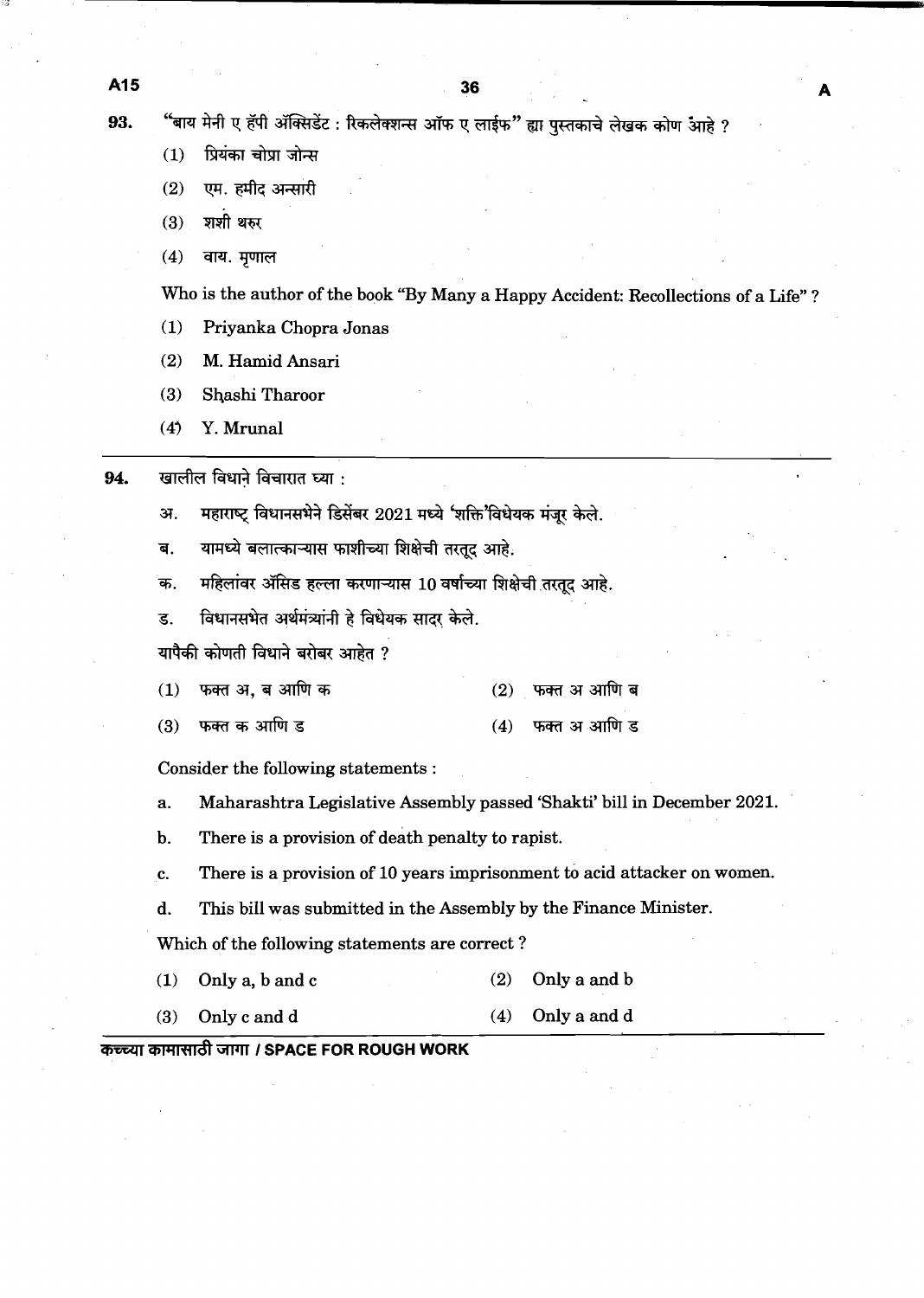$\ddot{\phantom{a}}$ 

| 37<br>A<br>जोड्या जुळवा :<br>95.<br>अमेरिका<br>सायनोफार्म<br>I.<br>अ.<br>रशिया<br>कोविशिल्ड<br>II.<br>ब.<br>चीन<br>स्पूटनिक<br>III.<br>क.<br>मॉडर्ना<br>IV.<br>भारत<br>ड.<br>पर्यायी उत्तरे:<br>$\overline{\mathbf{S}}$<br>ਕ<br>क<br>अ<br>I<br>III<br><b>IV</b><br>$\mathbf{I}$<br>(1)<br>II<br>$\mathbf I$<br>IV<br>III<br>(2)<br>$\mathbf{I}$<br>III<br>$\mathbf{II}$<br>(3)<br>$\mathbf I$<br>III<br>$\mathbf{I}$<br>(4)<br>$\mathbf I$<br>IV<br>Match the pairs :<br>America<br>I.<br>Sinopharm<br>a.<br>Russia<br>Covishield<br>II.<br>b.<br>III.<br>China<br>Sputnik<br>c.<br>India<br>IV.<br>Moderna<br>d.<br><b>Answer Options:</b><br>$\mathbf d$<br>þ<br>$\mathbf{a}$<br>$\mathbf c$<br>IV<br>$\mathbf I$<br>III<br>(1)<br>$\mathbf{I}$<br>$\mathbf I$<br>(2)<br>III<br><b>IV</b><br>$\mathbf{I}$<br>$\mathbf{I}$<br>IV<br>(3)<br>III<br>$\bf{I}$<br>$\mathbf{I}$<br>III<br>(4)<br>IV<br>I<br>इ.स. 2021 मध्ये शांततेचे नोबेल पारितोषिक कोणास मिळाले ?<br>96.<br>डेव्हिड कार्ड व जोशुआ अँगरिष्ट<br>(1)<br>मारिआ रेसा व दिमीत्री मुराटोव<br>(2)<br>अब्दुलरझाक गुरनाह<br>(3)<br>कमला हॅरीस<br>(4) |  |  |  |  |  |  |  |  |  |  |        |
|----------------------------------------------------------------------------------------------------------------------------------------------------------------------------------------------------------------------------------------------------------------------------------------------------------------------------------------------------------------------------------------------------------------------------------------------------------------------------------------------------------------------------------------------------------------------------------------------------------------------------------------------------------------------------------------------------------------------------------------------------------------------------------------------------------------------------------------------------------------------------------------------------------------------------------------------------------------------------------------------------------------------------------------------------------------------------------------------------------|--|--|--|--|--|--|--|--|--|--|--------|
|                                                                                                                                                                                                                                                                                                                                                                                                                                                                                                                                                                                                                                                                                                                                                                                                                                                                                                                                                                                                                                                                                                          |  |  |  |  |  |  |  |  |  |  | A15    |
|                                                                                                                                                                                                                                                                                                                                                                                                                                                                                                                                                                                                                                                                                                                                                                                                                                                                                                                                                                                                                                                                                                          |  |  |  |  |  |  |  |  |  |  |        |
|                                                                                                                                                                                                                                                                                                                                                                                                                                                                                                                                                                                                                                                                                                                                                                                                                                                                                                                                                                                                                                                                                                          |  |  |  |  |  |  |  |  |  |  |        |
|                                                                                                                                                                                                                                                                                                                                                                                                                                                                                                                                                                                                                                                                                                                                                                                                                                                                                                                                                                                                                                                                                                          |  |  |  |  |  |  |  |  |  |  |        |
|                                                                                                                                                                                                                                                                                                                                                                                                                                                                                                                                                                                                                                                                                                                                                                                                                                                                                                                                                                                                                                                                                                          |  |  |  |  |  |  |  |  |  |  |        |
|                                                                                                                                                                                                                                                                                                                                                                                                                                                                                                                                                                                                                                                                                                                                                                                                                                                                                                                                                                                                                                                                                                          |  |  |  |  |  |  |  |  |  |  |        |
|                                                                                                                                                                                                                                                                                                                                                                                                                                                                                                                                                                                                                                                                                                                                                                                                                                                                                                                                                                                                                                                                                                          |  |  |  |  |  |  |  |  |  |  |        |
|                                                                                                                                                                                                                                                                                                                                                                                                                                                                                                                                                                                                                                                                                                                                                                                                                                                                                                                                                                                                                                                                                                          |  |  |  |  |  |  |  |  |  |  |        |
|                                                                                                                                                                                                                                                                                                                                                                                                                                                                                                                                                                                                                                                                                                                                                                                                                                                                                                                                                                                                                                                                                                          |  |  |  |  |  |  |  |  |  |  |        |
|                                                                                                                                                                                                                                                                                                                                                                                                                                                                                                                                                                                                                                                                                                                                                                                                                                                                                                                                                                                                                                                                                                          |  |  |  |  |  |  |  |  |  |  |        |
|                                                                                                                                                                                                                                                                                                                                                                                                                                                                                                                                                                                                                                                                                                                                                                                                                                                                                                                                                                                                                                                                                                          |  |  |  |  |  |  |  |  |  |  |        |
|                                                                                                                                                                                                                                                                                                                                                                                                                                                                                                                                                                                                                                                                                                                                                                                                                                                                                                                                                                                                                                                                                                          |  |  |  |  |  |  |  |  |  |  |        |
|                                                                                                                                                                                                                                                                                                                                                                                                                                                                                                                                                                                                                                                                                                                                                                                                                                                                                                                                                                                                                                                                                                          |  |  |  |  |  |  |  |  |  |  |        |
|                                                                                                                                                                                                                                                                                                                                                                                                                                                                                                                                                                                                                                                                                                                                                                                                                                                                                                                                                                                                                                                                                                          |  |  |  |  |  |  |  |  |  |  |        |
|                                                                                                                                                                                                                                                                                                                                                                                                                                                                                                                                                                                                                                                                                                                                                                                                                                                                                                                                                                                                                                                                                                          |  |  |  |  |  |  |  |  |  |  |        |
|                                                                                                                                                                                                                                                                                                                                                                                                                                                                                                                                                                                                                                                                                                                                                                                                                                                                                                                                                                                                                                                                                                          |  |  |  |  |  |  |  |  |  |  |        |
|                                                                                                                                                                                                                                                                                                                                                                                                                                                                                                                                                                                                                                                                                                                                                                                                                                                                                                                                                                                                                                                                                                          |  |  |  |  |  |  |  |  |  |  |        |
|                                                                                                                                                                                                                                                                                                                                                                                                                                                                                                                                                                                                                                                                                                                                                                                                                                                                                                                                                                                                                                                                                                          |  |  |  |  |  |  |  |  |  |  |        |
|                                                                                                                                                                                                                                                                                                                                                                                                                                                                                                                                                                                                                                                                                                                                                                                                                                                                                                                                                                                                                                                                                                          |  |  |  |  |  |  |  |  |  |  |        |
|                                                                                                                                                                                                                                                                                                                                                                                                                                                                                                                                                                                                                                                                                                                                                                                                                                                                                                                                                                                                                                                                                                          |  |  |  |  |  |  |  |  |  |  |        |
|                                                                                                                                                                                                                                                                                                                                                                                                                                                                                                                                                                                                                                                                                                                                                                                                                                                                                                                                                                                                                                                                                                          |  |  |  |  |  |  |  |  |  |  |        |
|                                                                                                                                                                                                                                                                                                                                                                                                                                                                                                                                                                                                                                                                                                                                                                                                                                                                                                                                                                                                                                                                                                          |  |  |  |  |  |  |  |  |  |  |        |
|                                                                                                                                                                                                                                                                                                                                                                                                                                                                                                                                                                                                                                                                                                                                                                                                                                                                                                                                                                                                                                                                                                          |  |  |  |  |  |  |  |  |  |  |        |
|                                                                                                                                                                                                                                                                                                                                                                                                                                                                                                                                                                                                                                                                                                                                                                                                                                                                                                                                                                                                                                                                                                          |  |  |  |  |  |  |  |  |  |  |        |
|                                                                                                                                                                                                                                                                                                                                                                                                                                                                                                                                                                                                                                                                                                                                                                                                                                                                                                                                                                                                                                                                                                          |  |  |  |  |  |  |  |  |  |  |        |
|                                                                                                                                                                                                                                                                                                                                                                                                                                                                                                                                                                                                                                                                                                                                                                                                                                                                                                                                                                                                                                                                                                          |  |  |  |  |  |  |  |  |  |  |        |
|                                                                                                                                                                                                                                                                                                                                                                                                                                                                                                                                                                                                                                                                                                                                                                                                                                                                                                                                                                                                                                                                                                          |  |  |  |  |  |  |  |  |  |  |        |
|                                                                                                                                                                                                                                                                                                                                                                                                                                                                                                                                                                                                                                                                                                                                                                                                                                                                                                                                                                                                                                                                                                          |  |  |  |  |  |  |  |  |  |  |        |
| Who received the Nobel Peace Prize in 2021?                                                                                                                                                                                                                                                                                                                                                                                                                                                                                                                                                                                                                                                                                                                                                                                                                                                                                                                                                                                                                                                              |  |  |  |  |  |  |  |  |  |  |        |
| (1)<br>David Card and Joshua Angrist                                                                                                                                                                                                                                                                                                                                                                                                                                                                                                                                                                                                                                                                                                                                                                                                                                                                                                                                                                                                                                                                     |  |  |  |  |  |  |  |  |  |  |        |
| (2)<br>Maria Ressa and Dmitry Muratov                                                                                                                                                                                                                                                                                                                                                                                                                                                                                                                                                                                                                                                                                                                                                                                                                                                                                                                                                                                                                                                                    |  |  |  |  |  |  |  |  |  |  |        |
| Abdulrazak Gurnah<br>(3)                                                                                                                                                                                                                                                                                                                                                                                                                                                                                                                                                                                                                                                                                                                                                                                                                                                                                                                                                                                                                                                                                 |  |  |  |  |  |  |  |  |  |  |        |
| Kamala Harris<br>(4)                                                                                                                                                                                                                                                                                                                                                                                                                                                                                                                                                                                                                                                                                                                                                                                                                                                                                                                                                                                                                                                                                     |  |  |  |  |  |  |  |  |  |  |        |
| कच्च्या कामासाठी जागा / SPACE FOR ROUGH WORK                                                                                                                                                                                                                                                                                                                                                                                                                                                                                                                                                                                                                                                                                                                                                                                                                                                                                                                                                                                                                                                             |  |  |  |  |  |  |  |  |  |  | P.T.O. |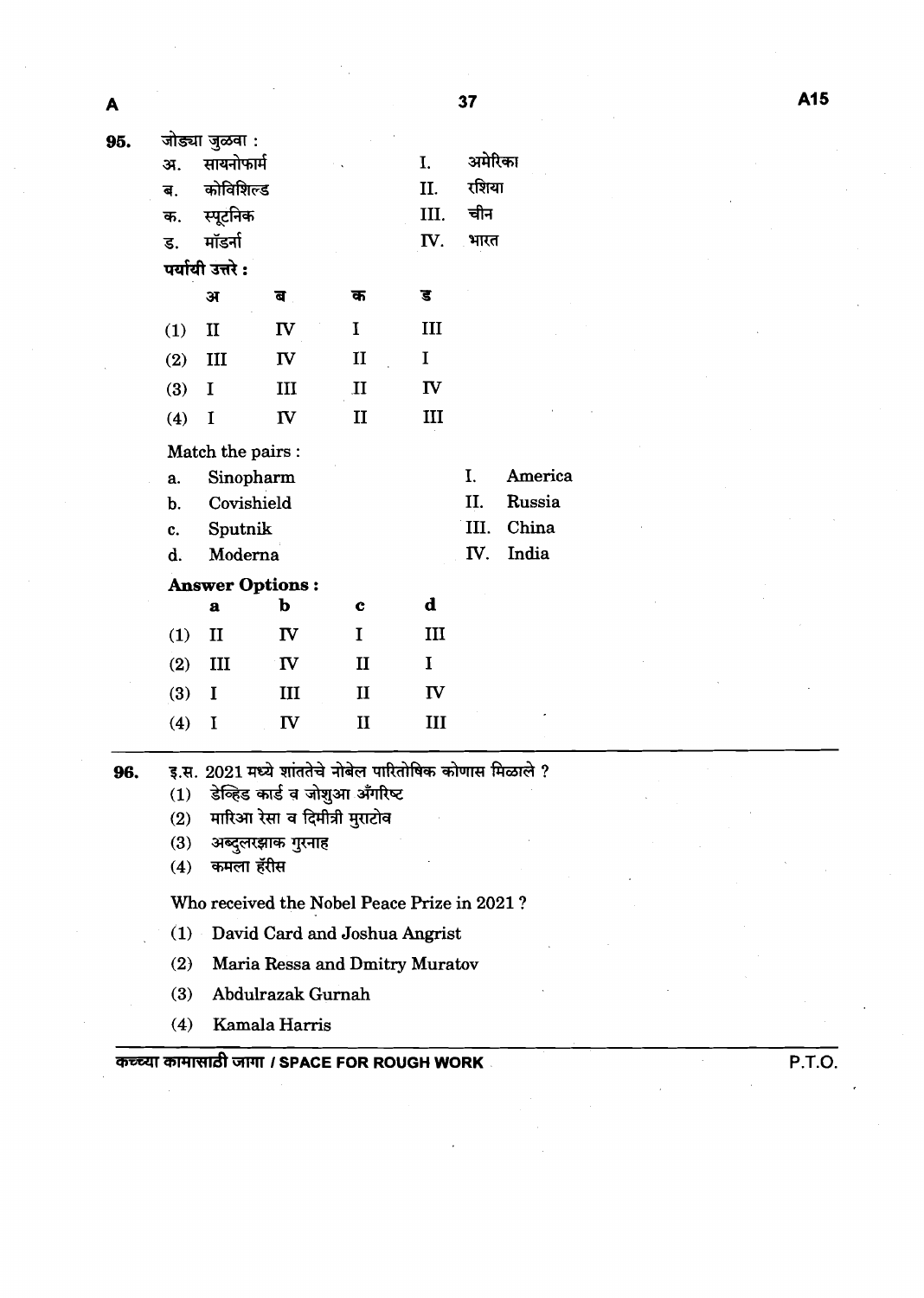98.

मार्च 2021 मध्ये लोकसभा-राज्यसभा टिव्ही कोणत्या टिव्हीमध्ये विलीन करण्यात आले ? 97.

- डी.डी. नॅशनल टिक्की  $(1)$
- हिंदस्थान टिव्ही  $(2)$
- इंडिया टिव्ही  $(3)$
- संसद टिव्ही  $(4)$

In March **2021,** Lok Sabha, Rajya Sabha TV were merged to form which TV ?

- **(1)** DD National **TV**
- **(2)** HindustanTV
- **(3)** India TV
- **(4)** Sansad **TV**

'दादासाहेब फाळके' पुरस्काराबाबत खालील विधाने विचारात घ्या :

- हा पुरस्कार डायरेक्टोरेट ऑफ फिल्म फेस्टिव्हल्स द्वारा प्रायोजित आहे. अ.
- तो भारतीय सिनेमाच्या विकासातील योगदानाबद्दल दिला जातो. ਕ.
- या परस्काराचा निधी एक लाख रुपये आहे. क.
- वर्ष 2021 चा पुरस्कार रजनीकांत यांना प्रदान करण्यात आला. ड.
- वरीलपैकी कोणती विधाने बरोबर आहेत ?

पर्यायी उत्तरे:

- फक्त अ. ब आणि क  $(1)$
- फक्त ब, क आणि ड  $(2)$
- फक्त अ. ब आणि ड  $(3)$
- फक्त अ. क आणि क  $(4)$

Consider the following statements about 'Dadasaheb Phalke' Award :

- a. Sponsored by the Directorate of Film Festivals.
- b. It is given for outstanding contribution to the development of Indian Cinema.
- c. Prize amount is  $\overline{\tau}$  1 lakh.
- d. Award for the year **2021** has been given to Rajinikanth.

Which of the above statements are correct ?

## **Answer Options** :

- **(1)** Only a, b and c
- **(2)** Only b, c and d
- **(3)** Only a, b and d
- **(4)** Only a, c and d

## *ক***চ্চ্या कामासाठी जागा / SPACE FOR ROUGH WORK**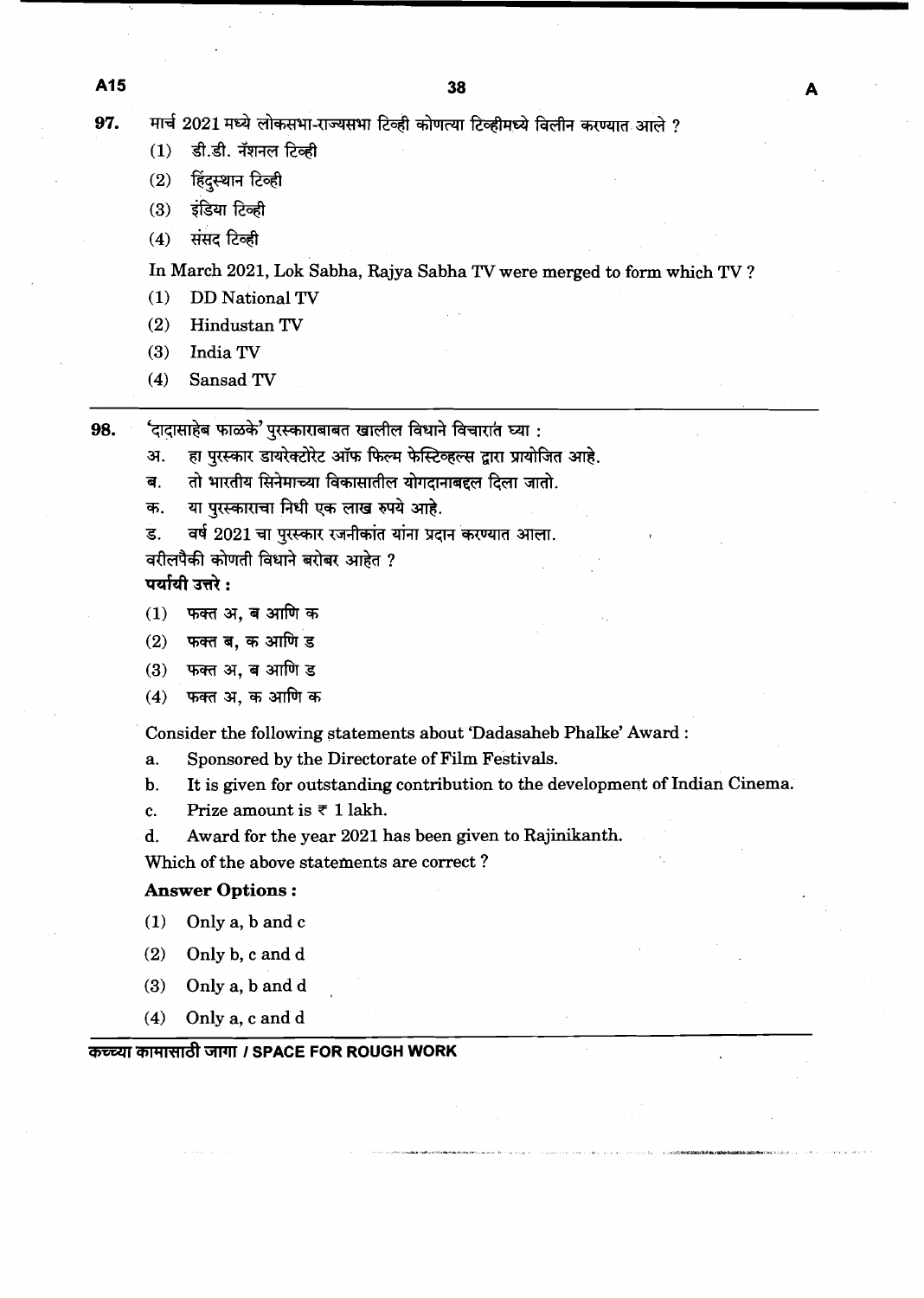- जुलै 2020 मध्ये मान्य करण्यात आली.  $(1)$
- तिचा उद्देश भारताला जागतिक ज्ञान महाशक्ती बनविणे आहे.  $(2)$
- ती एनपीई 1986 ची जागा घेईल.  $(3)$
- $(4)$ यामध्ये  $10 + 2$  ऐवजी  $7 + 4 + 3 + 1$  ची पद्धत असेल.

Consider the following statements about New Education Policy - **<sup>2020</sup>**(NEP - **2020).**  Which of the statements is *not* correct ?

- **(1)** Approved in July **2020.**
- **(2)** Its aim is to make India a global knowledge superpower.
- **(3)** It will replace Policy on Education **1986** (NPE **1986).**
- **(4)** Instead of **10** + **2** there will be **7** + **4** + **3** + **1** pattern.

टोकियो 2020 ऑलिम्पिक खेळातील पदकाबाबत खालीलपैकी कोणते विधान बरोबर आहे ? 100.

- यजमान देश जपानने प्रथम स्थान प्राप्त केले. अ.
- भारताने सात पदकासह 48 वे स्थान प्राप्त केले. ब.
- भारताने तीन सुवर्णपदके प्राप्त केली. क.

पर्यायी उत्तरे :

- $(1)$ फक्त अ
- $(2)$ फक्त ब
- $(3)$ फक्त क
- वरीलपैकी एकही नाही  $(4)$

Which of the following statements is correct about the medal tally at the Tokyo **2020**  Olympics ?

- a. Host country Japan secured first position.
- b. India secured  $48<sup>th</sup>$  position with total seven medals.
- c. India secured three Gold Medals.

## **Answer Options** :

- **(1)** Onlya
- **(2)** Onlyb
- $(3)$  Only c
- **(4)** None of the above

## **1 SPACE FOR ROUGH WORK P.T.O.**